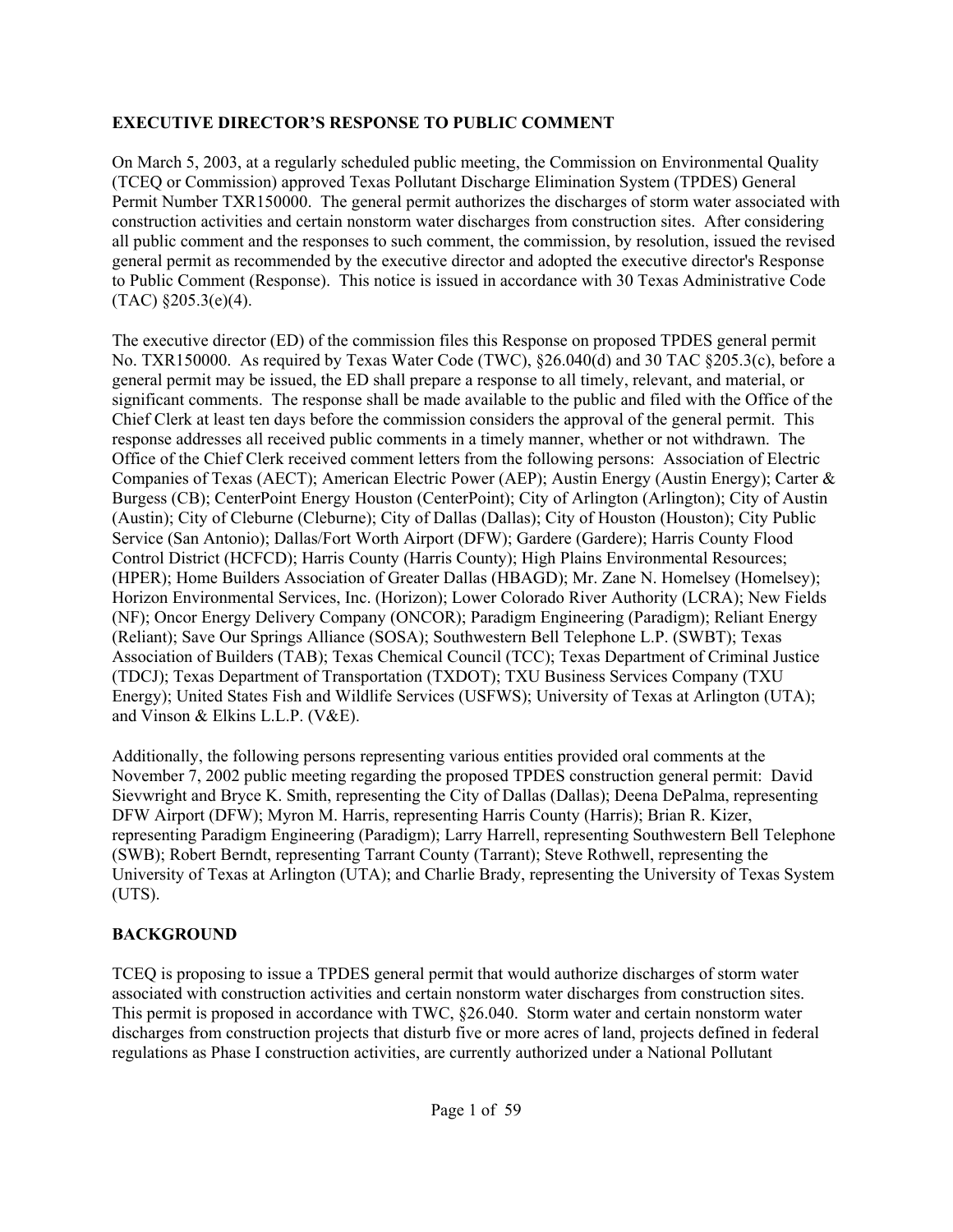Discharge Elimination System (NPDES) general permit. This permit was issued by the United States Environmental Protection Agency (EPA) according to requirements in 40 Code of Federal Regulations (CFR) §122.26 and expires July 7, 2003. Federal Phase II regulations extend storm water permitting requirements to smaller construction projects, specifically those that disturb one or more acres, but less than five acres of land. Issuance of the proposed general permit would allow continued coverage for Phase I construction activities and provide initial coverage for Phase II construction activities under the TPDES permit program. The conditions and requirements of the proposed general permit are similar to the conditions and requirements of the current NPDES general permit.

As proposed, construction sites located in the State of Texas shall only be authorized to discharge storm water under this general permit following either the development and implementation of storm water pollution prevention plans (SWP3s), meeting a waiver condition, or certifying that the activities will occur during defined periods of low potential for erosion. Each SWP3 must be developed according to the minimum measures defined in the permit, and must also be tailored to the specific operations and activities conducted at the construction site.

Notice of availability and an announcement of public hearings was published in *The Dallas Morning News*, *El Paso Times*, *Hildago Monitor*, *Amarillo Globe News*, *Houston Chronicle*, and *San Antonio Express News* on September 27, 2002. A public meeting was held in Austin, Texas on November 7, 2002 and the comment period ended on November 15, 2002.

Due to the large number of comments received, some separate comments are combined with other related comments. Comments and responses are organized by section with general comments first. Some comments have resulted in changes to the draft permit. Those comments resulting in changes have been identified in the respective responses. All other comments resulted in no changes.

#### **COMMENTS AND RESPONSES** *General Comments*

**Comment 1:** USFWS commented that the proposed general permit does not contain adequate procedures to determine if SWP3s that have been developed and implemented under the requirements of the permit will minimize harm to listed endangered species and critical habitats to acceptable levels. USFWS commented that the permit does not specifically identify the aquatic and water-dependent federally listed species as a part of the TCEQ review process for authorizing permits. Additionally, USFWS commented that the permit does not specifically address the potential for discharges to adversely affect listed species.

**Response 1:** The draft permit was previously submitted to USFWS; they evaluated the permit and did not request any changes to the permit to address the potential impact on any endangered species. The permit does not specifically include the federally listed species that might be impacted by the permit because the minimum SWP3 permit requirements must be met regardless of whether or not the discharge of storm water from the site is to a receiving water that serves as habitat for a listed species. The permit requires compliance with water quality standards approved by EPA for all areas of the state. These water quality standards are established in accordance with 30 TAC Chapter 307 to protect both aquatic and aquatic dependent species. Water quality standards approved by EPA are reviewed and analyzed by USFWS for consistency with the Endangered Species Act (ESA) mandates. Additionally, Part II.G.2. of the general permit allows the ED to require individual permits for construction site operators if the activity is determined to cause a violation of water quality standards.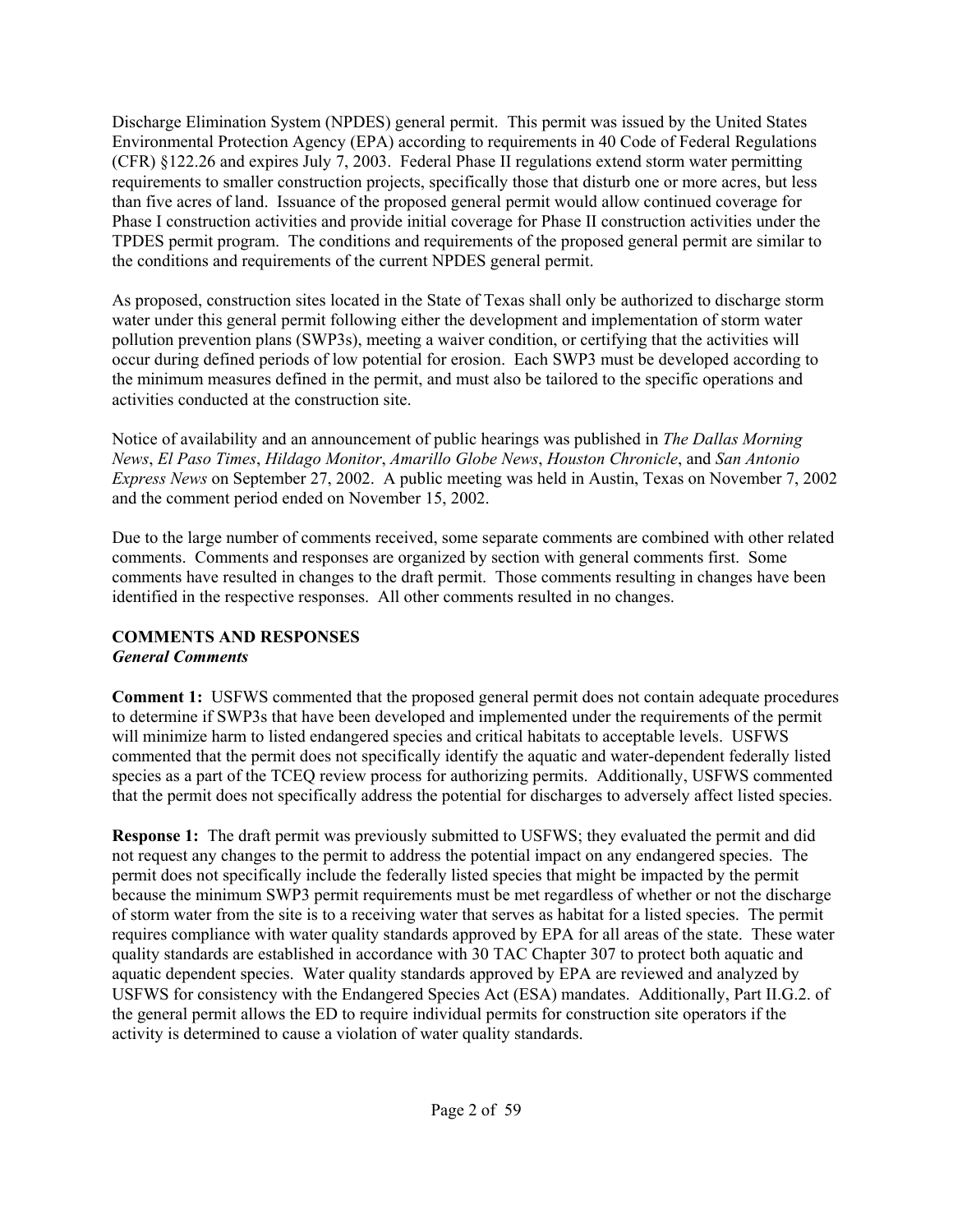**Comment 2:** The USFWS commented that the EPA and TCEQ should address the concerns provided in the USFWS comments on the proposed permit during EPA review of the proposed TPDES permit.

**Response 2:** Accompanying the Memorandum of Understanding (MOU) between TCEQ and EPA, delegating the federal NPDES to Texas, was a biological opinion prepared for the delegation by USFWS and required by the ESA for activities that constitute an "agency action" as defined by the ESA. The biological opinion contains USFWS's evaluation of the potential impact to protected species by Texas' assumption of the NPDES program, specifically including the storm water program. In its opinion USFWS states: "[i]t is the Service's biological opinion that the action of EPA's approval of the State of Texas' assumption of the NPDES permitting program, as proposed, is not likely to jeopardize the continued existence of all of the listed species considered in this opinion, and is not likely to destroy or adversely modify the designated critical habitat considered in this opinion."

In addition, the MOU states that "endangered species concerns will be addressed through interagency coordination" and sets out specific procedures to accomplish this coordination. The procedures specify that, if USFWS has concerns with the permit, TCEQ will work with USFWS to resolve relevant issues. Should TCEQ not change the permit in response to USFWS concerns, EPA would be notified and provided the opportunity to review the draft permit.

In accordance with these procedures, USFWS and EPA were provided a copy of the draft permit and an opportunity to comment on it. TCEQ and USFWS worked together, with input from EPA, to ensure that USFWS's questions were answered. As a result of this coordination, no changes to the draft permit were necessary based on USFWS's review and there are no outstanding ESA issues.

Following consideration of all comments received during the public comment period and the revision of the permit based on these comments, the TCEQ will again provide EPA the opportunity to review the revised draft permit.

**Comment 3:** SOSA commented that the fact sheet focuses primarily on increases of sediment discharges from actual construction activities and that it: 1) "ignores" discharges of other man-made pollutants not typically found on undeveloped sites, including paint, solvents, detergents, building materials, and construction equipment; 2) "ignores" increased stream bank erosion from both construction and postconstruction surfaces; and 3) "tends to ignore the effects of increased discharges of a broad range of pollutants from post-construction, or developed site, conditions." CB expressed concern that SWP3s do not address postconstruction storm water management. CB also requested that velocity dissipation devices be required at discharge locations.

**Response 3:** The fact sheet addresses total suspended solids (TSS) because it is the primary pollutant expected during the actual construction activities. In response to comment that the fact sheet ignores the "man-made pollutants" listed in item 1), in the previous paragraph, the authorization under the permit is limited to storm water associated with construction activities and from certain concrete and asphalt batch plants. In addition, discharge of paint, solvents, and similar "man-made" pollutants may constitute a violation of the TWC and as such, could not be authorized under this permit.

In response to the comments in items 2) and 3) from Comment 3, that the fact sheet ignores postconstruction conditions, the authorization under the proposed permit is limited to storm water discharges that occur commencing with initial disturbance of the site and lasting until the site is finally stabilized.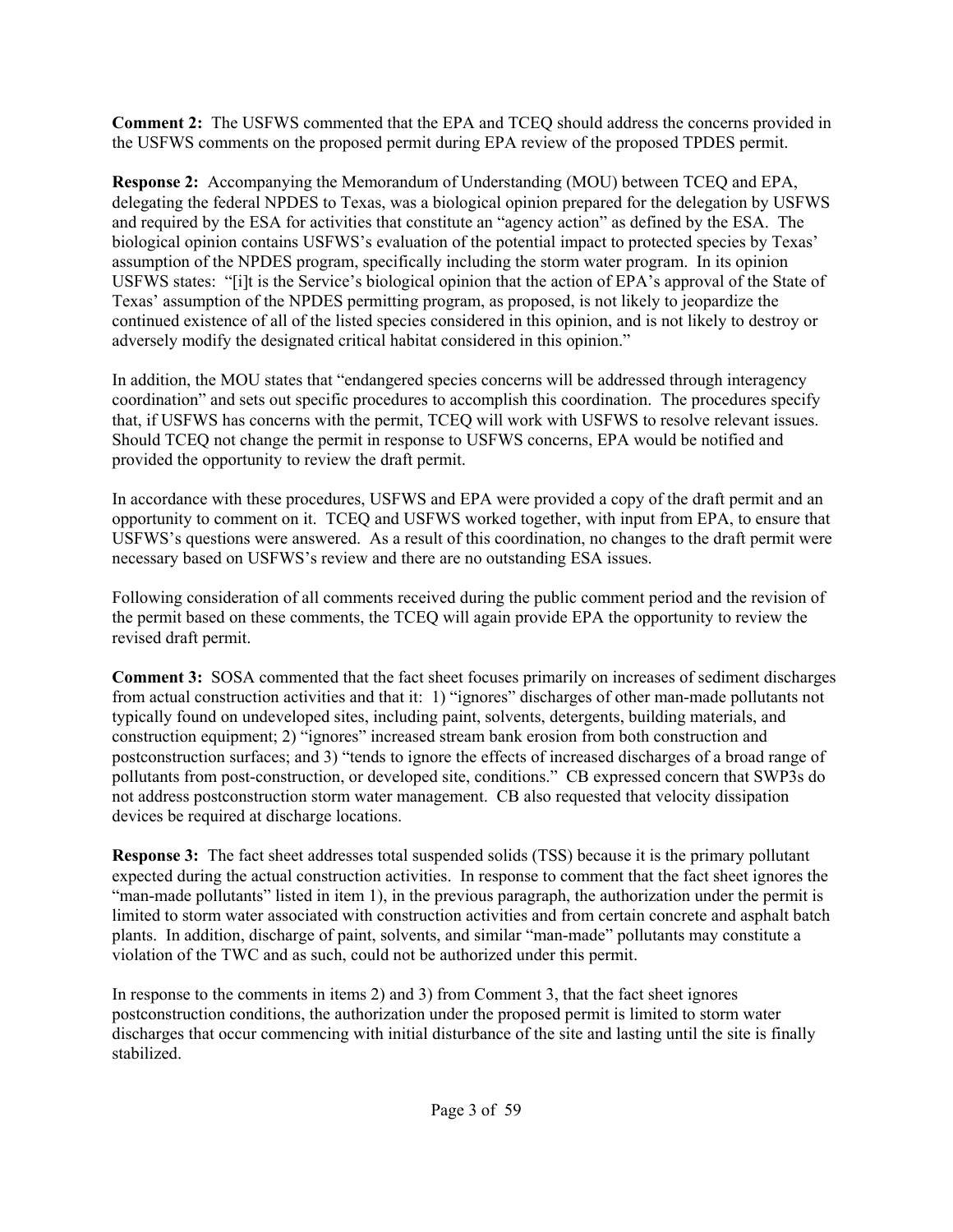In response to stream bank erosion and item 2), the proposed permit does not contain requirements to limit the volume or velocity of storm water that leaves a construction site. The potential for erosion in receiving waters would be very site specific, dependant on local topography, soils, rainfall, and other factors. Operators of municipal separate storm sewer systems in urbanized areas and in cities with a population of 100,000 or more are subject to NPDES and TPDES storm water permits. These permits require the development of storm water management programs that address postconstruction runoff in areas of new development and redevelopment and better address this potential problem at a more sitespecific local level.

However, many of the controls developed for compliance with this permit, such as sediment traps and basins, will result in a slower runoff rate, metering runoff to receiving waters over a longer period of time, and help lessen the potential for down stream erosion of stream banks. In response to the comments, TCEQ has added the following language as Part III.F.5.(d), Other Controls, of the permit: "Velocity dissipation devices shall be placed at discharge locations and along the length of any outfall channel to provide a non-erosive flow velocity from the structure to a water course so that the natural physical and biological characteristics and functions are maintained and protected."

**Comment 4:** SOSA comments that the USFWS draft biological opinion of July 19, 2001, concluded that the current EPA construction general permit both causes "jeopardy" to the survival and recovery of the Barton Springs salamander and violates Texas surface water quality standards. Although the final opinion of the USFWS that was issued in May 2002 removes the conclusions of "jeopardy" to the Barton Springs salamander and violation of stream standards, SOSA commented that these conclusions were based on the limited time frame of less than two years for the remaining term of the EPA permit. SOSA noted that the TCEQ proposed permit would be for a full five years and would not only include development disturbing more than five acres, but also development disturbing between one and five acres of land.

**Response 4:** USFWS's final opinion is the appropriate version to use as it represents USFWS's complete analysis of all information regarding potential impacts. For example, it includes data that was not available for the draft biological opinion. This opinion was prepared for EPA's general permit, not for TCEQ's construction general permit, which requires that construction sites smaller than five acres, but larger than one acre, comply with the permit requirements. This will provide additional protection as the federal program did not cover these sites. In addition, USFWS evaluated potential impacts associated with the storm water program in the biological opinion prepared for delegation of the NPDES program as discussed in Response to Comment 2. The conclusions reached by the biological opinion on the EPA general permit are not based on the remaining time frame of the EPA permit. While the opinion does note that "the incremental contribution of pollutants from projects covered by the permit during the next 14 months is expected to be small" it does take into account long term impacts of the permit. The biological opinion relies on an EPA water quality analysis submitted to USFWS on April 18, 2002. That analysis estimates the increase in pollutants on an annual basis throughout the five-year term of the permit as well as estimating the increase in impervious cover and projecting the increase in surface water pollutant loads for postconstruction for the permit term.

**Comment 5:** SOSA commented that any analysis by TCEQ on the likely effects of its proposed permitting activities on water quality in the Barton Springs watershed must start with an estimate of the number of acres likely to be developed in the watershed over the five-year term of the proposed permit. SOSA commented that absent such an estimate, it becomes impossible to make the subsequent estimates of likely discharges of pollution from construction, postconstruction, and increased stream bank erosion.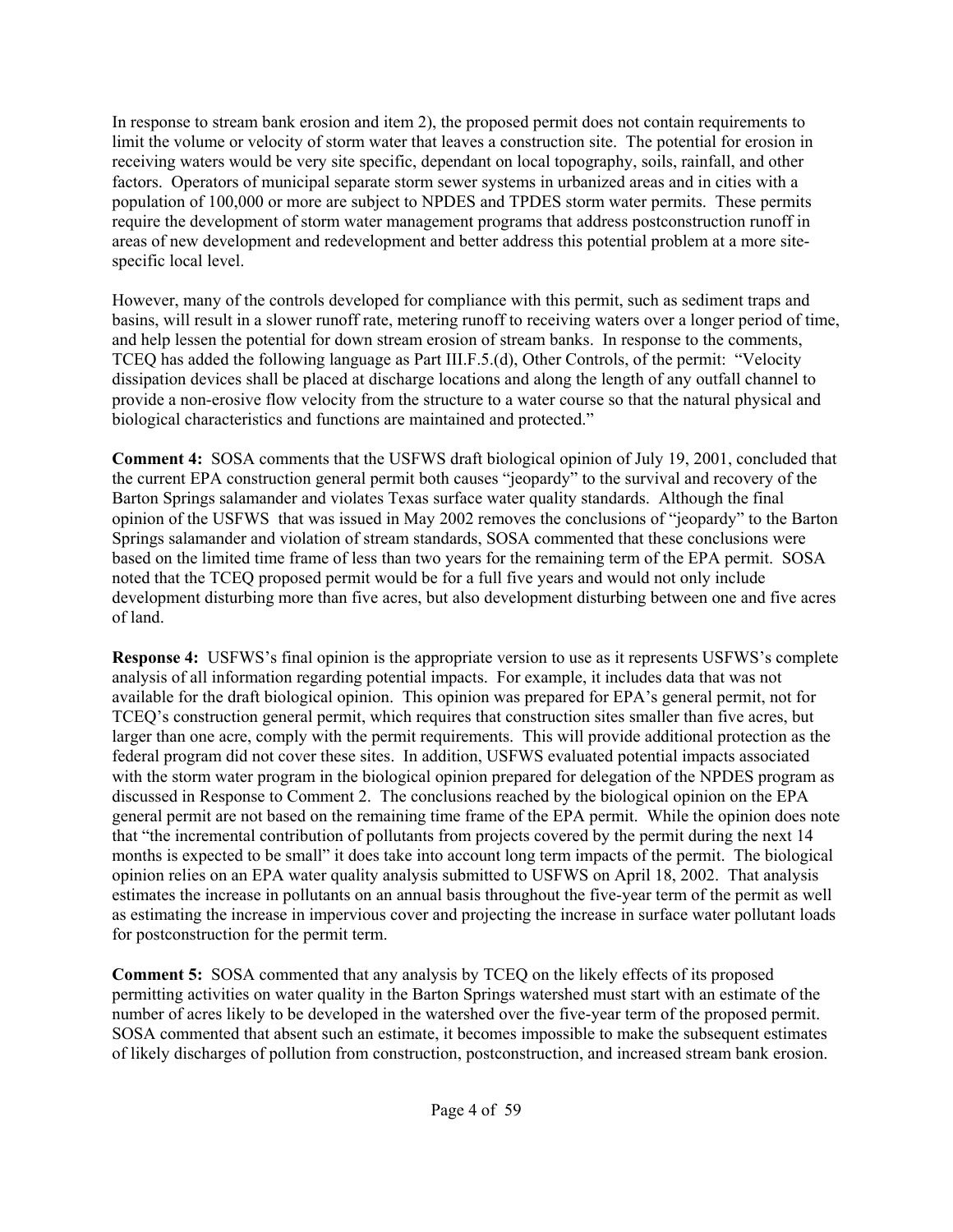**Response 5:** The TPDES permit is proposed for statewide applicability and is not based on watershedspecific evaluations. Additionally, the permit is proposed to authorize discharges of storm water runoff from construction activities commencing with the initial disturbance of the site and lasting until the site is stabilized and construction activities have ceased. Therefore, the permit would not address postconstruction discharges. The issue of stream bank erosion was addressed in the Response to Comment 3.

**Comment 6:** SOSA commented that the TCEQ must determine that the issuance of a permit will not cause or contribute to a violation of water quality standards before issuing a permit. SOSA asserted that there is nothing in the record, such as modeling or scientific studies, to predict discharges likely to be authorized during the life of the permit in any particular watershed or that TCEQ has undertaken adequate analysis to make this determination. SOSA pointed out that "when individual applicants seek permission to discharge into waters of the State of Texas, extensive modeling is done of the discharges they will be allowed to put into state waters." Volume and concentration of key pollutants is analyzed and compared with specific watersheds to determine whether the discharges from a particular facility will cause a violation of water quality standards. SOSA expressed the belief that the same type of analysis needs to be done for the CGP and small municipal separate storm sewer (MS4) permits, such that TCEQ looks beyond numerical standards for particular pollutants and also looks at particular watersheds and the discharges predicted for those watersheds.

**Response 6:** The development of individual wastewater discharge permit conditions includes consideration of a known discharge rate, predictable pollutant parameters and concentrations, instream "low flow" or "worst case" conditions, and instream receiving water uses which often includes modeling to ensure protection of instream dissolved oxygen standards. This process is described in the TCEQ's guidance document titled "Procedures to Implement the Texas Surface Water Quality Standards."

Storm water discharges, however, are intermittent and highly flow-variable and do not occur during instream low flow conditions. Therefore, procedures similar to those previously described have not been developed to set chemical-specific numeric effluent limits for storm water discharges, even in individual TPDES storm water permits. Instead, best management practices (BMPs) and technology-based controls are required to regulate the quality of storm water discharges. The proposed permit either requires that these controls be developed and implemented or that the construction activity must take place during a period when there is a low potential for erosion. This approach is consistent with EPA's Interim Permitting Approach (61 FR 43761 (November 6, 1996)) and with the 2002 "Procedures to Implement the Texas Surface Water Quality Standards" (TPDES Storm Water Permits Section), which have been approved by the TCEQ and by EPA.

**Comment 7:** SOSA commented that this permit, if adopted, would violate state and federal antidegradation requirements. SOSA contends that under the antidegradation standards for "Tier 2" waters as defined in 30 TAC  $\S 307.5$ , that there is sufficient information available to demonstrate that additional protections are needed to avoid further violations of antidegradation standards.

**Response 7:** The antidegradation reviews required under state law for Tier 2 waters are to ensure that, where water quality exceeds the normal range of fishable/swimmable criteria, such water quality will be maintained, unless lowering it is necessary for important economic or social development. Section 307.5 and the "Procedures to Implement Texas Surface Water Quality Standards," which are approved by EPA, set out the TCEQ's process for accomplishing such review. In accordance with these procedures, TCEQ undertook an antidegradation review of this general permit and concluded that where the permit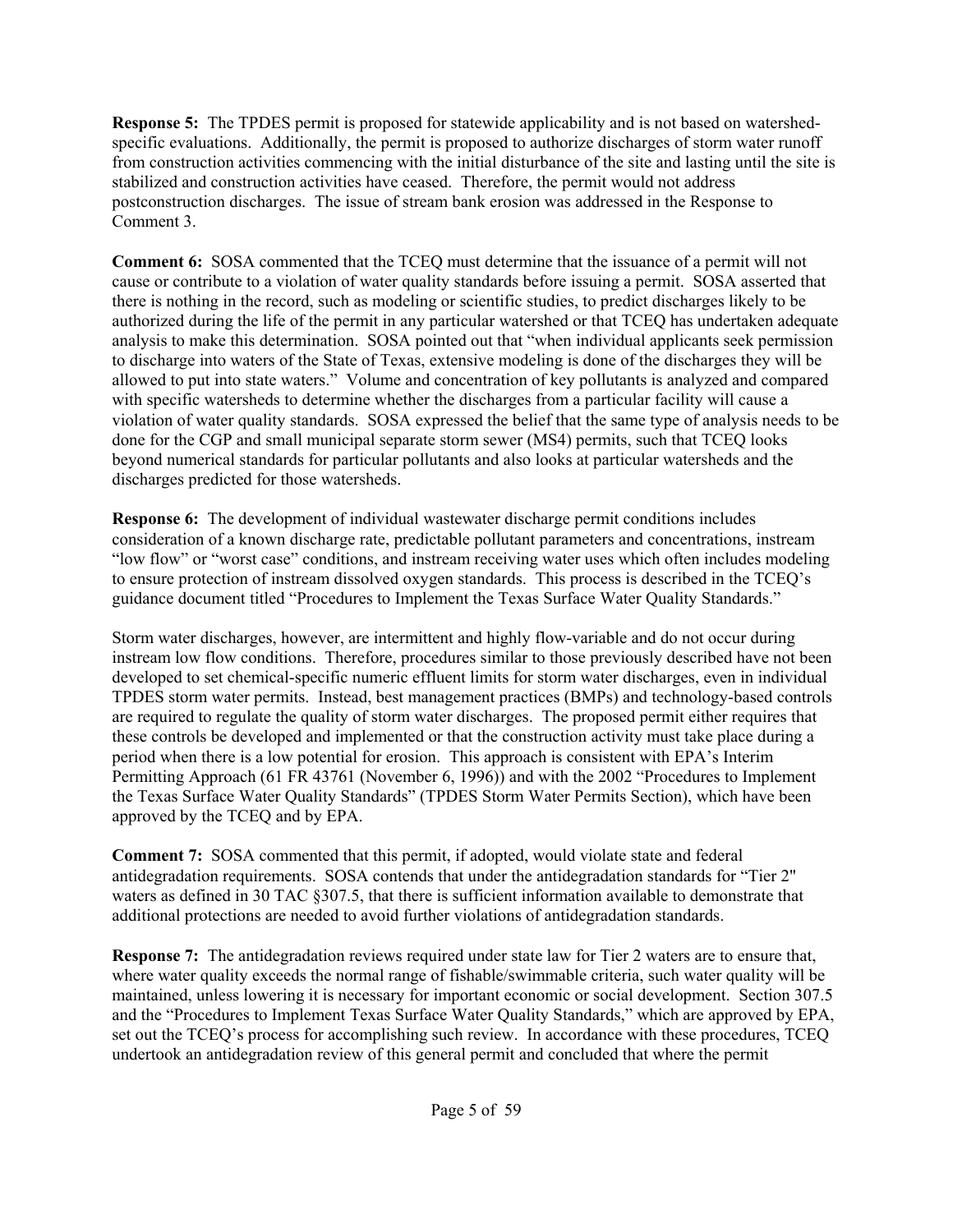requirements and SWP3s are properly implemented no significant degradation is expected and existing uses will be maintained and protected.

**Comment 8:** SOSA commented that it had "recently submitted comments and information to the TCEQ demonstrating that Barton Creek and Barton Springs should be included on the State's § 303(d) list of impaired waters such that no permit may be issued that increase discharges of pollutant of concern."

**Response 8:** In the 2002 §303(d) list of impaired water bodies, which is still under review by EPA, Barton Creek is not included for any parameters. In the 2000 §303(d) list, which was recently approved by EPA, Barton Creek is listed as impaired because of elevated concentrations of fecal coliform bacteria. Until the 2002 list is approved by EPA, the 2000 §303(d) list is applicable to TPDES permits. Fecal coliform and other indicator bacteria are not pollutants of concern from construction sites that are operated in accordance with the terms of the permit.

**Comment 9:** SOSA commented that the issuance of this proposed permit will violate aesthetic water quality standards set forth in §307.4(b). Specifically, SOSA cited as examples discharges of sediment in Barton Springs and Eliza Springs. Sediment and associated pollutants discharged from construction authorized by the proposed permits will make aesthetic conditions worse.

**Response 9:** The primary pollutant of concern in storm water runoff at a construction site is TSS. Solids can become suspended and transported in runoff and cause water quality problems where excessive erosion occurs, where controls are not in place to reduce suspended solids, and where disturbed areas are not stabilized. The permit requires that the construction site operator develop and implement an SWP3 with erosion and sediment controls designed to retain sediment on-site to the extent practicable. The SWP3 requires proper installation of controls, scheduled inspections and maintenance, and clearly defined requirements for stabilization of the construction site. Additionally, the permit provides that certain small construction activities may obtain a waiver from permit requirements if those activities occur during defined periods of time, and in defined areas of the state, when there is a low potential for rainfall and erosion. This provision may serve as an incentive for some operators to complete construction during relatively dry periods of time when there is a lower potential for erosion and off-site transport of suspended solids.

These requirements in the permit provide sufficient protection for the aesthetic provisions in the Texas Surface Water Quality Standards, which state that "surface water shall be essentially free of floating debris and suspended solids that are conducive to producing adverse responses in aquatic organisms or putrescible sludge deposits or sediment layers which adversely affect benthic biota or any lawful uses (30 TAC §307.4(b)(2))" and "surface waters shall be essentially free of settleable solids conducive to changes in flow characteristics of stream channels or the untimely filling of reservoirs, lakes, and bays (30 TAC  $$307.4(b)(3))$ ."

**Comment 10:** SOSA commented that the use of the permit in the Barton Springs watershed will cause violations of the Texas Water Quality Standard codified in §307.4(d), which states that "Surface waters will not be toxic to man from ingestion of water, consumption of aquatic organisms, or contact with the skin, or to terrestrial or aquatic life." SOSA contends that there is data available to show sediment in Barton Springs is toxic to "macrobenthic" animals and will threaten aquatic species other than just the Barton Springs salamander.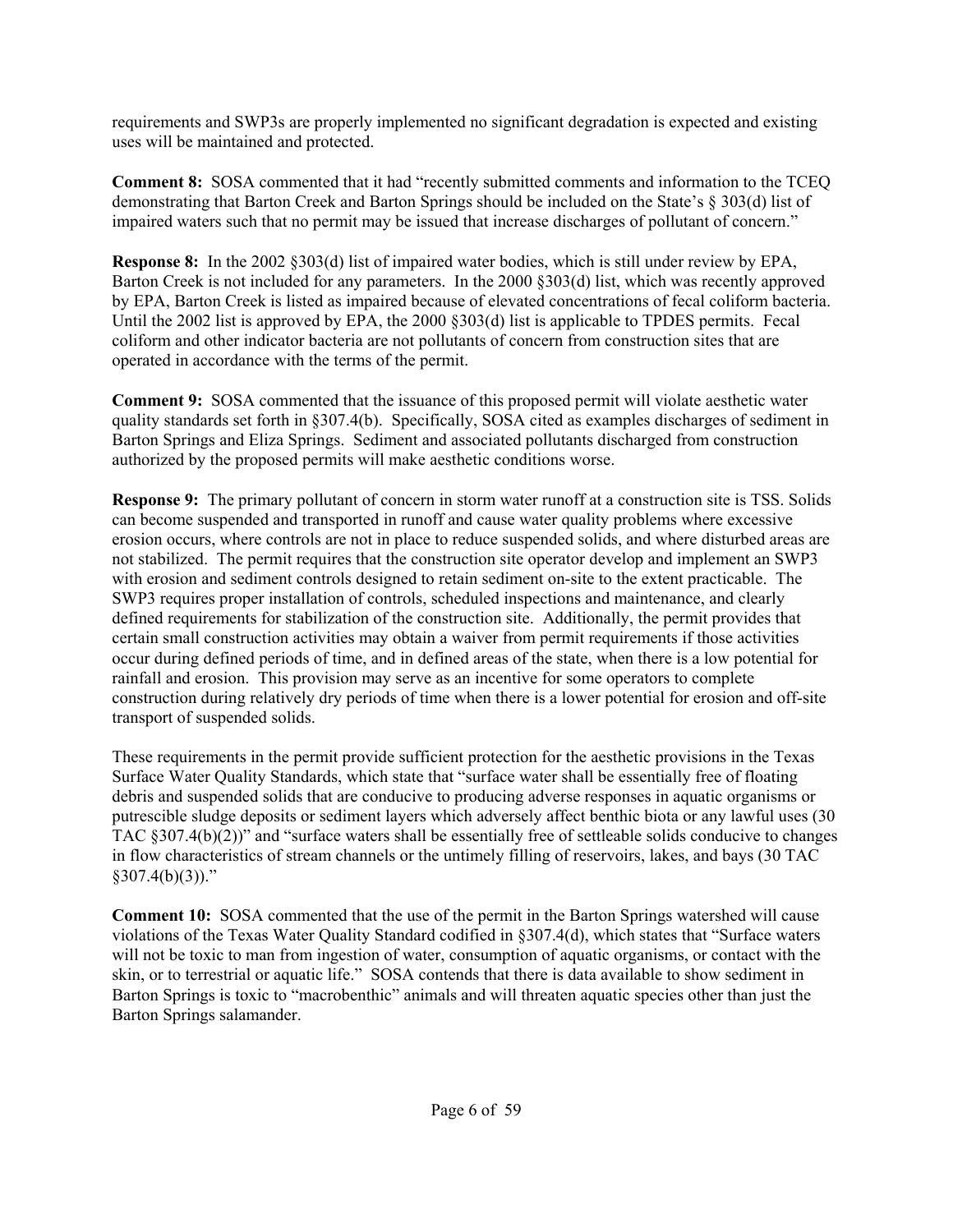**Response 10:** The primary pollutant of concern in storm water runoff from construction sites is TSS. Construction activities that disturb one or more acres of land are required to obtain authorization under the proposed permit. When land is disturbed, soils are subject to erosion and solids may be suspended by storm water runoff and carried to receiving waters. The proposed permit requires that operators of these construction activities must develop and implement SWP3s to reduce erosion and suspended solids, meet a waiver condition, or certify that the activities will occur during defined periods of low potential for erosion. Each SWP3 must be developed according to the minimum measures defined in the permit and must also be tailored to the specific operations and activities conducted at the construction site. Waivers and alternative permit requirements are only allowed when activities occur during times, and at locations, where there is a low potential for erosion to occur. The permit is intended to address TSS and if there are issues associated with toxicity, TCEQ can require an individual permit.

**Comment 11:** SOSA commented that a statewide permit is inappropriate because it does not recognize that conditions differ among watersheds throughout the state and that some watersheds are more sensitive and threatened than others to pollutant loading from sediments. SOSA further noted that USFWS has determined that some Texas watersheds are more sensitive than others and more protective permits should be issued in those areas.

**Response 11:** This permit is proposed for statewide applicability and does not require different levels of pollution prevention plans based on specific receiving water qualities. Instead, the permit has controls to protect aquatic and water dependent species wherever they are located in the state. The best management practices required by this permit are designed to minimize erosion and sediments in all watersheds in the state. As that is one of the objectives of the storm water program, this approach is appropriate.

It should be noted that where water quality standards are not met in a stream segment, TCEQ will evaluate potential sources of the contaminant of concern in developing the total maximum daily load (TMDL) for that segment. If storm water is a source of that contaminant, it will be addressed in the TMDL and the implementation plan developed for that segment.

**Comment 12:** SOSA commented that the Edwards Aquifer rules found in 30 TAC Chapter 213 are a "superficial and inadequate assurance that a gen eral permit is protective of the sensitive Edwards Aquifer and Barton Springs Watershed." SOSA contends the Edwards Aquifer rules are "vague and lack enforceable requirements" and that its provisions do not adequately address the wide range of issues necessary to protect the aquifer. In addition, SOSA attached its comments on the Edwards Aquifer rules and "ask that these comments be considered and addressed in the context of the proposed" permit.

**Response 12:** Compliance with the applicable conditions of the Edwards Aquifer rules is in addition to compliance with the requirements of this permit. Comments on the Edwards Aquifer rules are outside the scope of this general permit.

**Comment 13:** SOSA commented that the permitting activities will result in a "take" of the Barton Springs salamander in violation of the ESA. Austin, CB, Homelsey, and Horizon commented that the permit should include a specific provision to address endangered species. Horizon specifically asked if the TCEQ is "going to take responsibility for the protection of these resources or will it fall still under EPA's jurisdiction"? Austin does not believe current permit provisions "adequately address the potential impact that construction activities may have on the continued existence of the endangered species in the state." SOSA suggested that the TCEQ either modify the permit to adopt conditions that will limit the effects of discharges so that no "take" of the Barton Springs salamander will be authorized or apply for an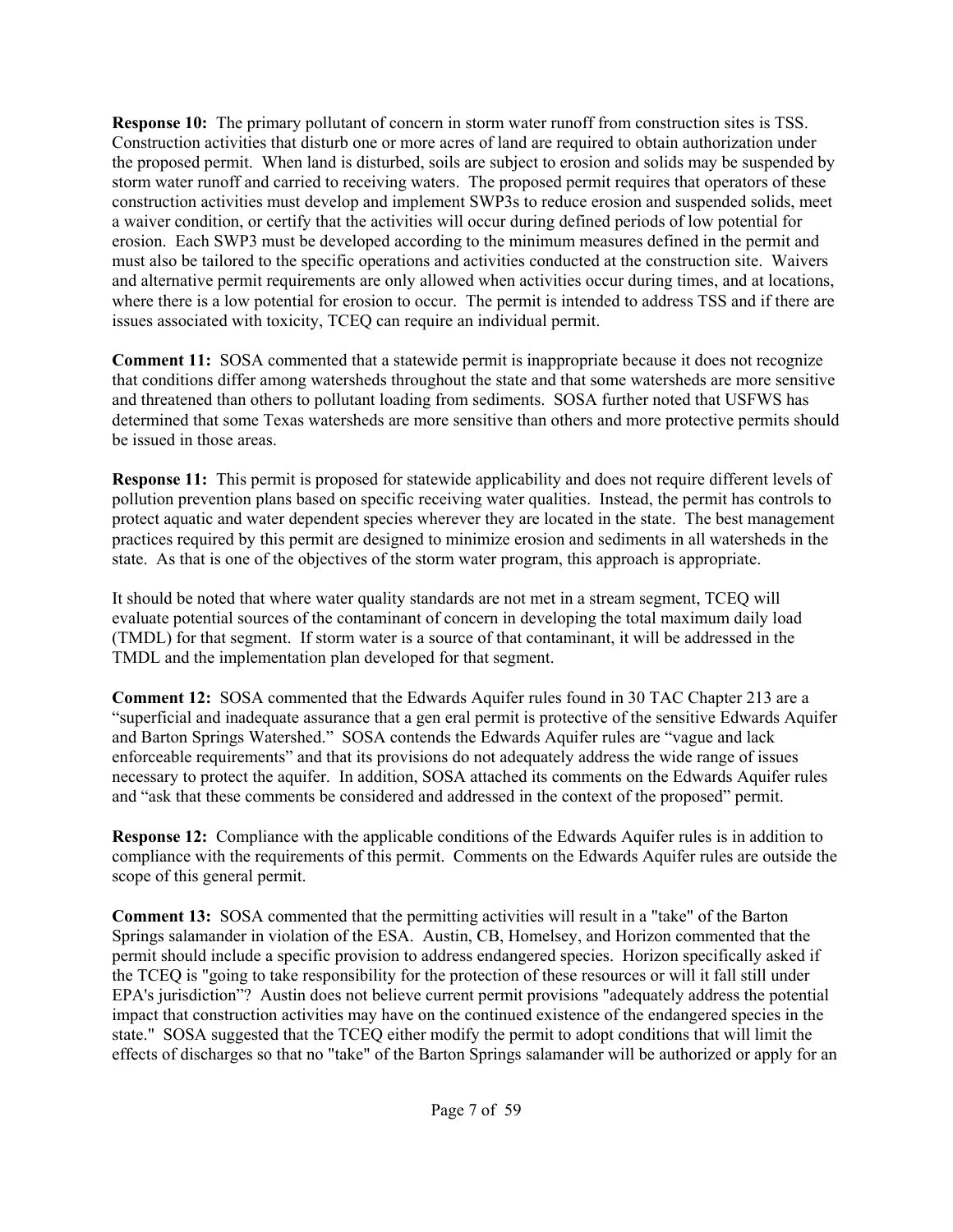incidental "take" permit from USFWS to administer this specific program in the Barton Springs watershed.

**Response 13:** The permit does not authorize the taking of any listed species under the ESA. The permit was drafted in accordance with Chapter 307, which states that surface waters cannot be made toxic to any aquatic or terrestrial organisms. As such, the permit contains adequate safeguards to ensure that permitting activities authorized by TCEQ do not result in the "take" of any listed species and no specific provision is needed to address endangered species. Noncompliance with any provisions of the permit would fall within TCEQ's jurisdiction. However, as a federally delegated program, it is also EPA's responsibility to review this proposed permit. The TCEQ has previously provided EPA with the proposed draft permit for review and to ensure that the terms and conditions are compliant with the Clean Water Act (CWA). Following consideration of all comments received during the public comment period and following revision of the permit based on those comments, the TCEQ will provide EPA with a copy of the revised draft permit for its review. In addition, this concern was addressed in the biological opinion by USFWS where it stated: "Any take associated with these permits is anticipated by the incidental take statement in the Biological Opinion on authorization of the TPDES program and, therefore, is covered, unless the Service submits a written concern to EPA on a draft TPDES permit due to potential adverse impacts to listed species that are more than minor and such concerns remains unresolved at the time of permit issuance, or where the Service believes that the permit is likely to jeopardize the continued existence of a listed species or destroy or adversely modify designated critical habitat."

It should be noted that compliance with the general permit does not remove takings liabilities under the ESA for the permittees. ESA, §9, generally prohibits any person from "taking" a listed animal species unless the take is authorized by the ESA. If a construction activity is proposed in an area where an endangered species occurs, the operator of the activity may be required by the USFWS to obtain an "incidental take permit" and to participate in a habitat conservation plan or provide other mitigation for the activity. ESA, §10, allows persons to incidentally "take" listed animal species, whereas otherwise prohibited, through the issuance of a permit after development. These procedures were developed to allow nonfederal entities such as developers to alter habitat without incurring takings liability where "take" is minimized to the extent practicable.

**Comment 14:** SOSA commented that TCEQ has not tried to analyze the effects of discharges authorized by the general permit on the propagation of aquatic species as required by the CWA.

**Response 14:** The permit has controls to protect aquatic and water dependent species wherever they are located in the state. TCEQ has followed the procedures set out in the MOU with EPA on NPDES delegation, including consultation with USFWS (see Responses to Comments 2 and 4).

**Comment 15:** SOSA commented that specific site inspection, monitoring, and clearing limits should be added to the draft permits.

**Response 15:** Part II.F.8. of the proposed permit, "Inspections of Controls," contains requirements for the permittee to conduct site inspections in order to ensure that controls and pollution prevention measures are performing adequately and that they do not need maintenance, repair, or replacement. The permit does not limit the operator from clearing the site, but does specify that limiting the amount of disturbed area is an acceptable storm water pollution prevention measure.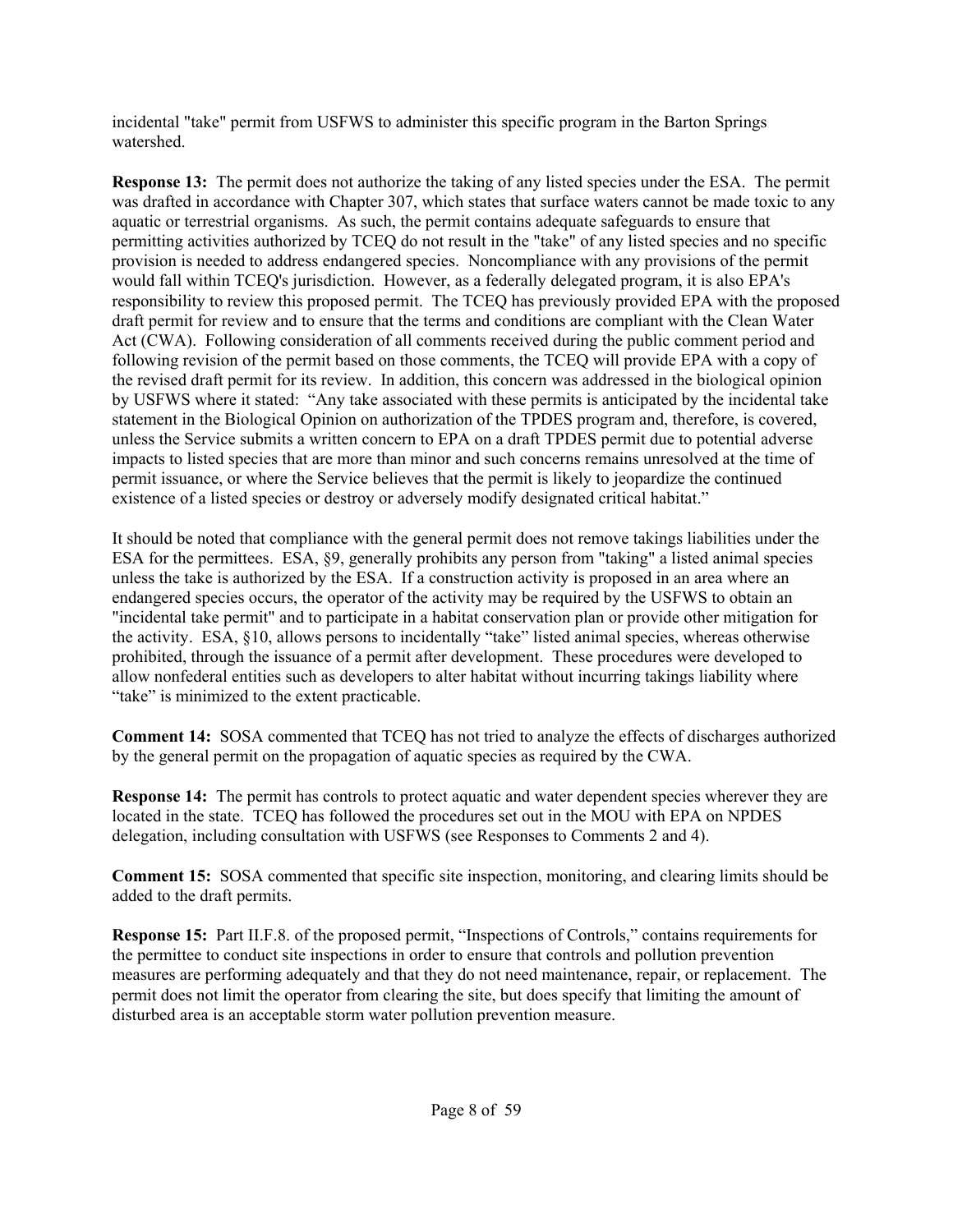**Comment 16:** SOSA requested that the permit clarify that all storm water pollution prevention plans, maps, inspection reports, and other required reports are subject to disclosure regardless of whether such records are in the physical possession of the TCEQ or the permittee. Additionally, SOSA requested that the procedures for public complaints, requests for information, or inspections by citizens regarding particular construction sites be included in the permit and displayed prominently on the TCEQ Web site.

**Response 16:** Additional language is not needed in the permit. The records noted by SOSA are subject to disclosure if they are in TCEQ's possession or if their submission to TCEQ is required by the permit or TCEQ rules. However, unless otherwise required in the permit, construction site operators need not make these items available to members of the general public. Part III.D.1. of the permit requires that the SWP3 must be made "readily available" at the time of an on-site inspection to the ED; a federal, state, or local agency approving sediment and erosion plans, grading plans, or storm water management plans; local government officials; and the operator of an MS4 receiving discharges from the site. Inspection reports by TCEQ personnel will be subject to disclosure by TCEQ.

Complaints about a construction site or suspected incidents of noncompliance with this permit or TCEQ rules may be reported to the local TCEQ region office or by calling the Environmental Violations Hotline at 1-888-777-3186. If a permittee under this permit fails to comply with all requirements of the permit, the permittee may be subject to administrative enforcement action, fines, and penalties. Additional TCEQ contact information can be found by following links at the TCEQ Web site at *http://163.234.20.106/index.html* or by going directly to *http://163.234.20.106/AC/about directory*.

The proposed permit does not provide for inspections by citizens regarding particular construction sites and specifically states in Part III.D.3. that the permit "does not provide the general public with any right to trespass on a construction site for any reason, including inspection of a site, nor does this permit require that permittees allow members of the general public access to a construction site."

**Comment 17:** ONCOR commented that the fact sheet states when the operation of a construction site is transferred from the current operator to a subsequent operator, the notice of termination (NOT) for the current operator and the notice of intent (NOI) for the subsequent operator must be submitted concurrently no fewer than 30 days before the change occurs. ONCOR commented that this is different than the requirement in the proposed permit.

**Response 17:** The TCEQ agrees with the commenter and revises the fact sheet to be consistent with the requirements of the permit. The current operator must submit a NOT within 30 days following transfer of the site and the new operator must submit an NOI at least two days before assuming operational control.

**Comment 18:** Harris County requested clarification on how the TCEQ will address the proposed federal effluent guidelines for construction activities, once they are finalized by EPA, in the proposed permit.

**Response 18:** Once EPA adopts effluent guidelines for construction activities, the TCEQ will include any applicable requirements in all subsequent TPDES authorizations that follow the date the guidelines are finalized. If this proposed permit is issued prior to the finalization of the guidelines, the new guidelines will be included in this permit when it is renewed.

**Comment 19:** Paradigm commented that training should be provided to developers and construction operators on storm water permit requirements, and asked what steps TCEQ is taking to provide this education and outreach.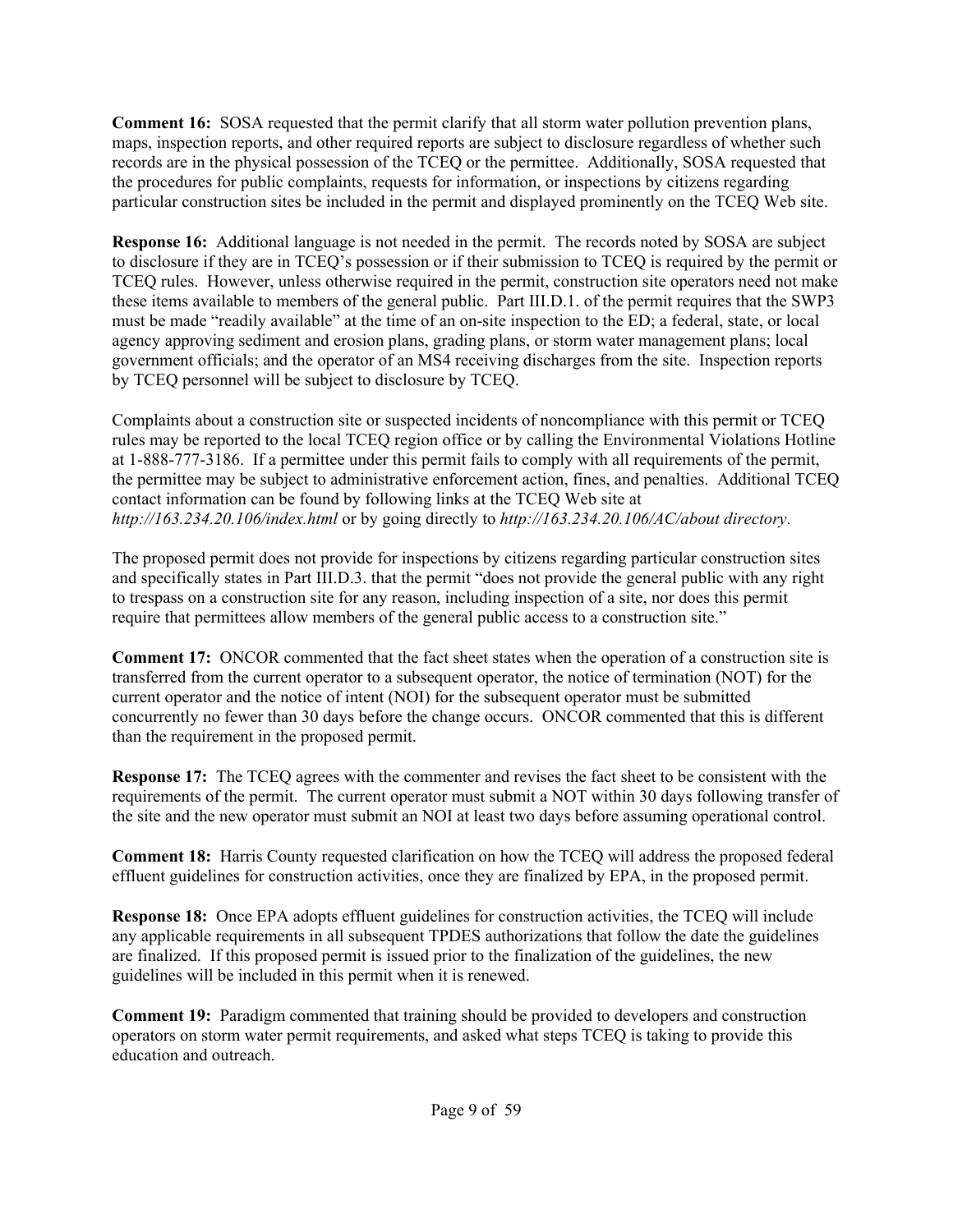**Response 19:** The TCEQ plans a series of ten storm water workshops from February through April 2003. A schedule of dates and locations will be made available on the TCEQ construction storm water Web site at *http://www.tnrcc.state.tx.us/permitting/waterperm/wwperm/construct.html*. This Web site currently contains information and guidance on permit requirements and provides links to other information resources. Additionally, the TCEQ's Small Business and Environmental Assistance Division (SB&EA) provides assistance and information to small businesses and local governments regarding compliance with TPDES regulations. They may be contacted at 1-800-447-2827. SB&EA staff are headquartered in each of the 16 TCEQ statewide regional offices.

**Comment 20:** Dallas commented that the permit does not address postconstruction runoff that may cumulatively affect streams and lakes as the flow volumes increase. Dallas asked if the TCEQ will address postconstruction runoff in the permit through the requirement of, for example, permanent controls or vegetative controls.

**Response 20:** The proposed permit implements NPDES federal rules that require the authorization of storm water runoff from small and large construction activities during the time period commencing with the initial disturbance and lasting until final stabilization of the site. Controls are required to reduce pollution in runoff during this period of construction. The proposed permit does not go beyond these federal rules to address discharges that occur following completion of construction activities. However, the TCEQ is proposing a separate TPDES general permit authorizing storm water runoff from certain small MS4s. This permit would require operators of MS4s to develop a storm water management program that addresses postconstruction runoff from areas of new development and areas of redevelopment. Operators of medium and large MS4s must currently develop similar programs to comply with NPDES and TPDES permits.

**Comment 21:** NF and CenterPoint commented that linear construction, such as trenching and similar activities required for the installation of utilities, should not be considered a construction activity subject to the proposed permit. NF commented that this activity is more similar to road maintenance activities, an activity that is not subject to the proposed permit.

**Response 21:** The federal NPDES rules require authorization for storm water discharges from construction activities that disturb one or more acres and from activities that are a part of a common plan of development that will result in the disturbance of one or more acres. There is no distinction based on the shape of the area that is disturbed. The TCEQ adopted these federal rules by reference in 30 TAC Chapter 281. The proposed permit was drafted with conditions and requirements that are in accordance with these rules.

**Comment 22:** CPSSA, AEP, AECT, Austin Energy, and CenterPoint requested clarification of the permit requirements for a utility provider performing work within a large site where the developer is authorized under the permit and has implemented an SWP3. CenterPoint commented that contractual arrangements between a permitted developer and a utility provider are sufficient for storm water pollution prevention and that proper storm water controls can be achieved without requiring the utility provider to obtain permit coverage. AEP and CenterPoint commented that utility companies do not meet the definition of operator.

**Response 22:** Many utility providers will not meet the definition of operator while installing utility service lines. Where utility installation occurs within a large area of development, such as a housing subdivision, the utility construction work will intersect many construction sites and the utility provider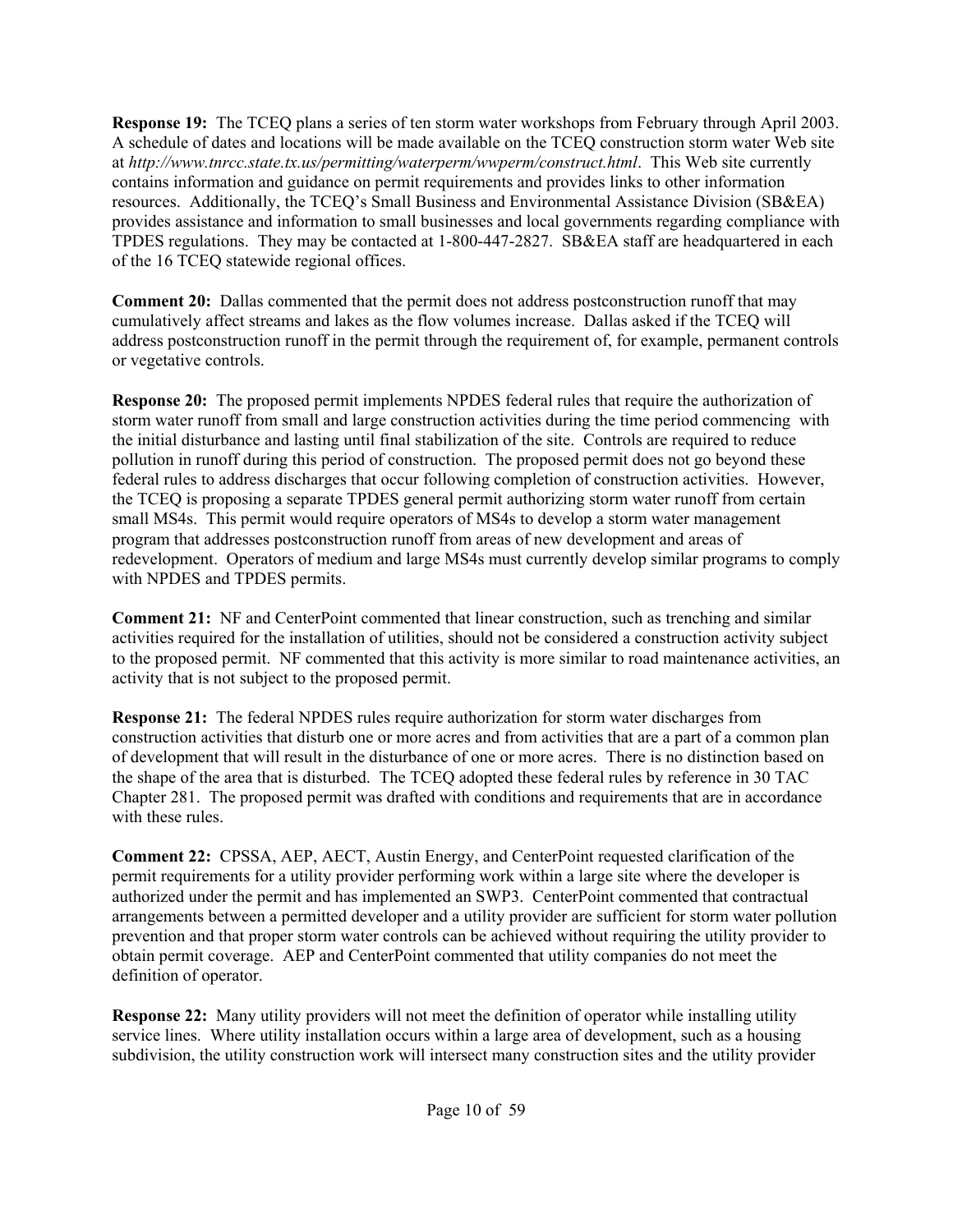will not have day-to-day operational control over the activities at these sites. In this instance the utility provider would not meet the definition of operator and would not need to apply for coverage under the permit. The operator of each construction site would be required to obtain permit coverage and the utility company must coordinate with these permittees so that utility work does not compromise the SWP3 activities at each of the sites. However, on properties where the only construction activity is the installation of utility lines, the utility provider is the operator with day-to-day control and is required to obtain permit coverage if one or more acres will be disturbed.

**Comment 23:** LCRA commented that many activities associated with linear projects may not fit the definition of construction and may not result in land disturbance. LCRA gave examples of surveying, gate installation, and vehicle traffic along a right-of-way as transmission lines are serviced, upgraded, and maintained. LCRA commented that the definitions of large and small construction activities should be revised to exclude activities that cause "little or no alteration or disturbance to the existing soil surface."

**Response 23:** Specific examples and exceptions cannot be included to address the many types of construction activities that may be subject to the permit. However, the definitions do make a distinction between maintenance activities and construction activities. Due to the fact that the periodic maintenance of right-of-ways is a common activity for utility providers, the last sentence in the definitions of small and large construction activity is revised to include "the routine clearing of existing right-of-ways" as an example of a maintenance activity.

**Comment 24:** HBAGD commented that the TCEQ should certify the local storm sewer control ordinances currently being enforced in the Dallas-Fort Worth area and elsewhere. HBAGD commented that if those ordinances meet TPDES requirements, small construction operators could simply meet the local requirements and in doing so be in compliance with the permit.

**Response 24:** The federal rules in 40 CFR §122.44(s), adopted by the TCEQ in 30 TAC §305.531 (relating to Establishing and Calculating Additional Conditions and Limitations for TPDES Permits) allow the TCEQ to include permit conditions that incorporate by reference "qualifying" local erosion and sediment control programs. The rules specify a number of specific criteria for a program to meet the definition of a "qualifying" local program and also specify how the permit must be developed to specifically address deficiencies. TCEQ has not received requests from any authority seeking approval for a qualifying program. The draft permit is proposed with the necessary requirements for compliance with the TPDES permitting requirements.

**Comment 25:** Dallas asked if the contents of the application for a permit are required to follow §305.45.

**Response 25:** Authorization under the permit is gained by submitting an NOI. The minimum requirements for the NOI are stated in the proposed permit in Part II.D.7., "Obtaining Authorization to Discharge," and were established according to 30 TAC Chapter 205 (relating to General Permits for Waste Discharges).

# *Title Page*

**Comment 26:** HCFCD suggested that the TCEQ intends to require construction sites that discharge solely to an MS4 to comply with permit requirements. HCFCD and Houston commented that it is unclear whether or not pipes and other components of an MS4 are a surface water in the state. HCFCD suggested that the cover page of the permit be revised to include language specifying that an MS4 is a surface water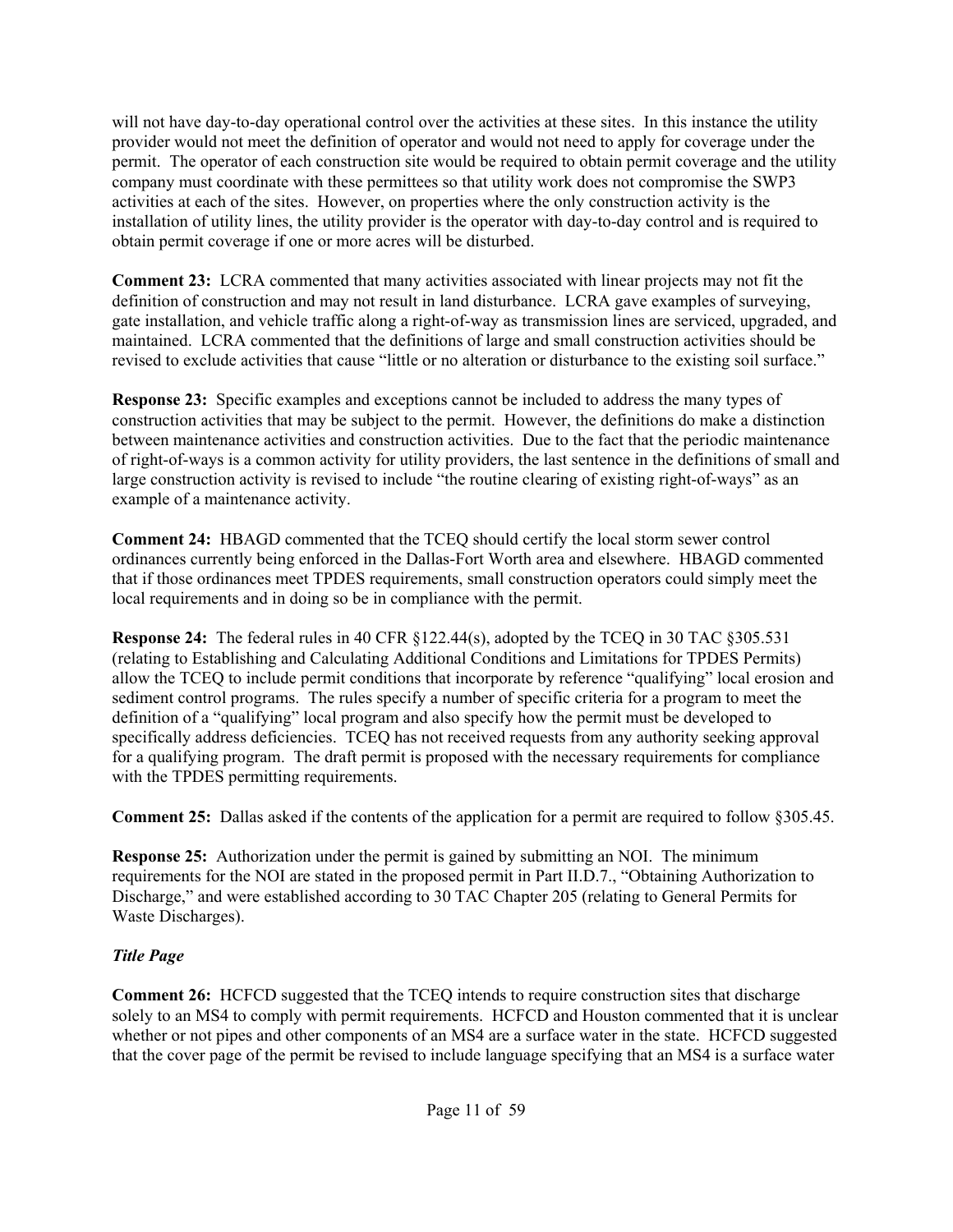in the state. Houston suggested that the permit could be revised to clarify that discharges to an MS4 eventually reach surface water in the state and may require permit coverage.

**Response 26:** Authorization for storm water discharges is required whether the discharge is directly or indirectly to surface water in the state. Discharges to an MS4 will ultimately result in a discharge to a surface water in the state. Therefore, revisions to the permit are not necessary, as discharges of storm water directly to an MS4 from construction activities must be authorized if the activity disturbs one or more acres.

**Comment 27:** V&E commented that the language on the title page stating that the permit is an authorization to discharge "waste" is inaccurate. V&E commented that the regulation of storm water is derived from Federal Water Pollution Control Act, §1342(p), which pertains solely to storm water discharges. V&E commented that the Federal Water Pollution Control Act limits the regulatory oversight to municipal and industrial storm water, which is not a waste. V&E strongly recommended that the title page of the permit be changed to "General Permit to Discharge Storm Water."

**Response 27:** The authority to issue TPDES permits stems from the TWC. "Waste" is defined in TWC, §26.001(6) as "sewage, industrial waste, municipal waste, recreational waste, agricultural waste, or other waste as defined in this section." Storm water discharges are considered an "other waste" under the TWC and as regulated in the TPDES permit program.

## *Part I. Definitions*

**Comment 28:** HCFCD suggested that, while the definition of "Best Management Practices" is largely from federal regulations and there may be justification for using it without modification, it should be modified to better relate to construction site BMPs. Houston requested that the phrase "plant site runoff" be revised to "construction site runoff." Houston requested that the phrase "or drainage from raw material storage" be revised to "or drainage from material storage areas." Houston and V&E requested the definition clarify if structural controls are a BMP. Houston requested clarification for the term "other method" as used in the definition for "Control Measure," and specifically asked if "other method" refers to structural controls.

**Response 28:** The definition has been revised to include the suggested changes. Additionally, local ordinances are added to the list of examples of BMPs. In making this change, the term "control measure," and the definition for the term, are removed from the permit. The definition for "Best Management Practices" now reads: "Schedules of activities, prohibitions of practices, maintenance procedures, structural controls, local ordinances, and other management practices to prevent or reduce the discharge of pollutants. BMPs also include treatment requirements, operating procedures, and practices to control construction site runoff, spills or leaks, waste disposal, or drainage from raw material storage areas."

**Comment 29:** TAB requested clarification for the term "initial disturbance" as used in the definition of "Commencement of Construction." TAB requested that the definition not include initial site work and asked that the following sentence be added: "This excludes soil-disturbing activities involved in geotechnical or environmental assessments of a site prior to construction, or initial surveying of the property for sale." SWBT requested that the definition be revised to state that a disturbance is "the exposure of soil surface resulting from activities such as clearing, grading, and excavating."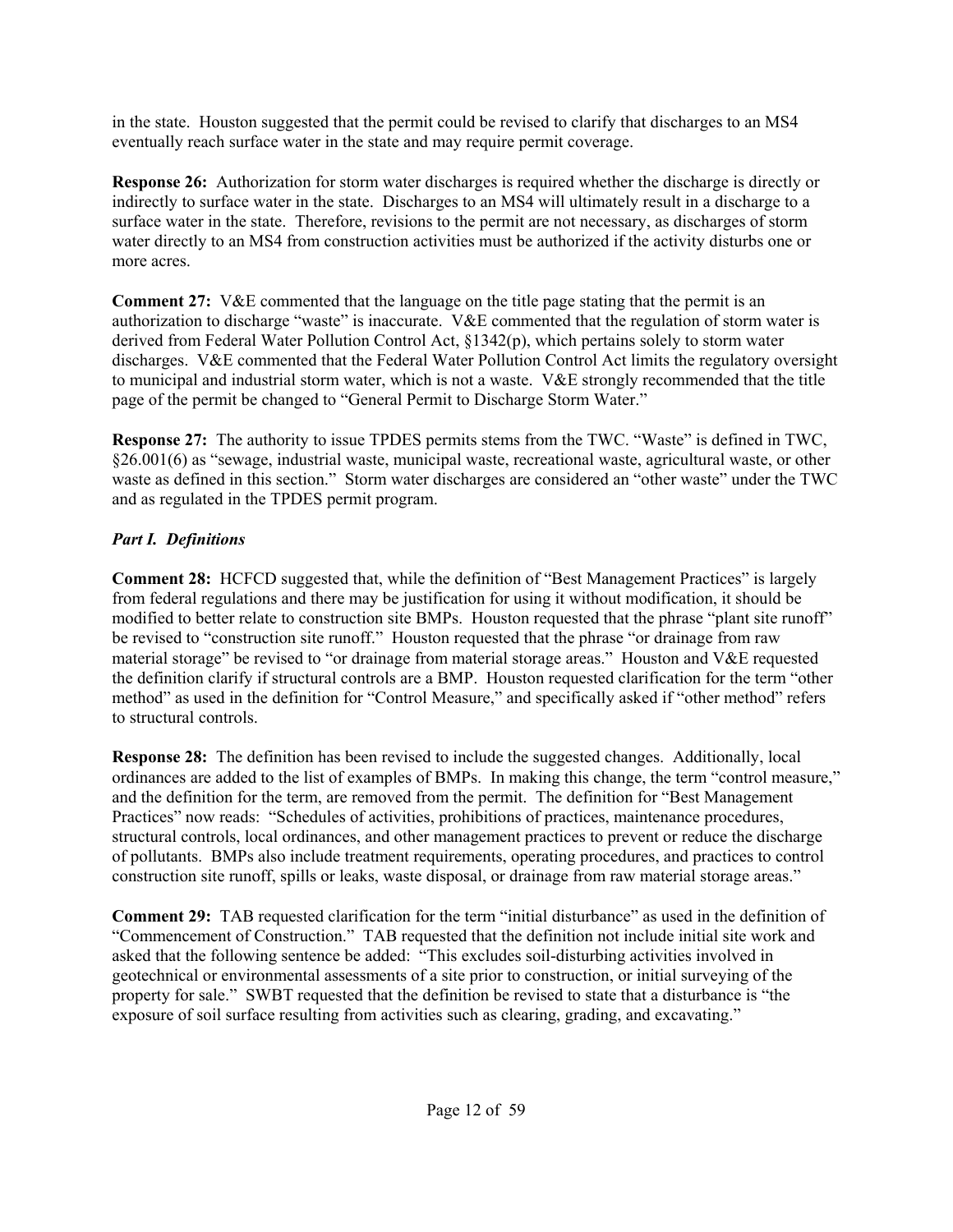**Response 29:** Soil-disturbing activities that are not a part of a construction project, such as the example of surveying a property to establish boundaries for the purpose of sale, are not subject to the permit. However, surveying, geotechnical assessments, environmental assessments, and similar activities relating to a construction activity, rather than relating to the sale of the property are part of the construction activity and subject to the requirements of the permit. Authorization is required prior to the initiation of these activities if the sum total of all construction activities disturbs one or more acres. In response to these comments, the definition of "Commencement of Construction" is revised to read: "The exposure of soils resulting from construction activities such as clearing, grading, and excavating."

**Comment 30:** UTA, V&E, and Harris County requested that a definition for "common plan of development" be included in the permit, fact sheet, or provided in a separate guidance document. TDCJ requested clarification of the phrase "larger common plan of development" as used within the definitions for the terms "Large Construction Activity" and "Small Construction Activity." V&E suggested that TCEQ provide additional guidance materials for what constitutes a common plan of development and Harris County suggested that the TCEQ reference EPA's Region 6 technical guidance on this term at the TCEQ Web site.

**Response 30:** In response to the comment the following definition is included in the permit for the term "Common Plan of Development:" "A construction activity that is completed in separate stages, separate phases, or in combination with other construction activities. A common plan of development is identified by the documentation for the construction project that identifies the scope of the project, and may include plats, blueprints, marketing plans, contracts, building permits, a public notice or hearing, zoning requests, or other similar documentation and activities."

**Comment 31:** TDCJ expressed concern that it may have small construction projects throughout the state that cumulatively equal or exceed one acre and is uncertain how these may or may not be a common plan of development. The TDCJ requested exemption from permit requirements when small projects cumulatively equal or exceed one acre.

**Response 31:** The permit requirements requiring small construction activities of less than one acre, which are a part of a common plan of development that would ultimately exceed one acre to comply with the permit, has not changed. The NPDES rules require authorization for storm water discharges from these sites. The TCEQ has adopted these federal rules by reference in 30 TAC Chapter 281 and proposes issuance of the draft permit according to these rules. However, the specific example of several small construction activities conducted throughout the state would not be a part of a common plan of development. These construction activities occur at completely separate locations and are not linked to a common site or project.

**Comment 32:** UTA requested guidance for the operator of a small regulated construction activity in the event that plans are altered to the extent that the activity becomes a large construction activity.

**Response 32:** If a small construction activity becomes a large construction activity during the term of the project, operators must submit a completed NOI and \$100 fee to the ED, and provide a copy of the NOI to any MS4 operator receiving the discharge, as soon as it becomes apparent that the project is a large construction activity.

**Comment 33:** DFW and Reliant Energy asked how the 70% "native background vegetative cover" criterion pertains to the definition of "Final Stabilization." Reliant Energy requested that the TCEQ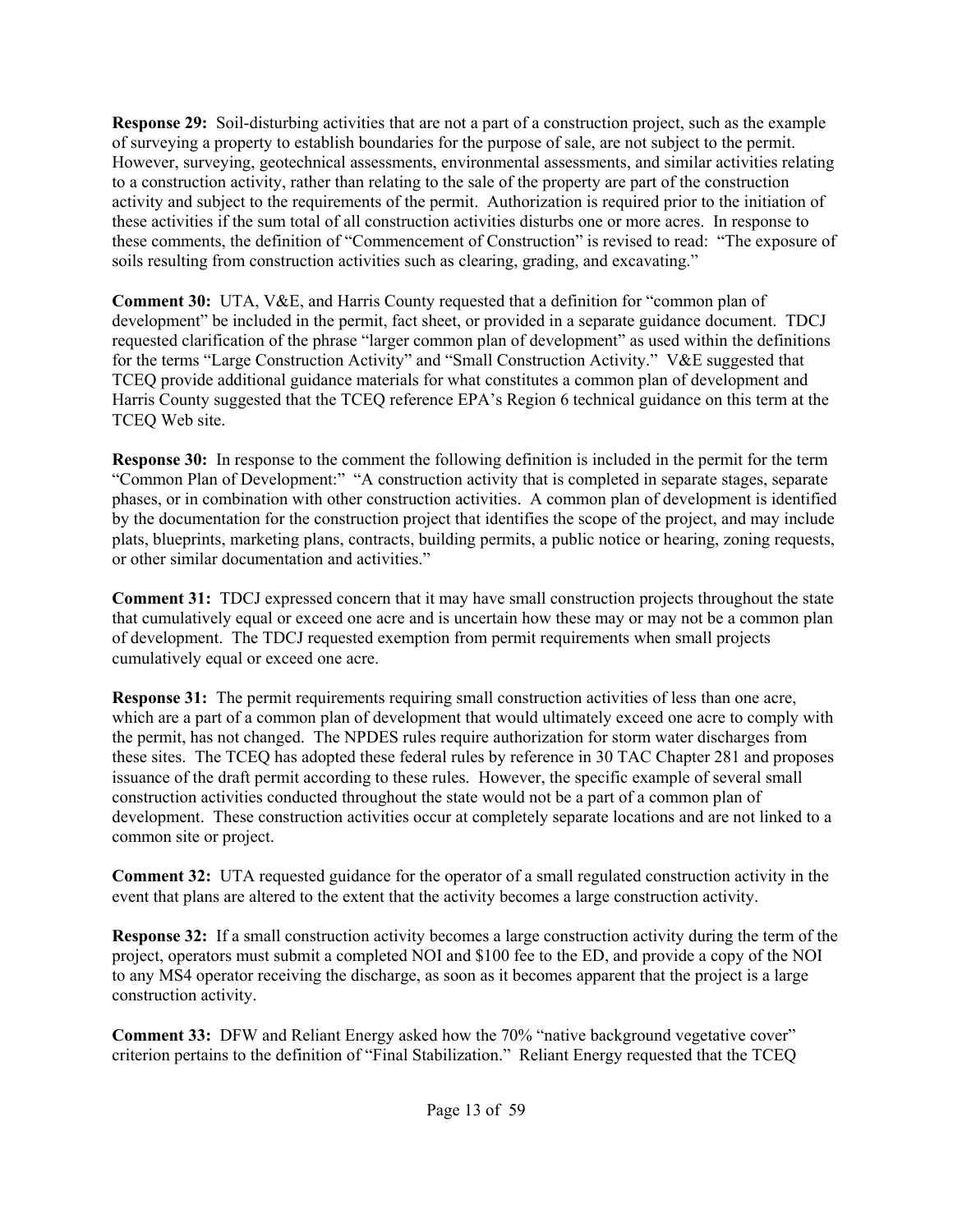"clarify that the 70 percent requirement refers to the pre-project status of vegetative cover for the site, meaning that a site with little or no vegetation to begin with need not have vegetation incorporated into it once construction is complete." Reliant also requested that the TCEQ "clarify that 'native background vegetative cover' does not refer to the actual mix of native plants at the pre-construction site, but any appropriate native plant or plants for the site, such as fast native growing grasses."

**Response 33:** Final stabilization of soils at a construction site is achieved when a uniform vegetative cover is established to equal at least 70% of the background natural cover of native vegetation. For example, if the vegetation on the undisturbed site (preconstruction) covers 50% of the ground, the site must meet a final stabilization cover requirement of 35% total cover (70% of 50%). If the construction site was previously disturbed or developed, the background natural cover must be determined by examining an adjacent or nearby site that has not been developed or previously disturbed. The vegetation that is selected for stabilization does not have to be a species that was native to the site.

**Comment 34:** Arlington asked "what level of stabilization is required by developers before transferring individual lots to homebuilders."

**Response 34:** The definition of final stabilization cannot be expanded to directly address all individual situations. However, for this particular example, lots that are part of a common plan of development and that undergo final stabilization by a developer prior to sale may be excluded from the developer's SWP3 and the associated requirements whether or not the lots have been sold. When stabilized lots are sold to a homebuilder, the homebuilder must obtain authorization under this permit prior to initiating construction activities. If the developer maintains temporary stabilization of lots, and subsequently sells these lots to a homebuilder, the developer may then exclude these areas from its SWP3 following the sale. The homebuilder must then obtain authorization and comply with the terms of the permit.

**Comment 35:** TAB expressed concern that the definition of final stabilization requires a builder to establish and maintain temporary stabilization, including perimeter controls. TAB expressed the belief that if silt fencing or other structural controls are left in place once the homeowner takes over the property, they will be an "eye sore" and will also pose a safety concern. HCFCD and TAB commented that temporary stabilization measures in the context of a residential development should be adequate without additional perimeter controls.

**Response 35:** A perimeter silt fence may not be the best or most appropriate temporary stabilization method and other perimeter controls may be appropriate. Controls may not be necessary along the entire perimeter of a lot in order to prevent erosion from storm water runon and runoff and should be installed based on the site-specific conditions. Therefore, the definition of "Final Stabilization" has been revised to remove the language "including perimeter controls." In addition, requiring temporary controls to remain in place until "occupation of the home by the homeowner" may be an uncertain period of time for the homebuilder to remain responsible for temporary controls. The definition is further revised to state that the builder must maintain the controls until "the time of transfer of the ownership of the home to the buyer."

**Comment 36:** Cleburne commented that the definition of "Final Stabilization" contains two typographical errors, both referencing "condition 1 above," rather than referencing "condition (a) above."

**Response 36:** TCEQ has corrected the references.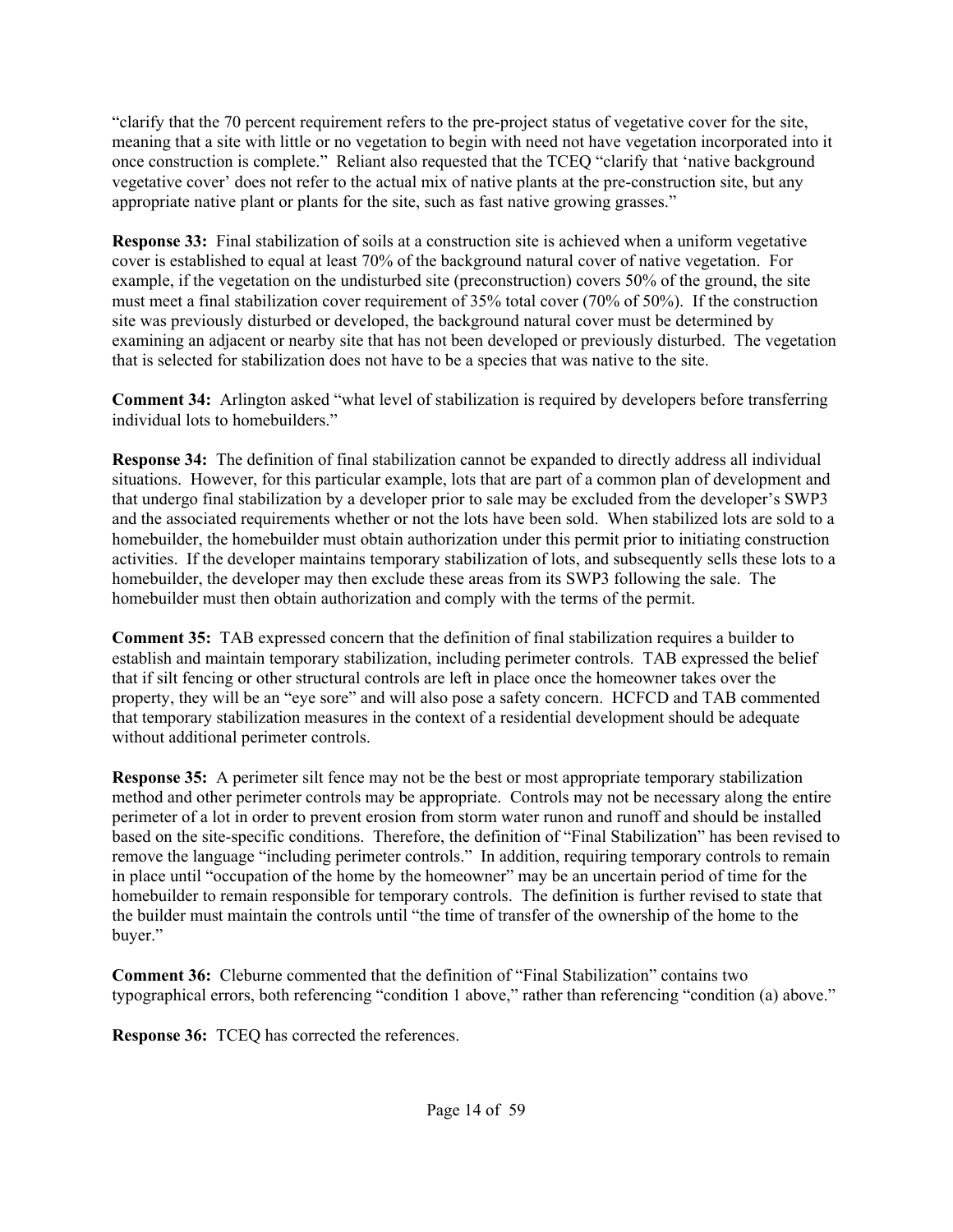**Comment 37:** Cleburne, Houston, ONCOR, and Gardere commented that the language in the definition of final stabilization regarding construction projects on land used for agricultural purposes should be separate from the language dealing with individual lots in a residential construction site.

**Response 37:** In response to this comment the existing language in the definition for those construction projects occurring on land used for agricultural purposes has been separated from the language regarding residential construction by changing  $(b)(3)$  under the definition to  $(c)$ .

**Comment 38:** SWBT requested that the TCEQ exclude narrow telecommunication cable installation projects, where the trench is two feet or less in width and where cable installation is done using soil plows, from the definition of large and small construction projects. SWBT commented that the "water quality impacts along these narrow linear projects are less than those from large contiguous construction projects and should not warrant the same level of control." CenterPoint supported a provision specifying that linear utility line installations that disturb a width of two feet or less, such as trenching, not be included in the definitions of "Large Construction Activity" or "Small Construction Activity" and therefore not be subject to regulation.

**Response 38:** The NPDES rules require authorization for storm water discharges from construction activities that disturb one or more acres or from activities that are a part of a common plan of development that will result in the disturbance of one or more acres. The TCEQ has adopted these federal rules by reference in Chapter 281. The issuance of the draft permit is according to these rules, and does not exclude any construction activities based solely on the length or width of the disturbed areas. Permittees using technologies that limit soil disturbance, such as soil plows, may list these technologies as a best management practice in the SWP3 for that project. Additionally, the permit contains the flexibility to implement BMPs that reflect the differences between large contiguous projects and narrow linear projects.

**Comment 39:** HCFCD commented that the maintenance of channels should be excluded from the proposed definition of "Large Construction Activity." TCC commented that maintenance of existing pipelines and other structures should not be considered a construction activity and that the definitions of large and small construction activity should be revised to exclude these activities.

**Response 39:** The current definition of "Large Construction Activity" contains language that exempts routine maintenance activities to restore or maintain the designed profiles of a channel, ditch, or other similar storm water conveyance and those activities are not subject to the permit. However, replacing a deteriorated stretch of pipeline is considered a construction activity and possibly subject to the permit depending on the amount of area disturbed and whether the pipelines fall under the jurisdiction of the Texas Railroad Commission (RRC) (see Response to Comment 85).

**Comment 40:** Harris County requested that the TCEQ add a definition of "Maximum Extent Practicable" to the permit and commented that this term is defined in the draft TCEQ Phase II MS4 general permit.

**Response 40:** No change has been made in response to this comment. The term "maximum extent practicable" was developed by EPA to describe the development and implementation of storm water management programs for regulated municipal separate storm sewer systems, or MS4s. Instead, the permit is modified to delete the term from Part III.F.2.(a)(i), allowing the term to remain specific to MS4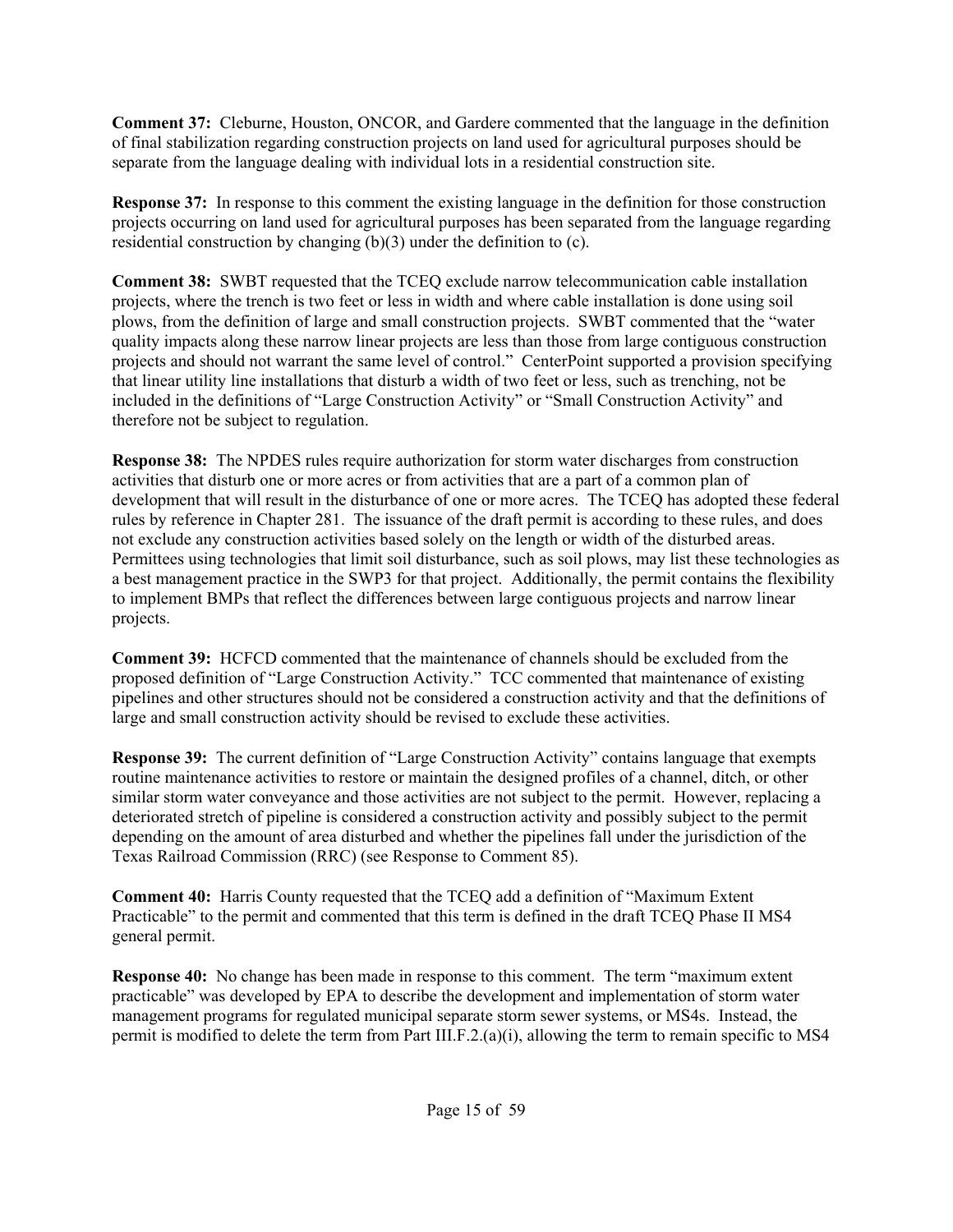regulations. Part III.F.2.(a)(i) is revised to substitute "to the extent practicable" for the term "maximum" extent practicable."

**Comment 41:** Houston, Harris County, and V&E commented that the definition of "Municipal Separate Storm Sewer System" uses the term "separate storm sewer system," but that this term is not defined. Houston, Austin, and Harris County suggested using the definition of MS4 from 40 CFR §122.26(b). Harris County, and V&E requested that the phrase "that discharges to waters of the United States" be added to the definition to clarify where the storm sewer must discharge in order to be subject to permit coverage.

**Response 41:** Authorization under the permit is for discharges to surface water in the state. However, in response to the comment a definition for the term "separate storm sewer system," has been added and includes the definition that is consistent with the definition of this term in TPDES permit TXR050000 for storm water associated with industrial activities: "Separate storm sewer system - A conveyance or system of conveyances (including roads with drainage systems, streets, catch basins, curbs, gutters, ditches, manmade channels, or storm drains), designed or used for collecting or conveying storm water; that is not a combined sewer, and that is not part of a publicly owned treatment works (POTW)."

**Comment 42:** Harris County requested that the TCEQ add a definition of "Non-point Source " to the permit and include a statement that this permit does not authorize non-point source discharges.

**Response 42:** TCEQ declines to add a definition for "Non-point Source" in the proposed permit. The permit applies only to certain point source discharges that are delineated in Part II.A. of the permit, "Discharges Eligible for Authorization." However, the following language has been added in Part II.B.10. of the permit, to state: "Storm water discharges from agricultural activities that are not point source discharges of storm water are not subject to TPDES permit requirements. These activities may include clearing and cultivating ground for crops, construction of fences to contain livestock, construction of stock ponds, and other similar agricultural activities."

**Comment 43:** AECT and AEP commented that it is unclear that only operators are required to submit an NOI to obtain coverage under this permit. Harris County suggested that the TCEQ provide a reference in the definition of "Notice of Intent" regarding who will be required to submit an NOI. Harris County requested that the NOI and other permit related forms be included with the permit.

**Response 43:** The notice and permit requirements to obtain authorization to discharge are delineated in Part II.D. of the permit, "Obtaining Authorization to Discharge," and are specific to the operator. Instructions will be added to the NOI to make it clear that it is the duty of the operator to submit the form. TCEQ disagrees that the NOI and NOT forms should be a part of the permit as this would limit the ability to revise the forms during the term of the permit. These forms will be available on the TCEQ Web site after the permit is adopted.

**Comment 44:** CenterPoint, AECT, and AEP requested that the terms "owners" and "party," as used in the definition of "Operator," be replaced with the term "person(s)." CenterPoint, AECT, and AEP also suggested that the term "construction project" be replaced with the phrase "large construction activity or a small construction activity."

**Response 44:** The TCEQ agrees with the commenters and revises the opening phrase in the definition of "Operator" to read: "person or persons associated with a large or small construction activity. . . ."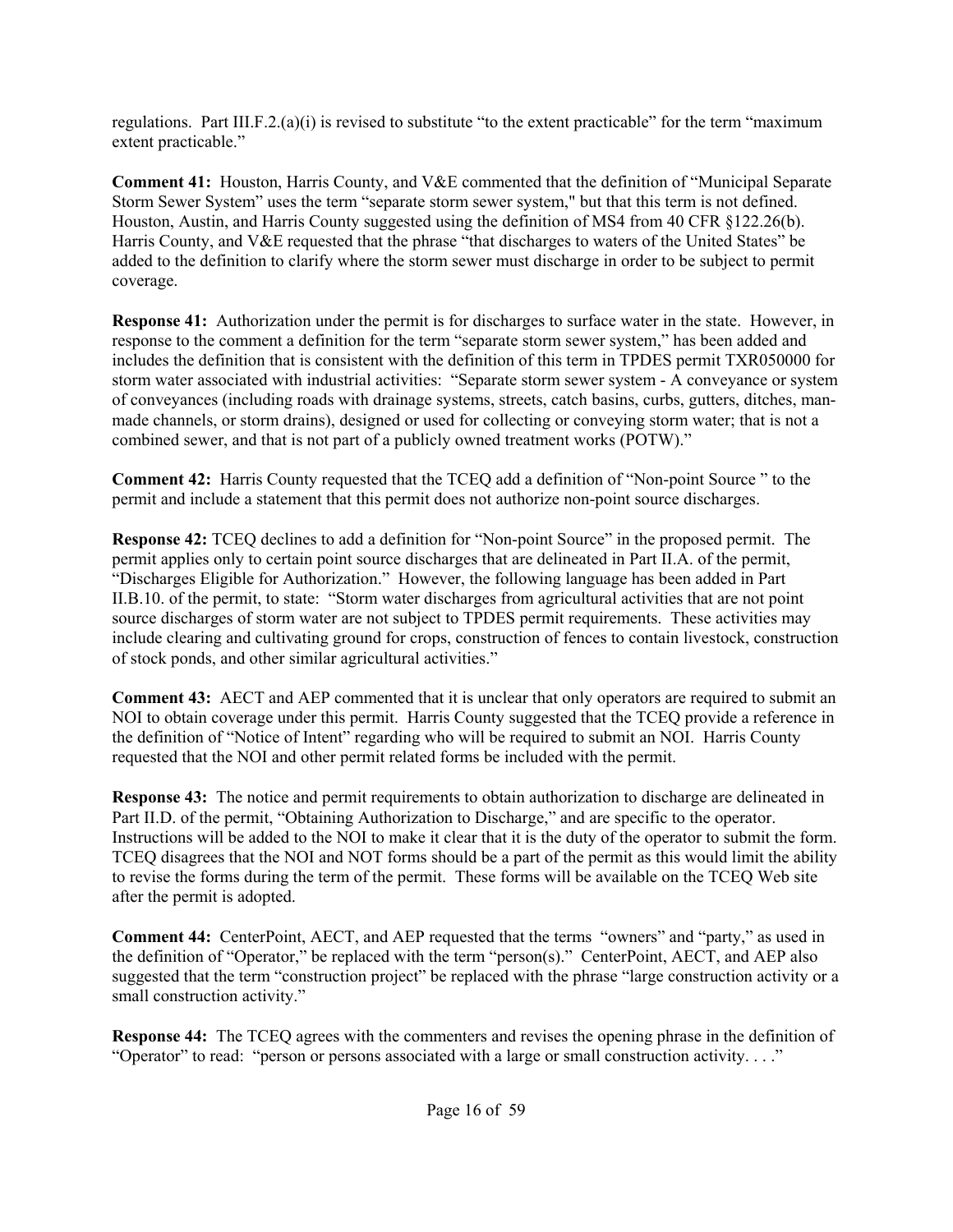**Comment 45:** AECT, AEP, and CenterPoint requested that the following language be included in the definition of "Operator:" "Operator shall not include: (1) a subcontractor hired by, or under the supervision of, the owner, general contractor or other person(s) who meets the criteria in (a)(1) or (a)(2) above, or who is otherwise required to obtain coverage under this permit; (2) a utility company, or its authorized subcontractor(s), where such person's activities at a site disturbs the earth as the result of a linear utility installation in an area permitted by another person(s) meeting the criteria in (a)(1) or (a)(2) above; or (3) the owner or a future owner of property where construction is occurring, unless the owner of such property meets the criteria in  $(a)(1)$  or  $(a)(2)$  above."

**Response 45:** TCEQ disagrees with the need to revise the definition. For suggested item 1), a subcontractor hired by an operator would not meet the definition of operator in most instances. However, in circumstances where the subcontractor does have day-to-day operational control or otherwise meets the definition of an operator, the proposed revision would not be appropriate.

For suggested item 2), the determination of whether a utility company is an operator is not based on whether or not activities occur on a currently permitted construction site, but on whether or not the utility company meets either of the two criteria in the current definition of operator. In circumstances where the subcontractor does have day-to-day operational control or otherwise meets the definition of an operator, the proposed exclusion based solely on the nature of the activity being conducted would not be appropriate.

For suggested item 3), the current definition is sufficient to delineate if an owner qualifies as an operator of a construction site.

**Comment 46:** TAB commented that the definition of "Operator" should be revised to clearly state what constitutes "day-to-day operational control." TAB asserted that this may vary depending on the type of construction and suggests the following revision of the definition: "Residential-Operator means the land developer and/or general contractor in charge of the land development. During homebuilding, the homebuilder is the only entity that meets the definition of operator."

**Response 46:** The party meeting the definition of an operator may vary based on a number of sitespecific circumstances. TCEQ disagrees with the proposed revisions that would limit the homebuilder as the sole party meeting the definition of an operator at residential developments. Whether a party is an operator is not dependant on the party's title, but on their authority. For example: 1) The owner is an operator when the owner has operational control of plans and specifications that would limit a contractor's ability to develop and implement SWP3; 2) The contractor is an operator when the contractor is not limited by plans and specifications and has sufficient authority to develop and implement an SWP3; and 3) The subcontractor is an operator if the contractor extends to the subcontractor the authority necessary to develop and/or implement the SWP3.

Therefore, depending on the site and the relationship between the parties, there can either be a single party acting as a site operator responsible for obtaining permit coverage or there can be two or more operators who need permit coverage.

**Comment 47:** Dallas commented that the definition of "Pollutant" is not consistent with the EPA's definition of the term and that it should be modified to list sediment as an example.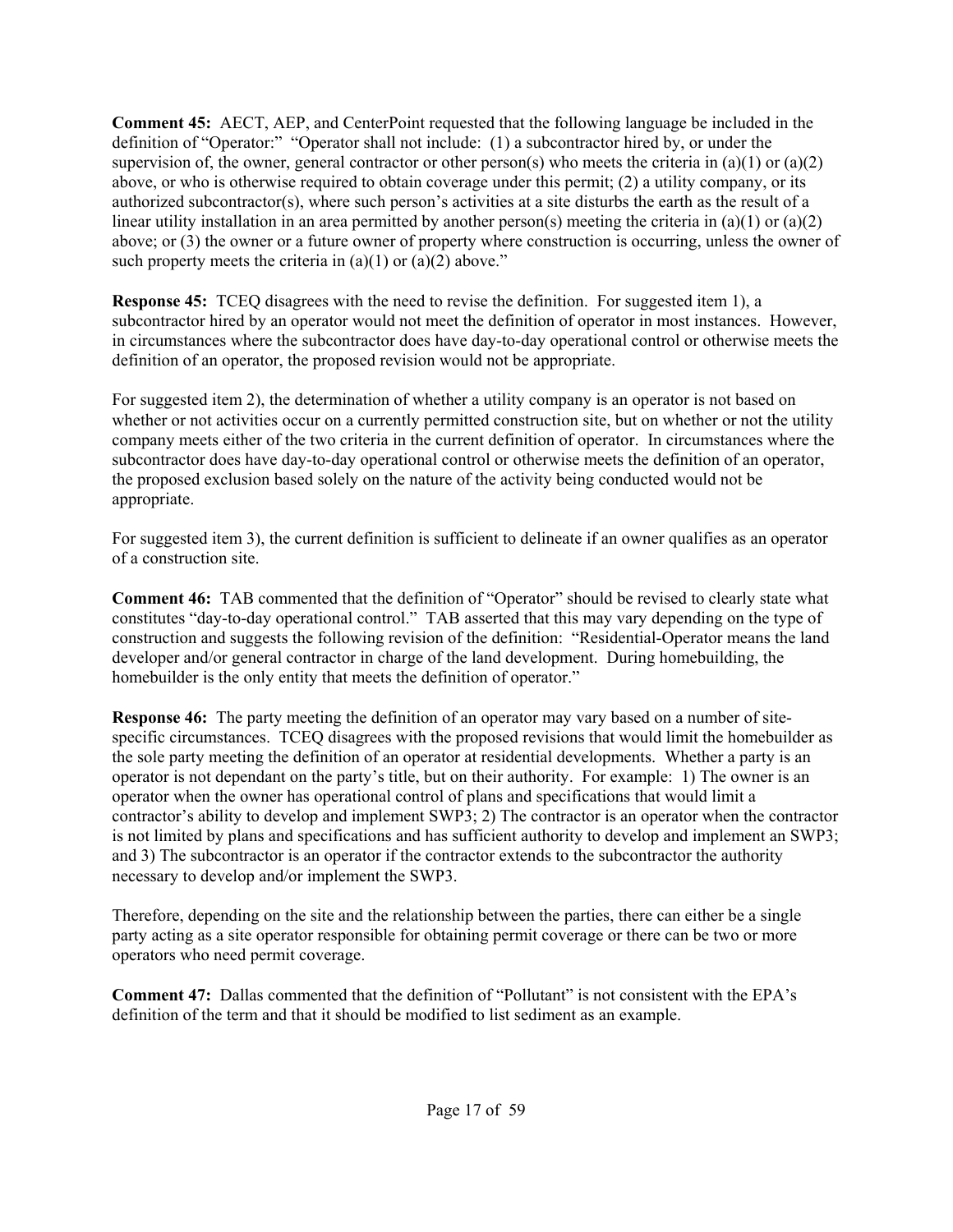**Response 47:** TCEQ disagrees with the need to revise the definition. The definition of "Pollutant" is taken from TWC, §26.001(13), and the definition does not attempt to list all possible examples.

**Comment 48:** V&E commented that the phrase "surface runoff and drainage" within the definition of "storm water" is not limited to storm water and snow melt. Substances other than storm water and snow melt may result in surface runoff and drainage. V&E recognized that the definition "is taken from the U. S. EPA's storm water regulations," but recommended that the word "thereof" be added at the end of the sentence in this definition "to make clear what kinds of surface runoff and drainage are addressed."

**Response 48:** The phrase "surface runoff and drainage" could be interpreted to occur as a result of something other than rainfall, snowfall, and other types of atmospheric precipitation. As noted by V&E, the definition of storm water in the proposed permit is the exact wording found in the federal storm water regulations, NPDES storm water permits, and it is also included in other TPDES permits. Therefore, to maintain consistency, no change has been made to the current definition.

**Comment 49:** Cleburne commented that the definition of "Structural Control" includes many controls that by convention are usually referred to as non-structural controls, such as drain inlet protection.

**Response 49:** Drain inlet protection is considered a structural control because it fits the definition of a "device" to prevent pollution in storm water runoff as stated in the definition of "Structural Control."

**Comment 50:** TAB commented that the examples listed in the definition of "Structural Control (or Practice)" are mostly for highway and large scale construction projects. TAB requested the definition include controls that are specific for homebuilding. TAB suggested that the TCEQ add the following to the last sentence: "cutback curb, maintain existing vegetation, erosion control matting, landscape barriers, and sediment logs."

**Response 50:** The definition contains many examples, but not an inclusive list of all structural controls. The definition does not limit the use of structural controls to the listed examples. The definition does not attempt to list all possible examples.

**Comment 51:** Houston commented that the definition of "surface water in the state" specifies that "waters in treatment systems which are authorized by state or federal law, regulation, or permit, and which are created for the purpose of waste treatment are not considered to be water in the state." Houston expressed the belief that if storm water is considered a waste, then Houston's MS4 is a "treatment system . . . authorized by state or federal permit" and is not a surface water in the state. Houston stated that if this is accurate, discharges from a construction site to Houston's MS4 would not be covered by the proposed permit.

**Response 51:** Discharges from a construction site to an MS4 require authorization if the construction activity disturbs one or more acres. Authorization for storm water discharges is required whether the discharge is directly to surface water in the state or to an MS4 will ultimately discharge to a surface water in the state.

**Comment 52:** Houston commented that at the small MS4 storm water general permit public meeting held in Houston on October 29, 2002, TCEQ staff stated that "most discharges to surface water in the state would also constitute discharges to waters of the United States" and that exceptions "would be limited to discharges to playa lakes and similar discharges that are absorbed into the ground." Houston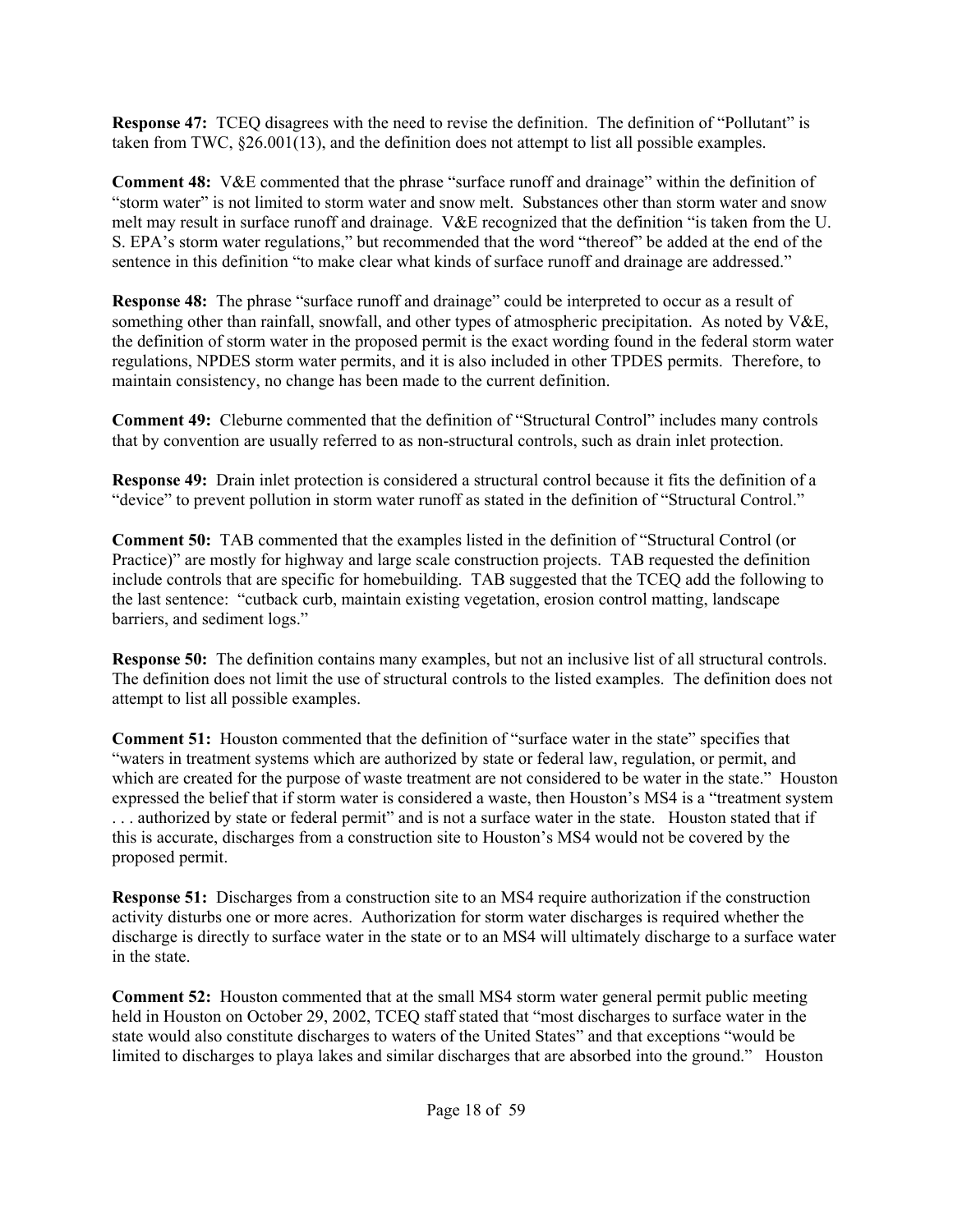wanted TCEQ to "clarify that these statements are correct." V&E requested an example of where a discharge to surface water in the state would not ultimately reach waters of the United States.

**Response 52:** Surface water in the state includes certain playa lakes and isolated wetlands that may not be waters of the United States. Also, storm water that infiltrates or is absorbed into soil, and that is not allowed to runoff, is not a discharge to surface water in the state or a discharge to waters of the United States. However, "playa lakes and similar discharges that are absorbed into the ground" were provided as possible examples and there may be other instances that where discharges to surface water in the state are not discharges to waters of the United States.

**Comment 53:** HPER recommended adding "playa lakes" to the definition of "Surface Water in the State."

**Response 53:** TCEQ disagrees with the need to modify the definition of "Surface Water in the State." The definition is taken directly from 30 TAC §307.3(57), relating to Texas Surface Water Quality Standards. The TCEQ has a separate policy statement regarding playa lakes and the requirements for discharges to these types of waters.

**Comment 54:** Harris County and V&E wanted to know the difference between surface water in the state and waters of the United States. V&E requested that written guidance be provided to the regulated community.

**Response 54:** MS4 is a term that is defined in the permit as well as in the Multi-Sector General Permit and at 40 CFR §122.26. Generally, it is any publicly owned system of storm water conveyances. Surface water in the state is defined in the permit and is in accordance with the definition in Chapter 307 (relating to Texas Surface Water Quality Standards). Portions of an MS4 may also be a surface water in the state. However, discharges from construction activities that result in the disturbance of one or more acres must be authorized by TPDES permits regardless of whether they are discharges to surface water in the state or discharges to surface water in the state through an MS4.

**Comment 55:** Harris County requested to know the difference between a surface water in the state and an MS4. V&E requested clarification on how to determine where an MS4 ends and surface water in the state begins if man-made ditches (such as those maintained by the Harris County Flood Control District) are used. V&E asked if these ditches are an MS4, a surface water in the state, or both. Houston requested clarification regarding whether the streets, gutters, ditches, and storm sewers that constitute an MS4 are surface water in the state.

**Response 55:** The definition of an MS4 is included in the permit. An MS4 is generally a publicly owned system, designed and used for collecting and conveying storm water, that may include roads with drainage systems, streets, catch basins, curbs, gutters, man-made channels, storm drains, and ditches. The definition of surface water in the state is included in the permit. Surface waters in the state are generally any of a number of bodies of surface water (with the exception of waste treatment systems), fresh or salt, navigable or nonnavigable, that are wholly or partially inside or bordering the state and subject to the jurisdiction of the State of Texas.

There are instances where water may be both a surface water in the state and an MS4 though it is not possible to articulate all scenarios where it is one or the other or both. For example, portions of an MS4 system, including ditches, may be a surface water in the state. As pointed out by EPA in the preamble to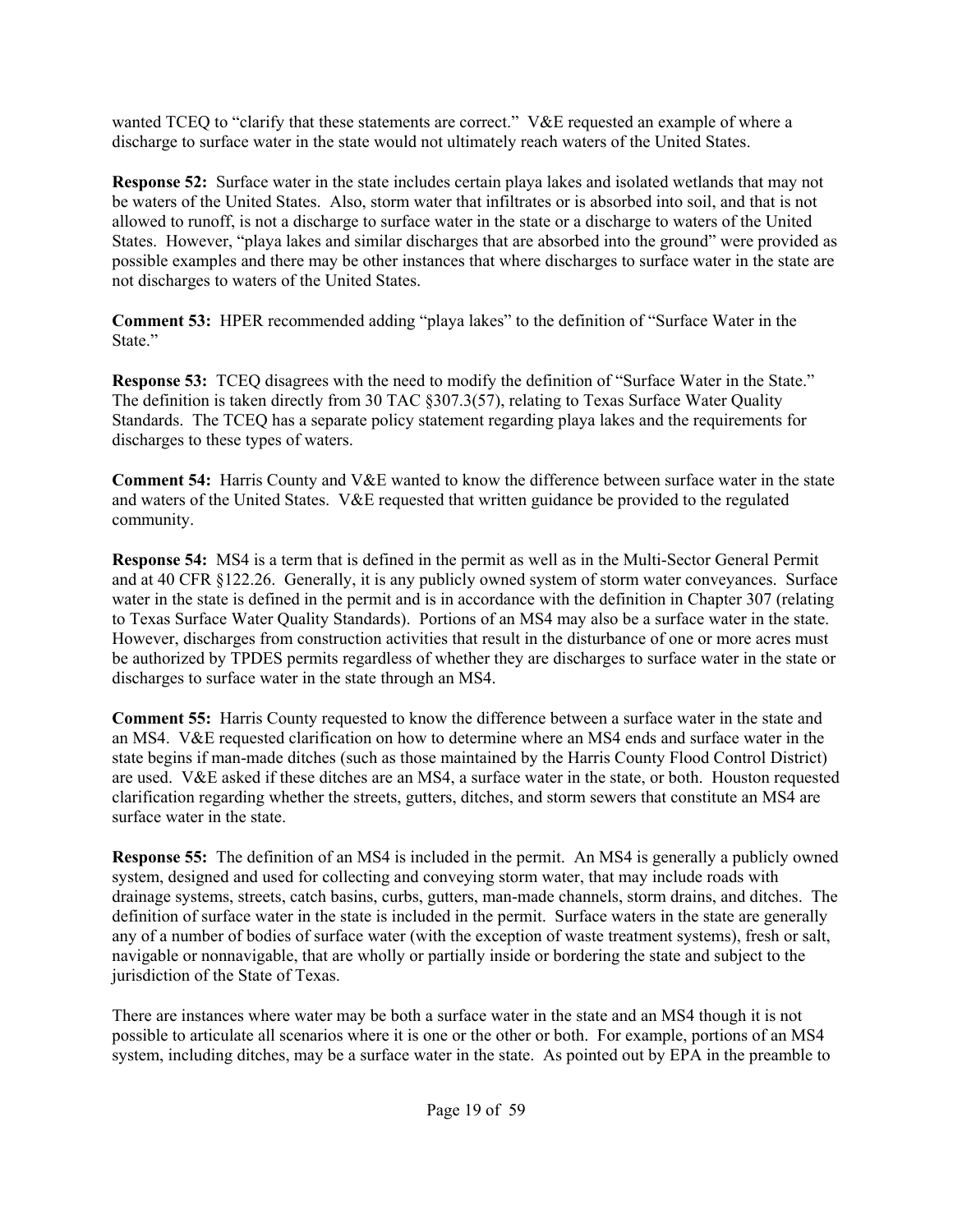its Phase II storm water permit (64 FR 68722), a ditch may be part of an MS4. As with other determinations of jurisdictional provisions of the CWA, that determination, however, requires casespecific evaluations of fact. Once a body of water is identified as a surface water in the state, it remains a surface water in the state down-gradient or down stream from that point. If construction activities result in the disturbance of one or more acres, storm water discharges from the site must be authorized regardless of whether the discharge is to surface water in the state or to an MS4. The construction site operator must provide either a copy of the construction site notice or NOI to the operator of any MS4 that receives the discharge, regardless of whether or not that portion of the MS4 is a surface water in the state. These distinctions are not necessary to determine if the discharge requires authorization or whether or not an MS4 operator must be noticed of the discharge.

**Comment 56:** V&E asked, if an MS4 is both an MS4 and a surface water in the state, for clarification on how the regulated community is to distinguish between an MS4 operated by an MS4 operator and the surface water in the state to which the discharge is made.

**Response 56:** It is not necessary for operators to make this distinction in order to determine if authorization under the permit is necessary. Operators of construction activities that result in the disturbance of one or more acres must obtain authorization for discharges of storm water runoff whether the discharge is directly or indirectly to surface water in the state. Discharges to an MS4 will ultimately result in a discharge to a surface water in the state. However, all MS4s are required to develop and submit as part of their authorization a map or maps of their system which may be consulted to determine if the MS4 exercises jurisdiction of the water into which a construction site is discharging.

**Comment 57:** V&E, Houston, and Harris County commented that the definition for "Waters of the United States" in the permit does not parallel the definition in the federal storm water regulations in 40 CFR §122.2. V&E stated that the language excluding water treatment systems and prior converted croplands has been omitted. V&E requested that these exclusions be added to the definition in the proposed permit.

**Response 57:** The definition of "Waters in the United States" in the permit is amended to add the following language omitted from the federal definition: "Waste treatment systems, including treatment ponds or lagoons designed to meet the requirements of CWA (other than cooling ponds as defined in 40 CFR  $\S$  423.11(m) which also meet the criteria of this definition) are not waters of the United States. This exclusion applies only to man-made bodies of water which neither were originally created in waters of the United States (such as disposal area in wetlands) nor resulted from the impoundment of waters of the United States. Waters of the United States do not include prior converted cropland. Notwithstanding the determination of an area's status as prior converted cropland by any other federal agency, for the purposes of the CWA, the final authority regarding CWA jurisdiction remains with EPA."

**Comment 58:** HPER recommended that a definition for "Temporary Stabilization" be added to the permit.

**Response 58:** The following definition has been added to the permit: "Temporary Stabilization - A condition where exposed soils or disturbed areas are provided a protective cover, which may include temporary seeding, geotextiles, mulches, and other techniques to reduce or eliminate erosion until either final stabilization can be achieved or until further construction activities take place."

#### *Part II.A. Discharges Eligible for Authorization*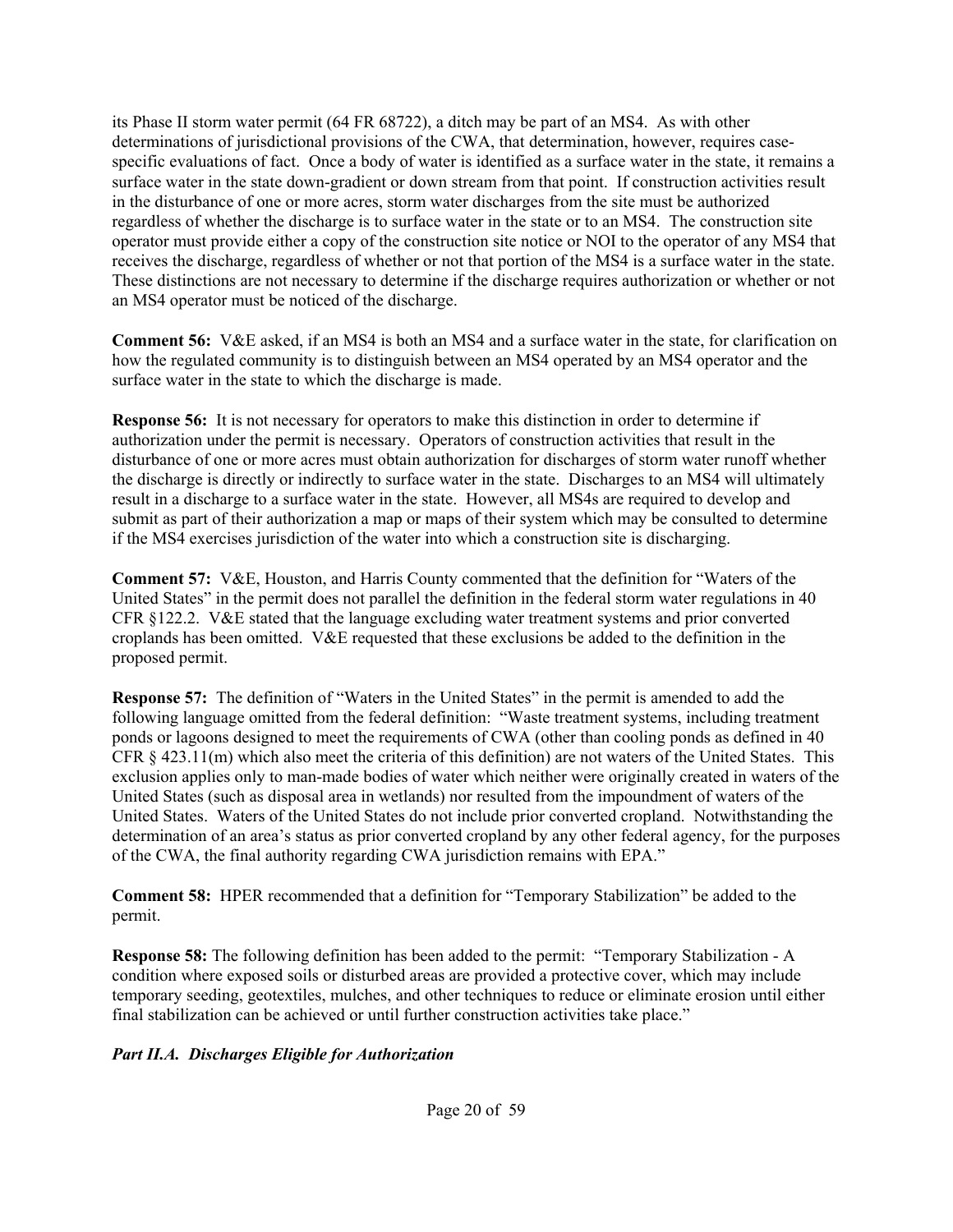**Comment 59:** AECT and AEP commented that this section should be titled "Discharges Eligible for Authorization by Operators." AECT, AEP, and CenterPoint asked that the language in Part II.A.1. and 2. be revised to refer to operators of construction activities to make clear that it is the operator that must obtain the necessary authorization under the permit.

**Response 59:** Part II.A. of the permit specifically describes the types of discharges that are eligible for authorization. Part II.D. of the permit, "Obtaining Authorization to Discharge," specifies that it is the operator of a construction activity that must obtain authorization for the discharges covered under the permit.

**Comment 60:** HCFCD supported allowing ancillary sites such as borrow pits to be covered under the proposed permit. Borrow pits and other ancillary sites are commonly located further from the main construction activity than the proposed language allows, particularly in urban areas of the state. HCFCD did not agree with the requirement that such sites be located "adjacent to, or in close proximity to" the main construction activity. HCFCD suggested that the TCEQ allow ancillary sites directly related to the main construction site to develop their own SWP3 and to be covered under the same NOI. HCFCD asserted that "this should be allowed when the functional link between sites can be clearly demonstrated."

**Response 60:** Certain temporary supporting industrial activities should be allowed coverage under the permit where they directly support the construction activity. This provides an efficient means for obtaining the necessary authorization for these sites while encouraging coordinated pollution prevention activities between the associated sites. For example, the permit allows authorization for ancillary concrete batch plants and asphalt plants. These plants are usually temporary or mobile operations that move to the area of the construction site and provide direct support to the construction activity. When the construction activity is completed these operations typically move to the next construction site. As suggested, these sites can be addressed in an SWP3 and authorized when the construction site operator submits the NOI for the construction activity. Because the authorization for these supporting sites is included in the authorization for the main construction activity, the sites must be located in close proximity to the actual construction activity. Borrow pits are not like concrete and asphalt batch plants because they are typically not temporary or mobile and, as described by HCFCD, are not typically located at or near the construction activity. Where the supporting activities are remotely located, they may be authorized under the industrial storm water permit, TPDES permit number TXR050000. In Response to Comment 63, TCEQ proposes to establish a requirement that supporting activities may qualify for authorization under the construction operator's storm water permit if the supporting site is within one mile from the construction site boundary.

#### *Part II.A.1. Storm Water Associated with Construction Activity*

**Comment 61:** Harris County requested that the statement "discharges of storm water runoff from small and large construction activities may be authorized under this general permit" be revised to state that the discharges "are authorized" under the general permit.

**Response 61:** TCEO disagreed with the proposed revision. Some construction activities may not qualify for coverage, as described in Part II.B. of the general permit titled "Limitations on Permit Coverage," and coverage is conditional and based on compliance with the terms and conditions of the permit. Also, it is possible to authorize discharges of storm water under an individual TPDES permit.

## *Part II.A.2. Discharges of Storm Water Associated with Other Industrial Activities*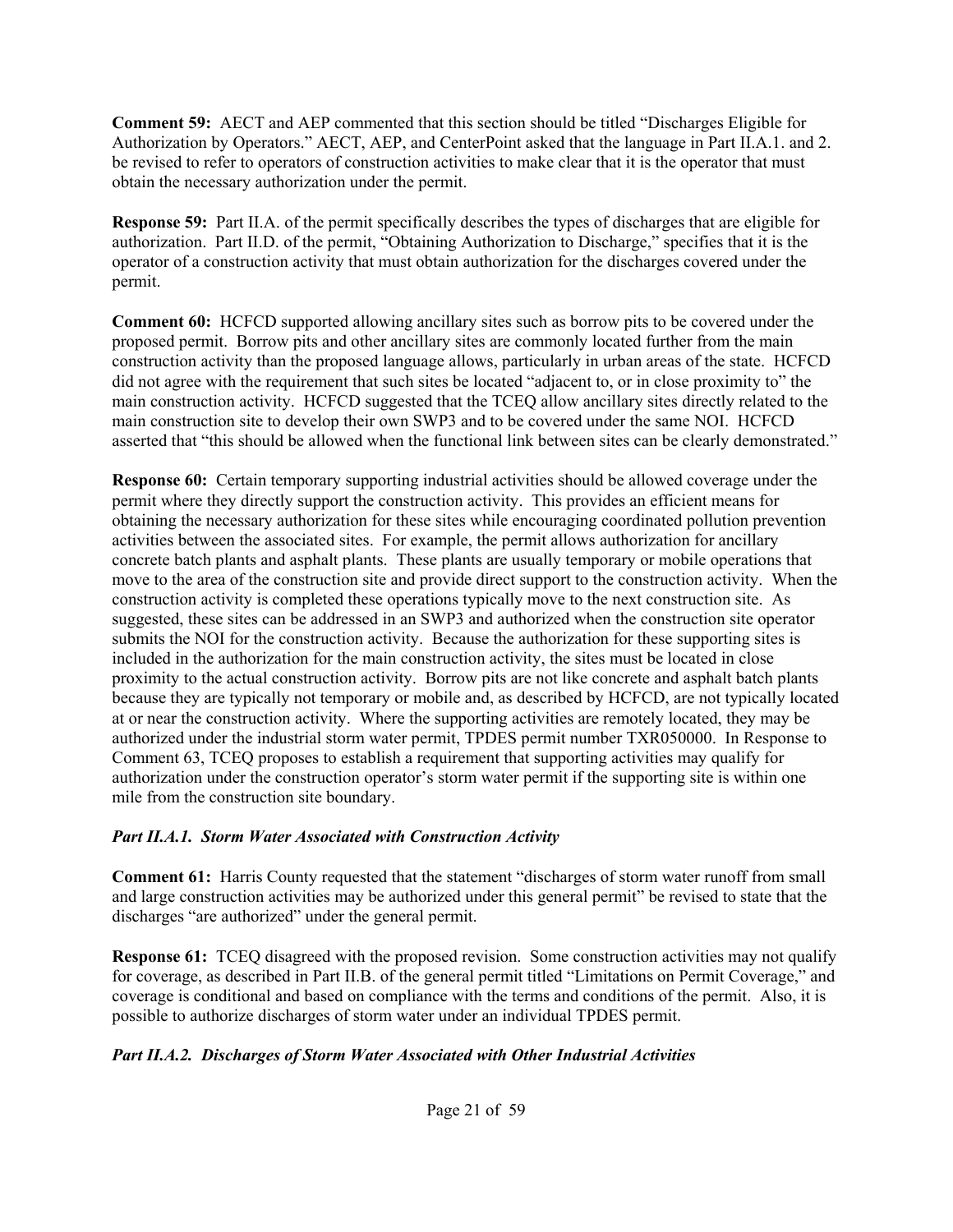**Comment 62:** Harris County requested that the statement "Discharges of storm water runoff from concrete batch plants, asphalt batch plants, equipment staging areas, material storage yards, material borrow areas, and excavated material disposal areas may be authorized under this general permit provided . . . " be revised to read "Discharges of storm water runoff from construction support activities including concrete batch plants, asphalt batch plants, equipment staging areas, . . . ."

**Response 62:** TCEQ agrees with the commenter and revises Part II.A.2. of the draft permit to read: "Discharges of storm water runoff from construction support activities, including concrete batch plants, asphalt batch plants, equipment staging areas, material storage areas, material borrow areas, and excavated material disposal areas may be authorized under this general permit provided . . . ."

**Comment 63:** V&E requested the basis for requiring that the supporting activity must be located at, adjacent to, or in close proximity to the permitted construction site in order to be covered under the authorization for the construction activity. V&E further requested clarification on what "close proximity" means. Houston requested that this section of the permit be revised to delete the requirement that the supporting activity must be "located at, adjacent to, or in close proximity to the permitted construction site."

**Response 63:** The permit includes the provision for coverage of supporting industrial activities in order to provide an efficient means for the necessary authorization while encouraging coordinated pollution prevention activities between associated sites. The activities at supporting sites can be addressed in an SWP3 and authorized when the construction site operator submits the NOI for the construction activity. Because the authorization for these supporting sites is included in the authorization for the main construction activity, it is required that the supporting sites be located in close proximity to the actual construction activity. Where the supporting activities are remotely located, they may be authorized under the industrial storm water permit, TPDES Permit Number TXR050000. In order to provide guidance, the permit is revised to require that the supporting activity must be located within a one-mile distance from the construction site boundary.

**Comment 64:** V&E requested "clarification on whether an off-site supporting activity that is used by the same operator to support construction activities at several different locations is still eligible for coverage under the permit so long as the off-site support area is identified and has storm water management controls for that area in at least one of the pollution prevention plans for the individual construction projects."

**Response 64:** Storm water discharges from an off-site supporting activity can only be included under the authorization for a single "supported" construction activity at any one time. While operating under that authorization, the site can provide support to additional construction activities and also sell their services and products to the public in general. When the authorization for the supported construction activity is terminated, the supporting site may be covered under another authorized supported site by amending the SWP3 of the authorized site to include the off-site supporting activity. Alternatively, the off-site supporting activity may obtain coverage under the industrial storm water permit, TPDES Permit Number TXR050000.

## *Part II.A.2.(c)*

**Comment 65:** TXDOT commented that the difference between industrial and construction activity should be clarified. Equipment staging areas, material storage yards, material borrow areas, and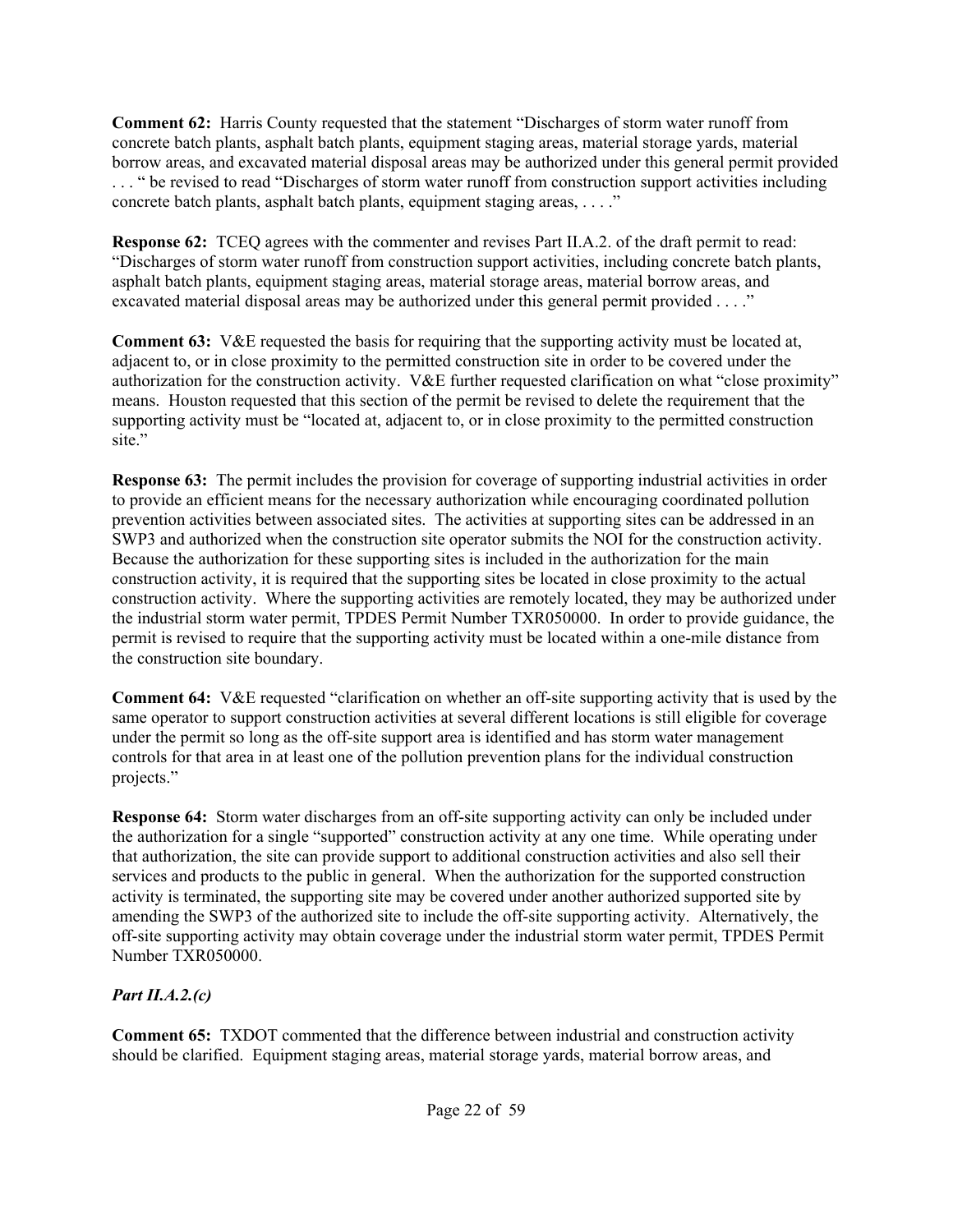excavated material disposal areas may be associated with the actual construction activity, but are not industrial activities themselves.

**Response 65:** In response to the commenter, the title of Part II.A.2. is revised to read; "Discharges of Storm Water Associated with Construction Support Activities."

# *Part II.A.3. Nonstorm Water Discharges*

**Comment 66:** Part II.A.3. of the general permit contains a list of nonstorm water discharges that are eligible for authorization under the general permit. Austin recommended including a qualifier that these discharges, except for discharges from fire fighting activities, are eligible for authorization if they would not result in a pollutant discharge. Houston requested that the permit clarify that these discharges are not allowed where the MS4 operator has determined that the discharge is a "substantial source of pollutants to the MS4"

**Response 66:** These nonstorm water discharges are common discharges that may be characterized as "de minimis sources" of pollutants. However, MS4 operators may, based on site-specific conditions, local water quality issues, and other factors, restrict these discharges to their systems through local ordinances and controls. Additionally, any problematic discharges may be reported to a TCEQ regional field office for investigation.

**Comment 67:** Houston expressed the belief that the permit appears to allow the discharge of wash water from cement trucks, which can contain significant levels of pollutants and should not be allowed.

**Response 67:** A discharge of water from washing concrete truck chutes and related equipment would not be authorized under this permit. However, some operators may establish a best management practice of washing the exterior of trucks and equipment immediately prior to their leaving the construction site to prevent or reduce the off-site tracking of mud. Therefore, Part II.A.3.(c) is revised to read: "(c) vehicle, external building, and pavement wash water where detergents and soaps are not used, where spills or leaks of toxic or hazardous materials have not occurred (unless all spilled material has been removed; and if local state, or federal regulations are applicable, the materials are removed according to those regulations), and where the purpose is to remove mud, dirt, and dust;"

**Comment 68:** Cleburne commented that "pavement wash water at a new construction site often contains a great deal of sand, soil, or sediment" and that "language should be added to prevent this from being an authorized discharge to the storm drain system."

**Response 68:** The construction site operator authorized under the general permit must control erosion through the development and implementation of BMPs that either prevent or limit the off-site transport of soils. Paved areas that are covered in sand, soil, and sediment may be evidence of ineffective or nonexistent best management practices. However, it is acceptable to develop a BMP in the event of this situation to remove this material with a shovel and broom prior to washing the surface. It would not be an acceptable BMP to simply wash these materials into a storm drain system.

**Comment 69:** V& E commented that Part II.A.3.(c) of the general permit contains a restriction for the discharge of wash water where spills or leaks of toxic or hazardous materials have not occurred, unless all spilled material has been removed. V&E commented that "the focus should be on those spill events that impact or have the ability to impact such wash waters" and recommended insertion of the clause "in areas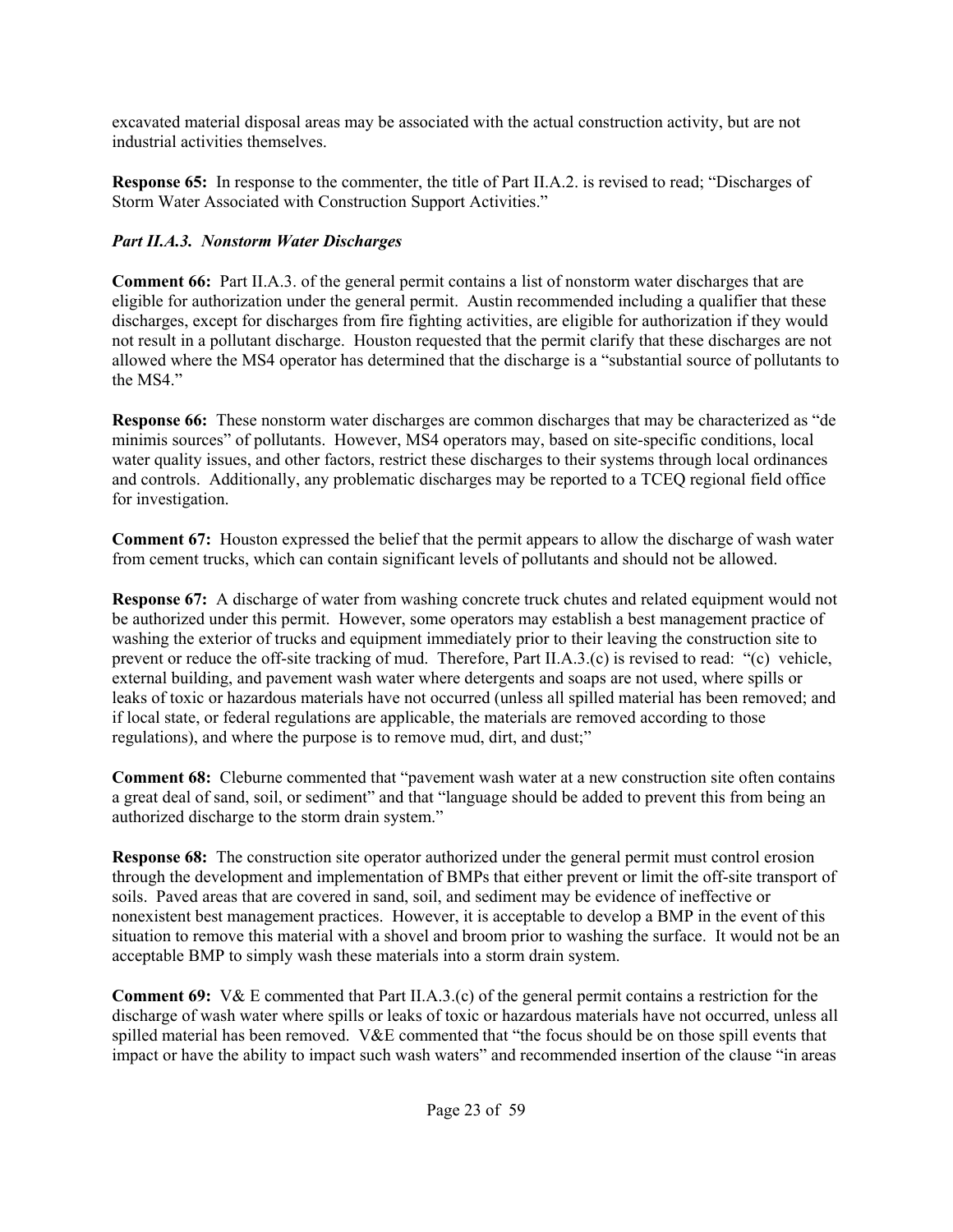where such wash waters may come into contact with these spills and leaks" after the words "have not occurred." V&E also questioned the use of the word "all" in the permit language and asked if this means that "every molecule of the substance that has spilled or leaked or does it mean to the extent either reasonably removed under the circumstances or as required by law." V&E also asked where there has been a hydrocarbon release from a storage tank and the site has been remediated to the extent required by TCEQ such that a "no further action" or similar closure letter has been issued, has "all" of the spilled or leaked material been removed.

**Response 69:** Spills must be cleaned up in accordance with applicable regulations. For clarification Part II.A.(c) has been revised to state that unless all spilled material has been removed; and if local, state, or federal regulations are applicable, the materials are removed according to those regulations. See Response to Comment 67 for the full text of the section.

## *Part II.A.3.(g)*

**Comment 70:** V&E recommended that "trench dewatering flows" be expressly included in subpart (g). If the change is not made, V&E wants to know the "rationale for such refusal and whether the agency acknowledges that trench dewatering is nevertheless covered under the Construction GP."

**Response 70:** Water that accumulates in a trench will usually originate either from rainfall or groundwater infiltration. The permit authorizes the discharge of storm water and uncontaminated groundwater. Best management practices should be developed for construction sites where this activity is necessary. The BMP should ensure that the discharge does not erode soils downstream, does not contain excessive suspended solids that would affect receiving waters, and does not exhibit characteristics of a contaminated groundwater, such as groundwater containing petroleum distillates, solvents, and other pollutants.

**Comment 71:** Harris County requested that the TCEQ revise the language in Part II.A.3.(g) from "including foundation or footing drains" to "and foundation or footing drains" to be consistent with EPA Region 6 construction general permit language. Austin recommended modifying the phrase "uncontaminated ground water or spring water, including foundation or footing drains where flows are not contaminated with industrial materials such as solvents" to include at the end ". . . solvents or other pollutants."

**Response 71:** Part II.A.3.(g) is revised to read, "uncontaminated ground water or spring water, including foundation or footing drains where flows are not contaminated with industrial materials such as solvents and other pollutants."

#### *Part II.A.4. (Now Part II.A.3.) Other Permitted Discharges*

**Comment 72:** Houston and Harris County requested clarification of what is meant by the phrase "separate TPDES or TCEQ permit" as used within this section and throughout the proposed permit. Houston and Harris County stated that this language should also include a reference to NPDES permits because some NPDES storm water permits remain in effect.

**Response 72:** The phrase "separate TPDES or TCEQ permit" refers to any other TPDES or TCEQ individual or general permit. The permit has been revised in response to this comment to substitute the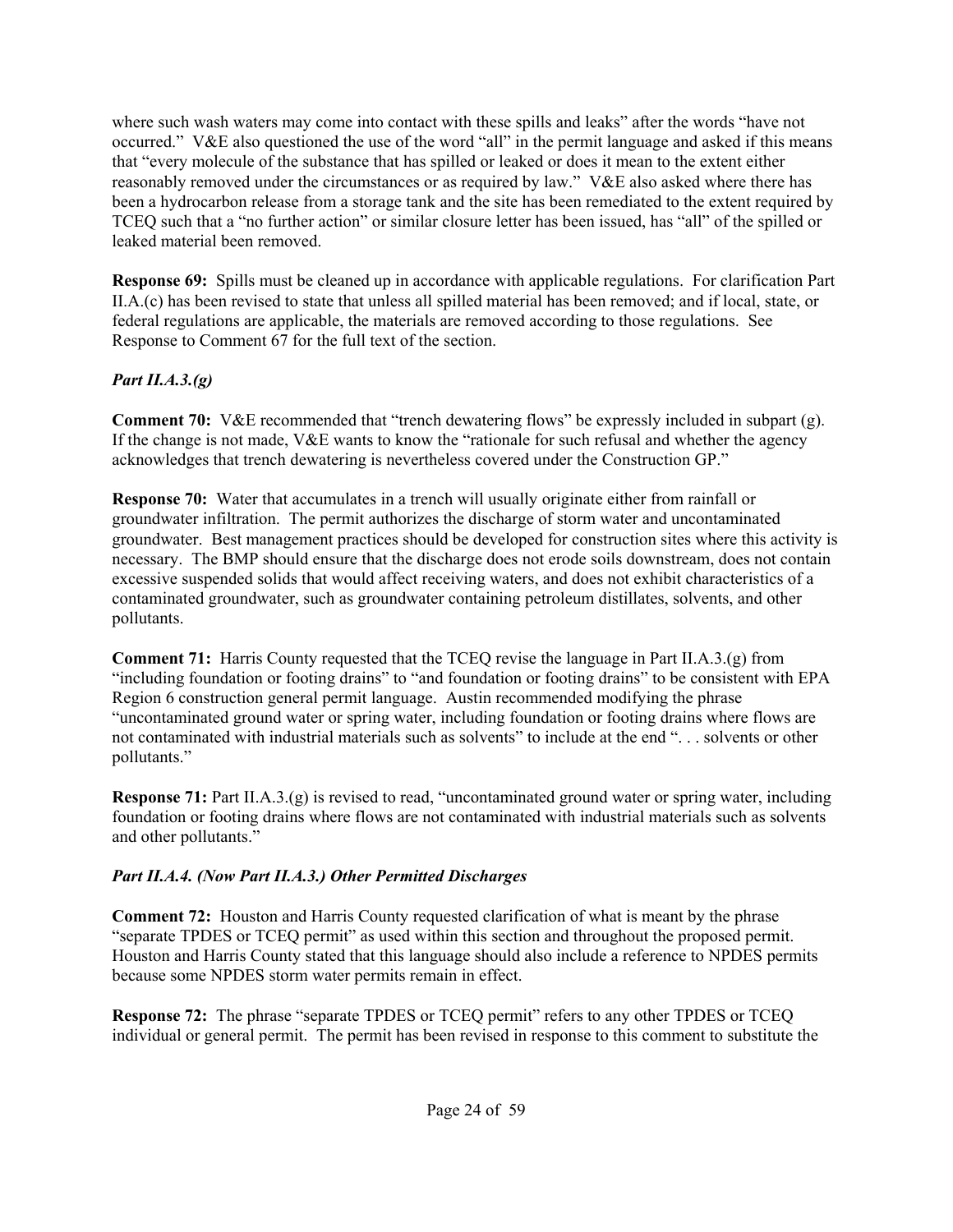phrase "separate NPDES, TPDES, or TCEQ Permit" for the existing phrase "separate TPDES or TCEQ permit" throughout the permit.

# *Part II.B. Limitations on Permit Coverage*

**Comment 73:** Cleburne noted that "items 3, 4, and 6 refer to special circumstances where use of the general permit may be denied by TCEQ and the executive director may" require an individual permit. Cleburne commented that these specialized conditions would require the developer or builder to be aware of water quality standards, the quality of receiving waters, and designation of water quality areas, which is not generally known by Texas citizens. Cleburne asked "how will the TCEQ make it known to potential permit applicants if their location will fall within an area that would deny them use of this general permit?"

**Response 73:** In regard to Part II.B.3., "Compliance With Water Quality Standards," TCEQ will directly notify the operator upon becoming aware that an application for an individual permit or coverage under a separate general permit is necessary to ensure compliance with water quality standards and for other factors described in Part II.G.2. of the permit. In regard to Part II.B.4., "Discharges to Water Quality-Impaired Receiving Waters," TCEQ will notify permittees and operators submitting NOIs if a TMDL implementation plan is developed that would directly affect storm water discharges authorized under the permit. In regard to Part II.B.6., "Discharges to Specific Watersheds and Water Quality Areas," operators must review 30 TAC Chapter 311 (relating to Watershed Protection), to determine if any restrictions or prohibitions would restrict planned discharges at a construction site. This rule, and any restrictions stemming from the rule, are separate from the conditions of this permit.

**Comment 74:** Cleburne stated that if TCEQ denies permit coverage for construction activities, this may dramatically affect municipalities that must, as a requirement of their Phase I MS4 permit, enforce storm water runoff from construction sites. Cleburne stated that if TCEQ denies coverage for a site, a city may be found in violation of its Phase I permit where building permits have been issued and construction has commenced. However, Cleburne stated that if a municipality attempts to deny a development permit to an operator based on lack of TPDES coverage, then that act may constitute a taking. Cleburne stated that this permit provision could become a liability and a legal issue for those involved.

**Response 74:** TCEQ disagrees that if the TCEQ denies or suspends a construction operator's authorization under this permit, the municipality receiving the discharge is in violation of its MS4 Phase I permit. The Phase I MS4 permit requires the municipality to develop and implement an illicit discharge detection and elimination program and to develop ordinances as necessary to enforce the program. If the municipality discovers through implementation of this program that a contractor was denied TPDES permit coverage and that construction activities continue, the municipality may find the contractor in violation of the ordinance. The municipality should also notify the applicable TCEQ regional office. These are actions that the municipality can take that are compliant with their Phase I permit requirements. It is not a Phase I MS4 requirement that the issuance of a building permit by a municipality be contingent on the applicant having a TPDES storm water permit.

# *Part II.B.2.*

**Comment 75:** Harris County requested that the term "storm water associated with construction activity" be revised to "storm water runoff associated with construction activity" to be consistent with the EPA Region 6 construction general permit language.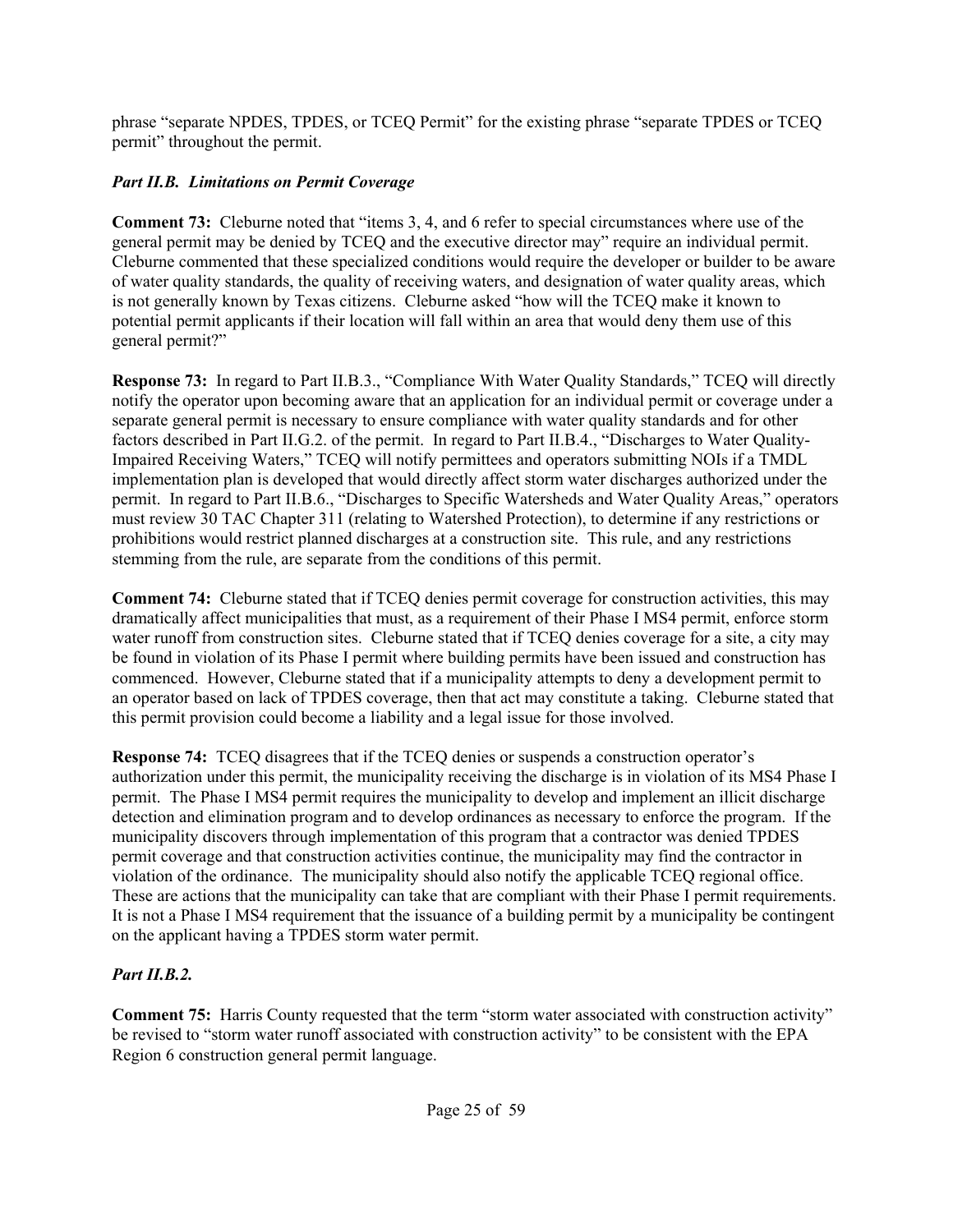**Response 75:** TCEQ disagrees with the proposed change. The definition of "storm water associated with construction activity" in the permit includes "storm water runoff from a construction activity  $\cdot \cdot \cdot$ <sup>"</sup>

### *Part II.B.3: Compliance With Water Quality Standards*

**Comment 76:** Harris County requested that the first sentence stating, "Discharges to surface water in the state that would cause or contribute to a violation of water quality standards or that would fail to protect and maintain existing designated uses of receiving waters are not eligible for coverage under this general permit" be revised to refer to storm water "discharges from construction sites to surface water in the state." Harris County stated that this would be consistent with the language in the federal permit for construction activities.

**Response 76:** TCEQ disagrees with the need for this revision as the permit defines the scope of discharges eligible for authorization in Part II., "Permit Applicability and Coverage."

**Comment 77:** Harris County requested that the TCEQ clarify what it means by "alternative general permit" in the second sentence of Part II.B.3. Harris County noted that Part II.G. of the permit only describes "Alternative Coverage Under an Individual TPDES Permit."

**Response 77:** In response to this comment, the title of Part II.G. has been revised to read, "Alternative TPDES Permit Coverage." Item Part II.G.3, is added to state: "Any discharge eligible for coverage under this general permit may alternatively be authorized under a separate, applicable general permit according to 30 TAC Chapter 205 (relating to General Permits for Waste Discharges)." Additionally, the reference "(see Part II.G.3)" has been added after "alternative general permit" in Part II.B.3.

## *Part II.B.4. Discharges to Water Quality-Impaired Receiving Waters*

**Comment 78:** TXDOT requested that the permit be revised to clarify that impaired waters are those that are listed on "the EPA approved Clean Water Act §303(d) list" to avoid confusion regarding which list is applicable.

**Response 78:** TCEQ agrees with the comment and has made the suggested revision. The latest EPAapproved CWA, §303(d) list of impaired waters is the applicable list for implementation of the permit. Currently, the 2000 §303(d) list is in effect.

**Comment 79:** TXDOT commented that a TMDL implementation plan should be satisfied by the erosion and sediment control provisions in the proposed permit and that the permit should be sufficient to protect waters impaired for sediment related issues.

**Response 79:** Compliance with the provisions of the proposed permit should ensure protection of receiving waters from suspended solids associated with storm water runoff from construction sites. TMDL implementation plans are necessarily predicted on numerous site-specific factors. Therefore, it is not possible to definitively conclude that these plans will not require some additional, future control.

**Comment 80:** TCC requested that TCEQ "provide additional clarification" on how the requirements of the permit will apply to construction projects that discharge storm water runoff to an impaired receiving water. TCC gave the specific example of a construction site, located "on pastured land," that discharges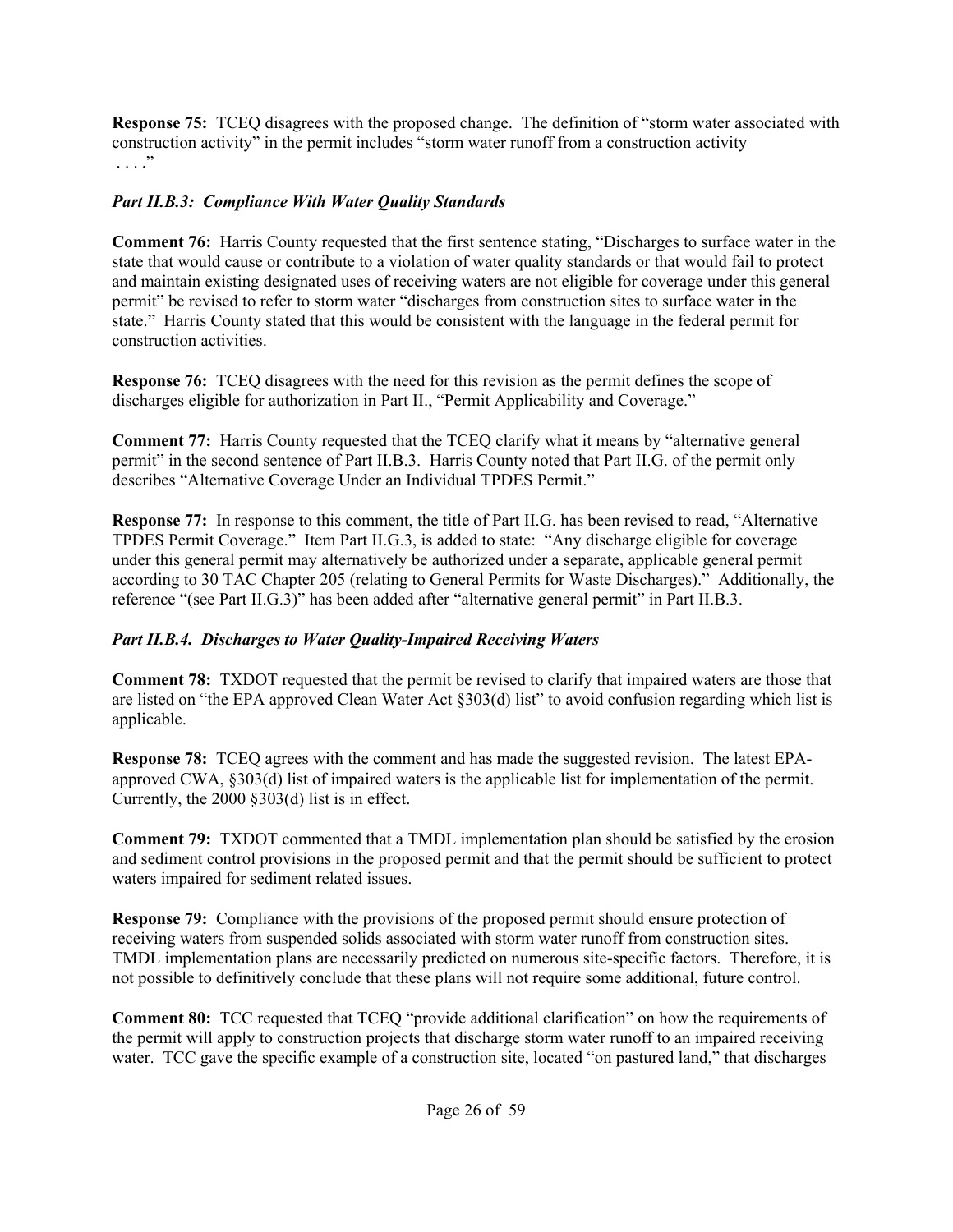to a creek that is listed as impaired due to elevated levels of bacteria. TCC asked if such a site would need to be authorized under an individual permit.

**Response 80:** The permit contains certain restrictions for new sources or new discharges of the constituents of concern to impaired waters. Additional controls would only be necessary for a construction site if contained in an approved TMDL or specifically required by an implementation plan those controls for storm water associated with construction activity. In the example, construction activities would not be expected to contribute bacteria to storm water runoff. However, where TMDL identified storm water associated with industrial activities is a source of the constituent of concern and where additional specific controls are required, these controls could either be included in the SWP3 for the site and covered under the general permit or an individual permit.

**Comment 81:** HBAGD commented that this section may cause confusion since the list of impaired waters is not readily available to typical homebuilders. In some areas, builders may unknowingly cause some storm water discharge into impaired waters.

**Response 81:** The list of impaired waters is available on the TCEQ Web site at *www.tnrcc.state.tx.us/admin/topdoc/sfr/058-99/index.html*. Additionally, if an approved TMDL specifically addresses storm water associated with construction activities, the TCEQ may screen notices of intent as they are processed to identify those that may be affected by the TMDL. The TCEQ may additionally modify the permit, if necessary, to address discharges to these waters. In response to the comment, the website address for the most recently adopted §303(d) list is added to Part II.D.2. of the permit.

**Comment 82:** Harris County commented that the EPA Region 6 construction general permit does not authorize storm water discharges from construction sites that will cause, or have reasonable potential to cause or contribute to, violations of water quality standards. Thus, EPA limits coverage on the basis of the discharge and does not restrict coverage based on the condition of the receiving waters. Harris County recommended that TCEQ modify the section to be more consistent with the federal permit and to limit permit coverage based on the discharges rather than on the condition of the receiving waters.

**Response 82:** Part II.B.3. of the permit, "Compliance with Water Quality Standards," prohibits authorization of discharges that "would cause or contribute to the violation of water quality standards . . . ." However, according to 30 TAC Chapter 307 (relating to Texas Surface Water Quality Standards), discharges must protect and maintain existing designated uses of receiving waters. Therefore, TPDES permits must be developed with consideration for both the quality of the proposed discharge and the quality and nature of the receiving waters.

## *Part II.B.5. Discharges to the Edwards Aquifer Recharge Zone*

**Comment 83:** UTS and TXDOT requested that the requirement to attach a copy of the Water Pollution Abatement Plan (WPAP) to the SWP3 be removed from the permit because of the size of the WPAP document.

**Response 83:** The permit has been revised to remove the following requirement: "A copy of the agencyapproved Water Pollution Abatement Plan, required by the Edwards Aquifer Rule, must be attached as a part of any SWP3 that is developed as a requirement of this general permit."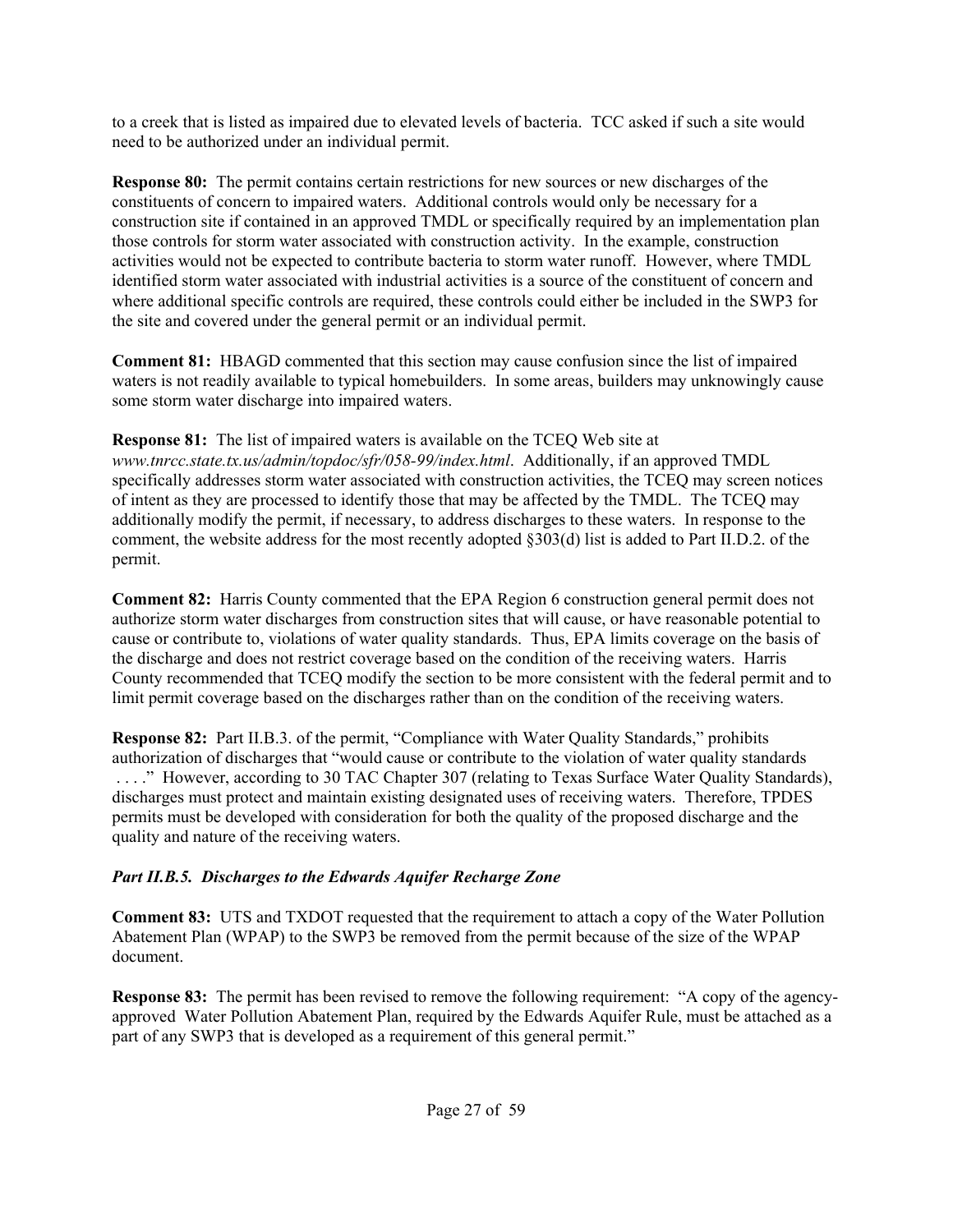**Comment 84:** TXDOT requested clarification on the requirements to submit copies of NOIs to the TCEQ regional offices for activities within or ten miles upstream of the Edwards Aquifer recharge zone. TXDOT commented that "ten miles upstream" is a vague requirement and should be changed to be consistent with the Edwards Aquifer Rules and TCEQ's definition of contributing zone. TXDOT asked for guidance on notice for small construction activities where no NOI is required and also for electronically submitted NOIs. TXDOT commented that TCEQ should be responsible for forwarding copies of the NOI to the relevant regional office. LCRA commented that the permit language should be reorganized based on the different requirements for new and existing discharges.

**Response 84:** In response to the commenter the permit has been revised to require that copies of NOIs be provided to the appropriate TCEQ regional office for large construction activities occurring on the Edwards Aquifer contributing zone. There is no requirement for operators of small construction activities to provide similar notice. This is consistent with the current requirements of 30 TAC Chapter 213, Subchapter B (relating to Contributing Zone to the Edwards Aquifer in Medina, Bexar, Comal, Kinney, Uvalde, Hays, Travis, and Williamson Counties). Part II.B.5. is revised as: "Discharges cannot be authorized by this general permit where prohibited by 30 Texas Administrative Code (TAC) Chapter 213 (relating to Edwards Aquifer). ( a) For new discharges located within the Edwards Aquifer Recharge Zone, or within that area upstream from the recharge zone and defined as the Contributing Zone, operators must meet all applicable requirements of, and operate according to, 30 TAC Chapter 213 (Edwards Aquifer Rule) in addition to the provisions and requirements of this general permit; (b) For existing discharges, the requirements of the agency-approved Water Pollution Abatement Plan under the Edwards Aquifer Rules are in addition to the requirements of this general permit. BMPs and maintenance schedules for structural storm water controls, for example, may be required as a provision of the rule. All applicable requirements of the Edwards Aquifer Rule for reductions of suspended solids in storm water runoff are in addition to the requirements in this general permit for this pollutant. For discharges from large construction activities located on the Edwards Aquifer contributing zone, applicants must also submit a copy of the NOI to the appropriate TCEQ regional office."

#### *Part II B.9: Oil and Gas Production*

**Comment 85:** Austin requested that the TCEQ provide clarification related to jurisdiction over the construction of pipelines for the transportation of other types of petroleum (such as natural gas liquids, gasoline, and other refined products).

**Response 85:** Under TWC, §26.131(a)(F), the RRC has jurisdiction over activities associated with the storage, handling, reclamation, gathering, transportation, or distribution of oil or gas prior to the refining of such oil or prior to the use of such gas in any manufacturing process or as a residential or industrial fuel. Construction of a pipeline is an activity associated with the transportation or distribution of oil and gas. The RRC and TCEQ have entered into an MOU that further details the responsibilities of each agency. Under the MOU, the RRC has responsibility for activities associated with the exploration, development, or production of oil, gas, or geothermal resources including transportation of crude oil and natural gas by pipeline. Therefore, RRC has jurisdiction over the construction of pipelines used for transportation or distribution of natural gas and natural gas liquids prior to the use of such gas in any manufacturing process or as a residential or industrial fuel. The TCEQ has jurisdiction over the construction of pipelines used for the transportation of refined oil products such as gasoline.

## *Part II.C. Deadlines for Obtaining Authorization to Discharge*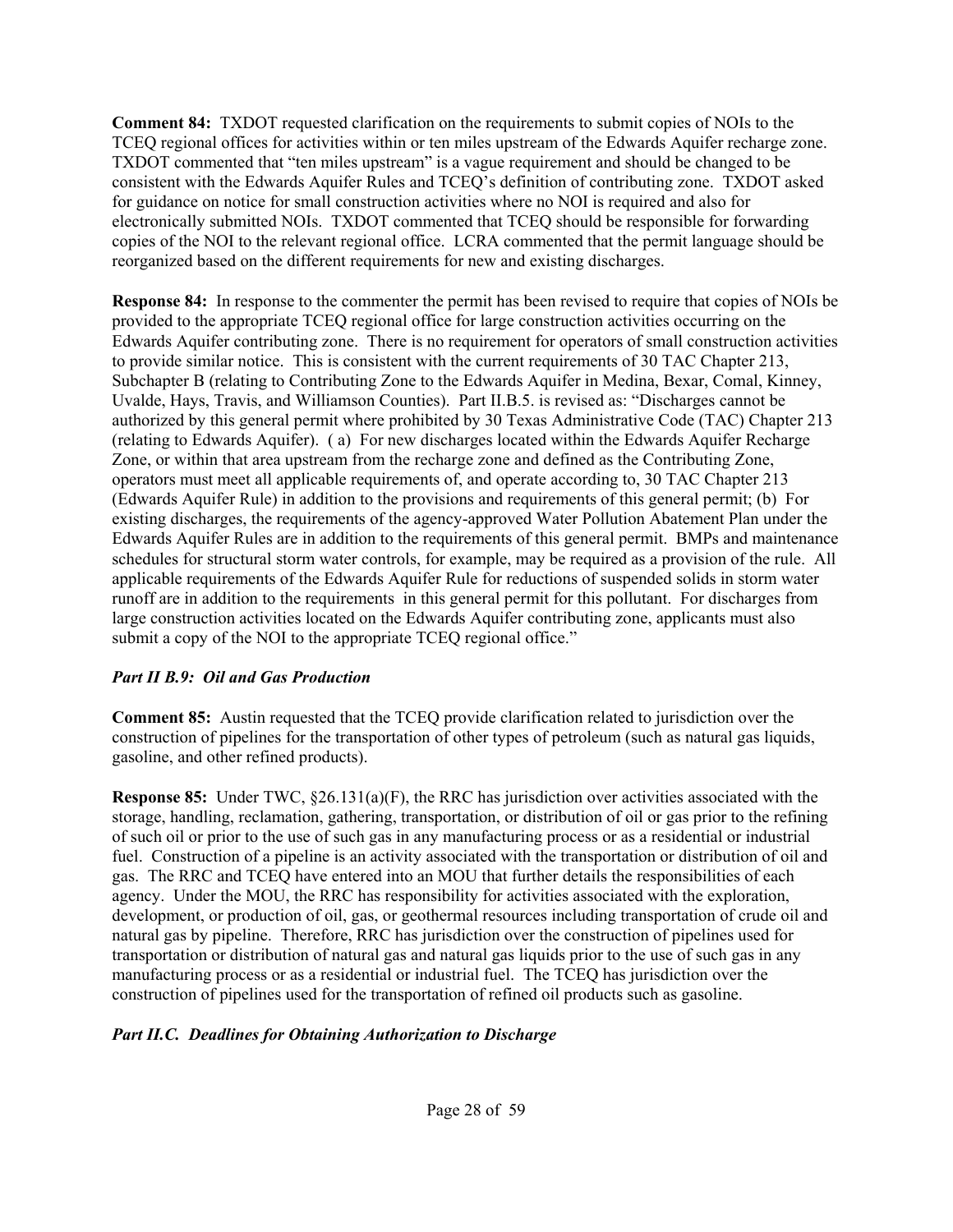**Comment 86:** TXDOT commented that ongoing small construction is defined as construction that is ongoing as of March 10, 2003, but ongoing large construction is defined as construction that is ongoing as of the date of permit issuance. TXDOT requested that the permit be modified for consistency to allow for a 90-day grace period for all construction activities authorized under this permit.

**Response 86:** Large construction activities are Phase I storm water activities that are currently regulated by the EPA under an NPDES general permit. The proposed TPDES permit is an assumption by TCEQ of the Phase I federal permitting responsibilities for large construction activities and also includes Phase II storm water discharges from small construction activities. To assure ongoing compliance with Phase I regulations, the proposed permit does not include a grace period.

The Phase II federal rules, finalized in 64 FR 68722 (December 9, 1999), set a deadline of three years and 90 days from the publication of the federal rules in the *Federal Register* for small construction sites to obtain permit coverage. Thus, the deadline per federal regulations for small construction activities to obtain coverage is March 10, 2003.

## *Part II.C.2. Small Construction Activities*

**Comment 87:** HPER pointed out that the fact sheet states that operators of small construction sites are not required to submit an NOI, but must develop an SWP3. Language in Part II.C.2. of the permit states that these construction sites must be authorized. HPER wanted to know how these operators are authorized.

**Response 87:** Part II.D, "Obtaining Authorization to Discharge," describes the process for obtaining authorization. Generally, operators of small construction sites can be authorized in two ways. If a waiver condition can be met, the operator can sign and post a construction site notice and provide a copy of the notice to the operator of any MS4 that receives the discharge. Alternatively, the operator can develop and implement an SWP3, sign and post the construction site notice, and provide a copy of the notice to the operator of any MS4 that receives the discharge.

## *Part II.D. Obtaining Authorization to Discharge*

**Comment 88:** Harris County requested that the TCEQ revise the phrase "site notice" to "construction site notice."

**Response 88:** TCEQ agrees with the commenter and has revised these references.

**Comment 89:** Cleburne commented that the permit does not address how TCEQ will provide notification of the operator if TCEQ denies use of the permit after an NOI has been filed or, in the case of a small construction site, after the operator posts a notice and proceeds with construction.

**Response 89:** TCEQ will directly notify the applicant in writing as soon as possible after the determination to deny use of the permit.

## *Part II.D.1.*

**Comment 90:** CenterPoint, AECT, and AEP requested that the language in the opening sentence of the first paragraph of this section be revised to read: "Operators that engage in small construction activities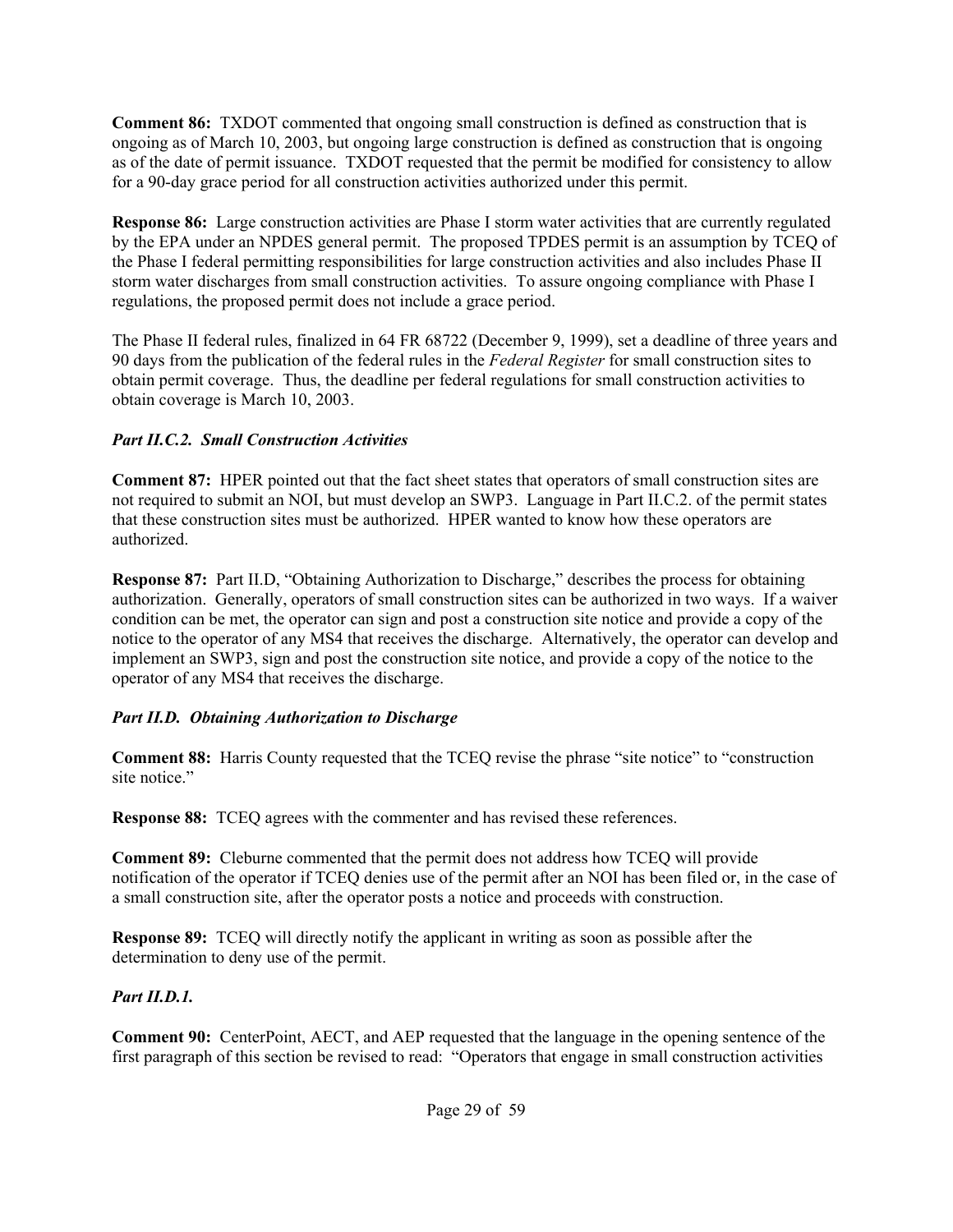occurring during periods of low potential for erosion may be automatically authorized under this general permit, and operators of these sites are not required to develop a storm water pollution plan or submit a notice of intent (NOI) provided:"

**Response 90:** The sentence has been revised to better reflect that the operator may be authorized and not the construction site. However, whether or not the activity occurs during a period of low potential for erosion is based on meeting a specified condition that follows this sentence. Therefore, the sentence is revised to read: "Small construction activities are determined to occur during periods of low potential for erosion and operators of these sites may be automatically authorized under this general permit and not required to develop a storm water pollution prevention plan or submit a notice of intent (NOI), provided:"

**Comment 91:** Reliant, HPER, and HCFCD requested that the opening sentence "Small construction activities are determined to occur during periods of low potential for erosion . . ." should be revised to read "Small construction activities that are determined to occur during periods of low potential for erosion  $\cdot \cdot \cdot$ <sup>"</sup>

**Response 91:** TCEQ disagrees with the proposed revision and notes that if the conditions listed in the permit are met then the activity is determined to occur during a period of low potential for erosion. There is no action required by TCEQ to make the determination. Rather, this condition is predetermined to occur when Part II.D.1.(a) - (c) are true.

**Comment 92:** Austin recommended that the opening sentence, "Small construction activities are determined to occur during periods of low potential for erosion and may be automatically authorized under this general permit . . . ," should be revised to read: "Small construction activities scheduled to occur during periods of low potential for erosion may be . . . ."

**Response 92:** TCEQ disagrees with the proposed revision. Part II.D.1.(a) - (c) are intended to delineate the conditions that define construction activities that occur during periods of low potential for erosion and that can, therefore, meet a lesser requirement for permit compliance. The scheduled time frame for construction may be very different from the period of actual construction because of unforseen delays. Activities not meeting the conditions delineated in (a) - (c) would not be occurring during periods of low potential for erosion and would necessarily need to be authorized under other provisions of the permit, such as Part II.D.2. or Part II.D.3.

**Comment 93:** Houston and Harris County asked how the TCEQ will enforce permit requirements if they are not notified of small construction activities. Cleburne commented that it appears the TCEQ is relinquishing its responsibility to enforce the TPDES construction permit by only requiring notification to an MS4 operator. V&E asked if the TCEQ is attempting to delegate its regulatory oversight of small construction activities to MS4 operators. Cleburne commented that operators of MS4s may not have any means to issue or revoke the TPDES permit. Cleburne commented that some contractors may not know who the MS4 operator is and requested that these notices be sent to the TCEQ. Harris County requested the permit be revised to require that a copy of the construction site notice, site address, and a site map be provided to the TCEQ. TXDOT disagreed that small construction site operators should be required to notify the receiving MS4. Notifying the MS4 operator when it is not necessary to notify TCEQ would create an additional administrative burden to both the permittee and the MS4 operator that would result in no significant environmental benefit. Cleburne commented that it would be less confusing and more streamlined if all construction projects authorized under this permit were required to submit an NOI.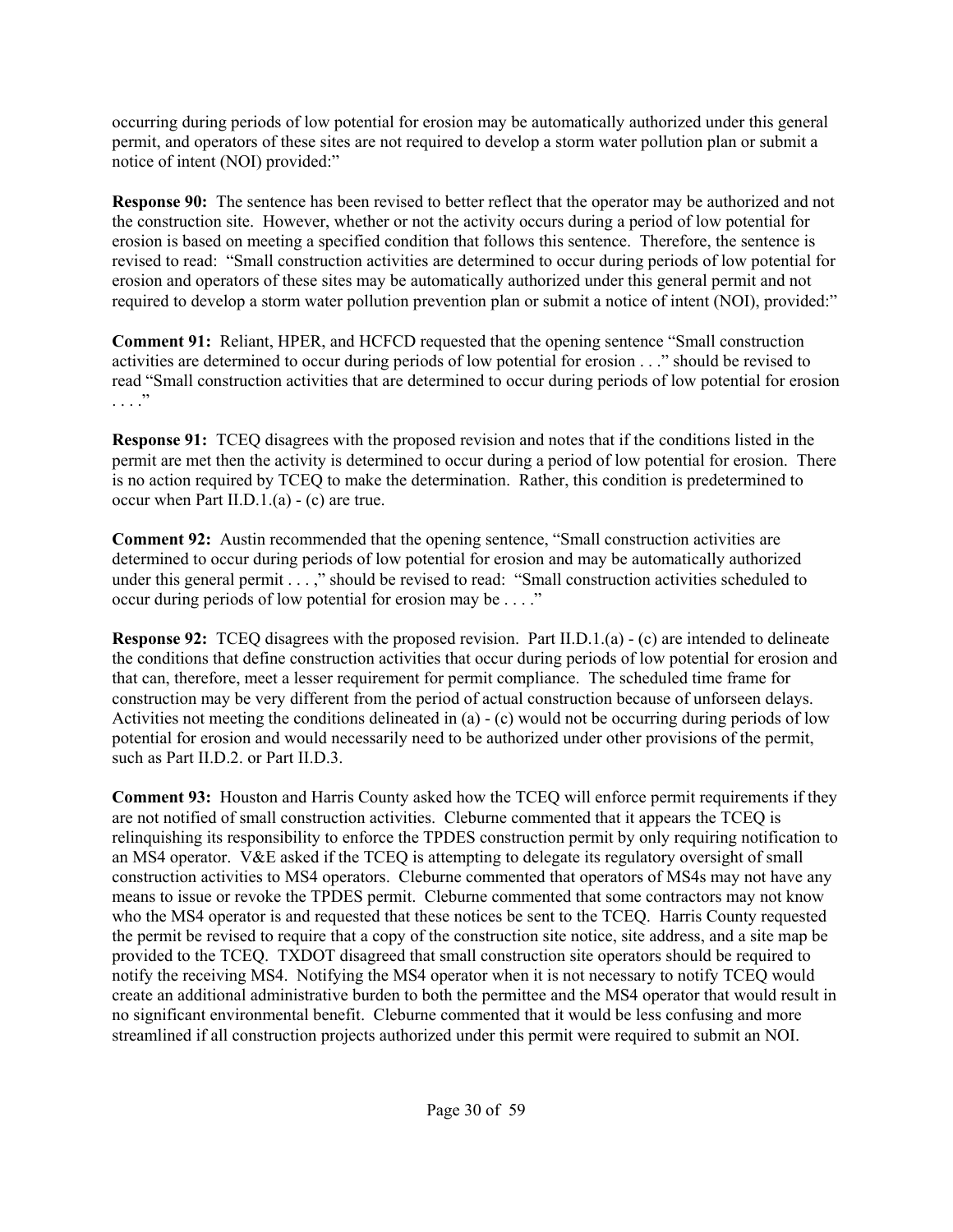**Response 93:** TCEQ is responsible for the issuance and revocation of TPDES authorizations. TCEQ will be the primary agency responsible for enforcement of the proposed permit, while EPA retains oversight of the program and also retains enforcement authority. TCEQ will continue to authorize operators of large construction activities under the proposed permit by requiring operators to submit an NOI. However, TCEQ has determined that submitting an NOI for small construction activities would be inappropriate. The authorization of small construction activities will involve complicated issues, including: 1) statewide, thousands of small construction activities will commence each month; 2) there is an increased administrative cost to operators to submit NOIs and NOTs for these small activities; 3) there is an increased administrative cost to the TCEQ to process NOIs and NOTs, enter notice data into an electronic database for tracking, and make the data available to TCEQ inspectors in the regional offices; and 4) small construction activities are relatively short term and may be completed before the operator could be notified by TCEQ that the NOI was received. To address these challenges, the proposed permit includes procedures for authorizing these sites in a timely manner, reducing the administrative costs, and providing necessary regulatory oversight. Small construction site operators must post the construction site notice where it is readily available for viewing by the general public, local, state, and federal authorities. This provides an immediate indication of permit compliance or, in the instance where a site notice is not posted, noncompliance. The TCEQ field office storm water investigators will respond to complaints and also conduct scheduled inspections of construction sites.

Cities with a population of 100,000 or more have individual storm water permits authorizing the discharges from their MS4s. Operators of small MS4s located in urbanized areas will be required to obtain storm water permits for their systems. These MS4 permits contain requirements for the operators to develop a program to prevent illicit storm water discharges to their systems and requirements to develop controls in their areas of jurisdiction for runoff from construction activities. The operators of small permitted MS4s will be required to provide an annual report to TCEQ that summarizes the number of construction site notices received each year and activities performed to meet the construction siterelated requirements of their MS4 permits. Therefore, requiring operators of small construction sites to provide notice to these MS4 operators will assist the MS4 operators toward compliance with the provisions of their MS4 permits, better ensure that construction operators have the necessary authorization, and allow TCEQ to track overall permit compliance through review of the MS4 permittee's annual reports.

**Comment 94:** TCC commented that it supports the decision to not require an NOI to be submitted for small construction activities. TCC commented that the TCEQ would otherwise be unnecessarily burdened with the enormous amount of NOIs and NOTs.

**Response 94:** TCEQ agrees with the comment and adds that this provision may assist MS4 permittees in meeting their permit requirements and additionally provide for better enforcement of the permit as described in response to the previous comment.

#### *Part II.D.1.(a)*

**Comment 95:** HPER recommended that the section be rewritten from "the construction activity occurs at a location defined in Appendix A" to "the construction activity occurs in a county listed in Appendix A;"

**Response 95:** TCEQ has revised the permit accordingly.

*Part II.D.1.(c)*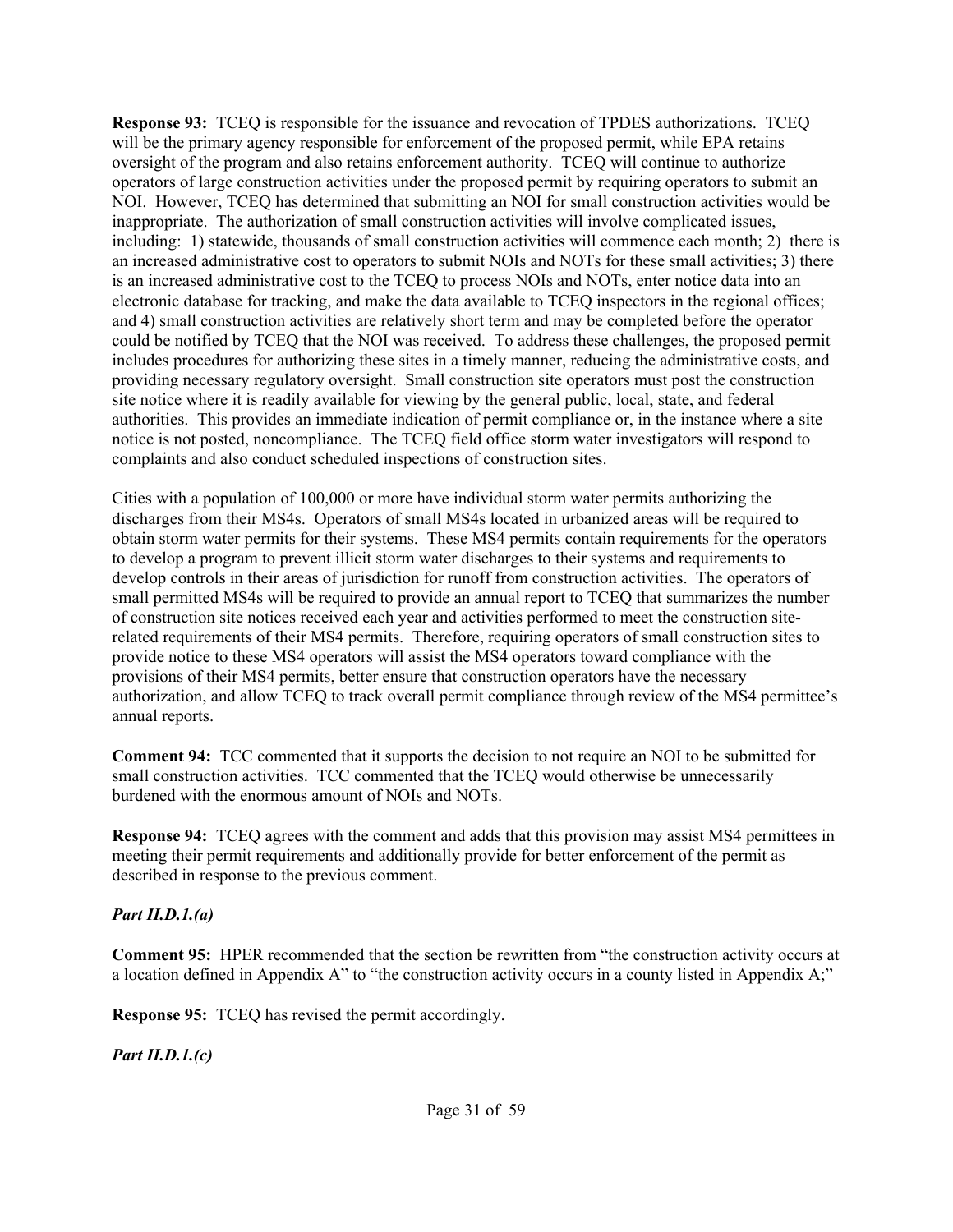**Comment 96:** TXDOT commented that the "initiation of final stabilization cannot be a precondition of automatic authorization; automatic authorization occurs before earth-disturbing activities begin."

**Response 96:** TCEQ agrees in part with this comment. A permittee agrees to comply with the provisions of the permit by signing and posting the construction site notice (see Attachment 1 of the permit). If the requirements for authorization under this provision of the permit cannot be met, then the permittee is out of compliance. For example, if a contractor is not able to establish final stabilization within the defined time, a separate authorization for storm water discharges must be obtained until the site is finally stabilized. However, in response to the comment, the first sentence of the construction site notice certification has been changed to the following: "I certify under penalty of law that I have read and understand the eligibility requirements for claiming an authorization by waiver under Part II.D.1. of TPDES General Permit TXR150000 and agree to comply with the terms of this permit."

# *Part II.D.1.(e)*

**Comment 97:** HPER commented that the permit requires that the site notice be "posted at the construction site in a location where it is readily available for viewing . . . ." HPER asked to whom the site notice must be available and if posting the notice inside an administrative building, where the public has access, is sufficient.

**Response 97:** The site notice must be readily available for viewing by the general public, local, state, and federal authorities. The notice must be posted at the construction site. If the construction project is a long, linear project (e.g., pipeline, highway, etc.), the notice must be placed in a publicly accessible location near where construction is active and accessible to the public, such as at roadway crossings. The notice would not be readily available for viewing if it were located in a building.

# *Part II.D.1.(f)*

**Comment 98:** Cleburne commented that the construction site notice form has a space for a permit number, but does not include instructions on how the operator would determine this number in order to fill out this form.

**Response 98:** Attachments 1 and 2 of the permit, the construction site notices, are revised to remove the space for the individual permit authorization number. The site notices will continue to contain the reference to the permit number, TXR150000.

**Comment 99:** TXDOT commented that dischargers into its systems should notify TXDOT and not the local MS4 operator.

**Response 99:** For TXDOT storm water conveyances that fit the definition of an MS4, TXDOT is the local MS4 operator and thus the notice would be provided to TXDOT.

**Comment 100:** Austin, Houston, and Harris County requested that Part II.D.1.(f) be revised to require the small construction site operator to supply a copy of the certified construction site notice to the operator of the MS4 at least two days prior to commencing construction activity.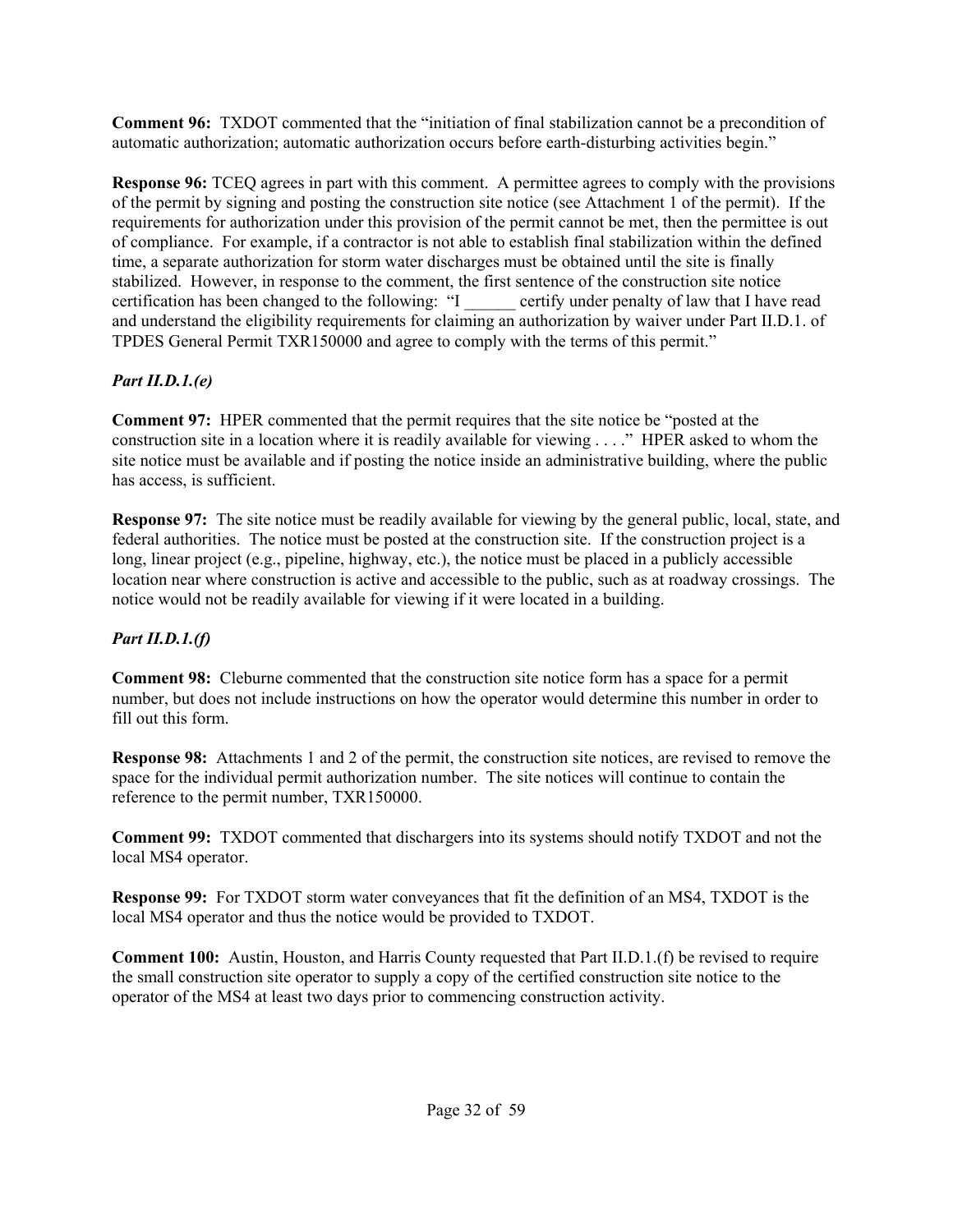**Response 100:** TCEQ agrees with the comment and has revised the permit to include that all notices to the operators of MS4s who receive discharges must be submitted to the operator of the MS4 at least two days prior to commencement of construction activities.

**Comment 101:** Harris County requested that the requirement for the operator to supply a copy of the certified site notice "to the operator of any municipal separate storm sewer system receiving the discharge" be revised to require that the notice be supplied to the "operator of the municipal separate storm sewer system where the construction site is located."

**Response 101:** TCEO disagrees with the proposed revision. The construction site may be located within the jurisdictional boundaries of a number of MS4 operators and yet only discharge to one MS4. MS4 operators that have a TPDES permit for storm water discharges from those systems must develop and implement programs to eliminate illicit discharges to their systems and to address storm water discharges from construction activities that enter their systems. The requirement to submit the construction site notice to the MS4 operator receiving the discharge will assist the MS4 operator in meeting the provisions of its MS4 permit. There is no similar additional benefit to supplying notice to other area MS4 operators that do not receive discharges from the construction activity.

## *Part II.D.2.*

**Comment 102:** AECT, AEP, and CenterPoint requested that the language in Part II.D.2. that reads, "Small construction activities not described in Part II.D.1. above may be automatically authorized . . ." be revised to read, "Operators that engage in small construction activities . . . ."

**Response 102:** TCEQ has revised the language to read, "Operators of small construction activities not described in Part II.D.1. above may be automatically authorized . . . ."

**Comment 103:** TXDOT requested that Part II.D.2.(a) be revised to state that only the applicable elements of the SWP3 must be implemented prior to commencing construction activities.

**Response 103:** TCEQ disagrees with the need to revise the permit language. The requirements for development of the SWP3 are delineated in Part III of the permit. It is clear in Part III that some required components of the SWP3 apply to preconstruction activities, some apply to ongoing construction activities, and some address postconstruction activities.

# *Part II.D.2.(b)*

**Comment 104:** Houston and Harris County requested that the reference at Part II.D.2.(b) to "Attachment 1" be corrected to reference "Attachment 2."

**Response 104:** TCEQ has corrected the reference.

# *Part II.D.2.(d)*

**Comment 105:** Arlington requested that this section include a requirement that the permittee submit a copy of the signed and certified notice to the local municipality. TXDOT suggested that the language in Part II.D.2.(e) requiring the discharger to provide a copy of the construction site notice to the operator of any MS4 receiving the discharge be revised to require the notice be provided to the operator of any MS4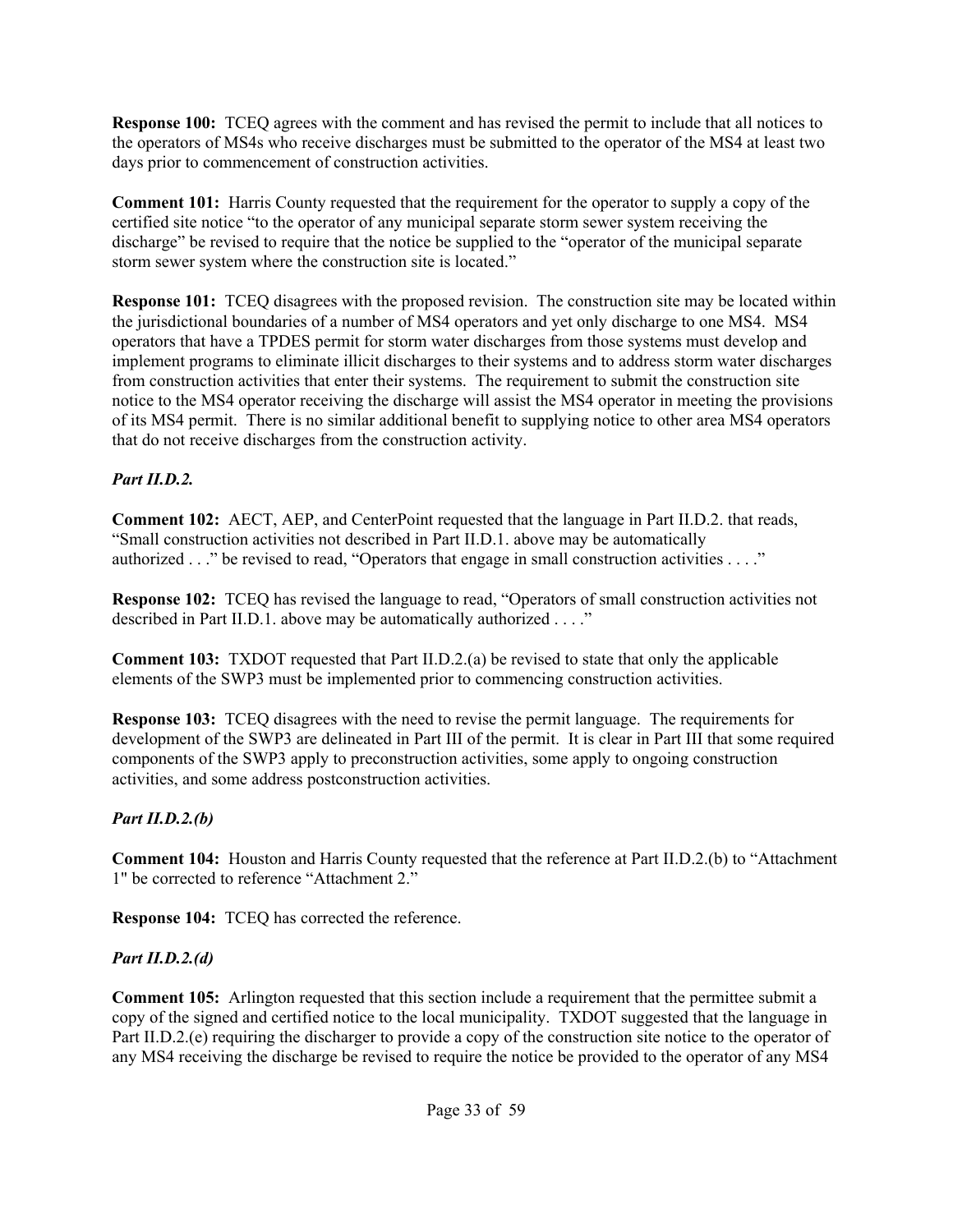"directly receiving the discharge . . . ." Houston expressed the belief that the TCEQ should require notice to the local governmental entity with jurisdiction over the construction site (i.e., the municipality or county, if the site is in an unincorporated area). Harris County requested the permit be revised from "operator of the municipal separate storm sewer system receiving the discharge" to "operator of the municipal separate storm sewer system where the construction site is located."

**Response 105:** The construction site may be located within the jurisdictional boundaries of a number of MS4 operators and yet only discharge to one MS4. MS4 operators that have a TPDES permit for storm water discharges from those systems must develop and implement programs to eliminate illicit discharges to their systems and to address storm water discharges from construction activities that enter their systems. The requirement to submit the construction site notice to the MS4 operator receiving the discharge will assist the MS4 operator in meeting the provisions of the MS4 permit. There is no similar additional benefit to supplying notice to other area MS4 operators that do not receive the discharge.

**Comment 106:** Houston expressed the belief that the TCEQ should also require notice to the local governmental entity with jurisdiction over the construction site, such as the municipality or county, if the site is in an unincorporated area. Houston commented that the MS4 may not be operated by the municipality or county in which the construction activity is occurring. Additionally, the MS4 operator may not have inspection and enforcement authority to ensure compliance with the permit.

**Response 106:** The construction site may be located within the jurisdictional boundaries of a number of MS4 operators and yet only discharge to one MS4. MS4 operators that have a TPDES permit for storm water discharges from those systems must develop and implement programs to eliminate illicit discharges to their systems and to address storm water discharges from construction activities that enter their systems. The requirement to submit the construction site notice to the MS4 operator receiving the discharge will assist the MS4 operator in meeting the provisions of the MS4 permit. There is no similar additional benefit to supplying notice to additional area MS4 operators that do not receive the discharge. If the operator of the noticed MS4 lacks enforcement authority to regulate discharges entering their system, they may contact the TCEQ regional office and report violations.

**Comment 107:** HBAGD commented that many municipalities have adopted a storm water control ordinance. In these cities, enforcement is performed during routine construction inspections. HGBAD asked why small construction site operators have to submit a notice to the municipality when the notice has been previously submitted via application for a building permit.

**Response 107:** The proposed permit is a statewide permit intended to authorize discharges subject to a number of additional local, state, and federal regulations. Many local authorities do not have ordinances, have ordinances that may be revised, or are in the process of developing ordinances to address storm water discharges associated with construction activities. Therefore, a standard requirement was developed that the operator of these construction sites must supply the construction site notice to the operator of the MS4 receiving the discharge.

## *Part II.D.3.*

**Comment 108:** Harris County commented that the permit should be revised to require the operator to provide a copy of the NOI, the site address, and a site map to the operator of the MS4 where the construction site is located at least two days prior to commencing the activity. Austin and LCRA commented that the permit should be revised to require the operator to submit the NOI to the MS4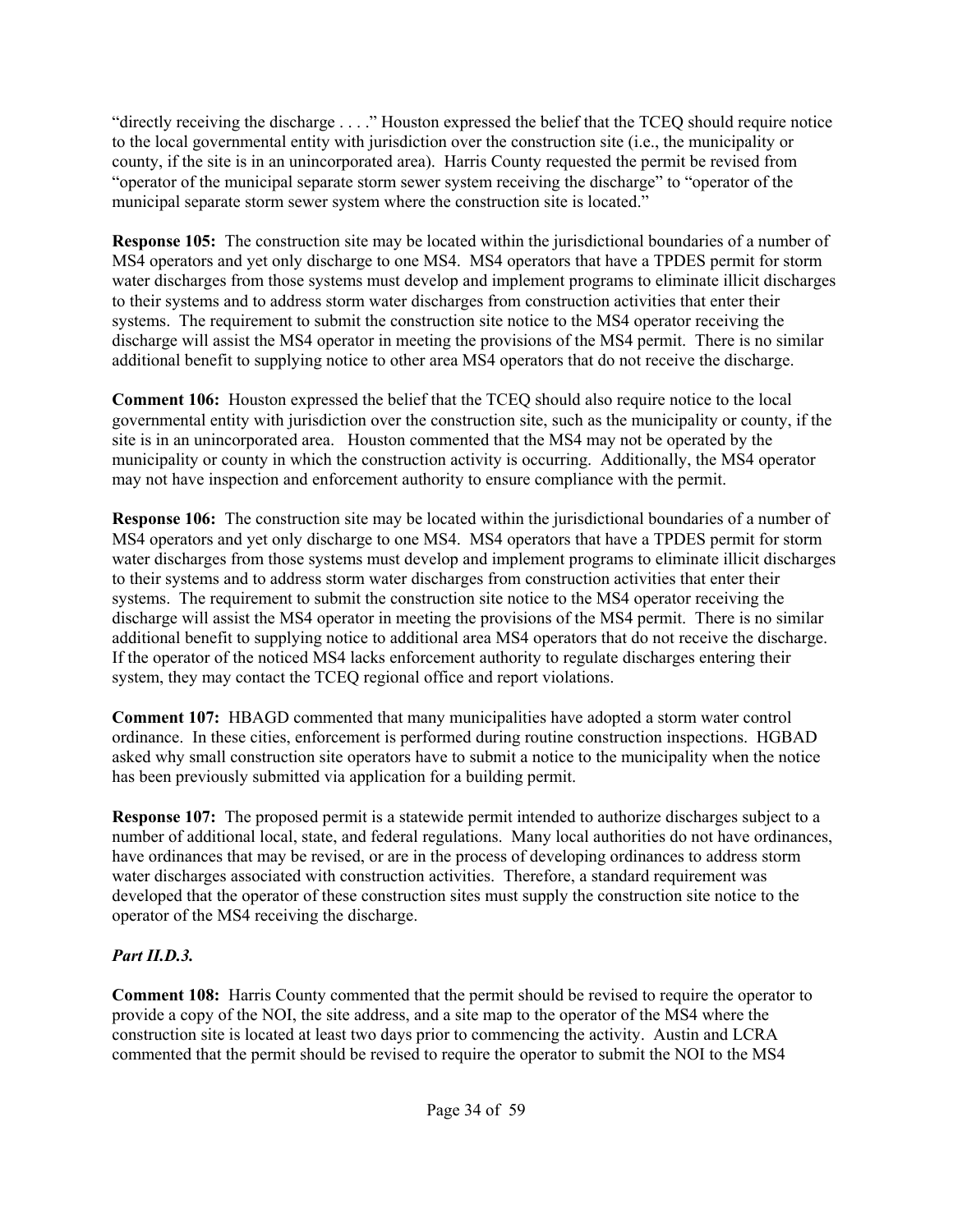operator in whose jurisdiction the construction activities are occurring prior to commencing construction activities.

**Response 108:** TCEQ agrees in part with the comment and includes the following additional requirements in Part II.D.3. requiring that the operator must "provide a copy of the signed NOI to the operator of any municipal separate storm sewer system receiving the discharge, at least two (2) days prior to commencing construction activities." The NOI form will include either the address of the construction site or a description of the site's location. TCEQ disagrees that the operator should be required to provide a map of the site. The site address or a description of the location will be sufficient for locating the site.

It is not required that a copy of the notice be supplied to all MS4 operators in the area of the construction site. The construction site may be located within the jurisdictional boundaries of a number of MS4 operators and yet only discharge to one MS4. MS4 operators that have a TPDES permit for storm water discharges from those systems must develop and implement programs to eliminate illicit discharges to their systems and to address storm water discharges from construction activities that enter their systems. The requirement to submit the construction site notice to the MS4 operator receiving the discharge will assist the MS4 operator in meeting the provisions of the MS4 permit. There is no similar additional benefit to supplying notice to other area MS4 operators. If a governmental entity has some jurisdictional control over the construction activity that is not related to the TPDES permit for their MS4 system, that entity can separately request or require copies of notices as a part of that authority.

Additionally, Attachments 1 and 2 have been revised to require either a physical address for the construction site or a description of the site's location. This will provide MS4 operators with adequate information to locate the construction site. The permit is not revised to require notice to MS4 operators with systems that do not receive the discharge.

## *Part II.D.3(a)*

**Comment 109:** TXDOT requested that Part III.D.3.(a) be revised to state that only the applicable elements of the SWP3 must be implemented prior to commencing construction activities.

**Response 109:** The requirements for development of the SWP3 are delineated in Part III of the permit. It is clear in Part III that some required components of the SWP3 apply to preconstruction activities, some apply to ongoing construction activities, and some address postconstruction activities.

# *Part II.D.3(b)*

**Comment 110:** Houston, Harris County, and V&E requested the opportunity to make comments on the TPDES construction NOI form as part of the public comment process.

**Response 110:** TCEQ disagrees with this request as notice forms are not a part of the permit and are, therefore, not subject to public notice requirements and the formal comment period.

**Comment 111:** Houston commented that a copy of the NOI should be sent to the operators of all MS4s that will receive discharges from the site and to the local governmental entity with jurisdiction over the construction site, such as the municipality, or a county if the site is in an unincorporated area.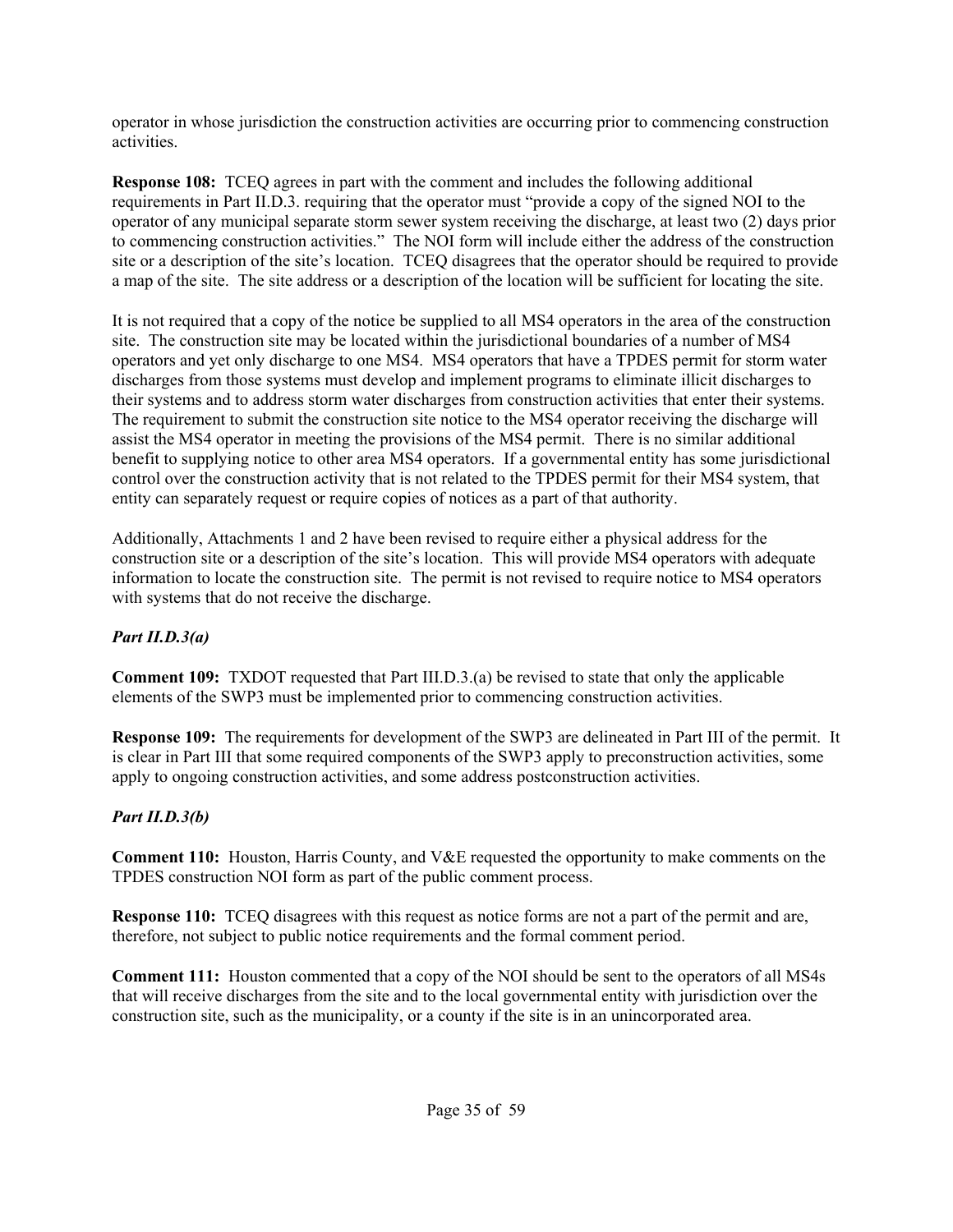**Response 111:** Notice should be provided to all operators of MS4s that receive the discharge, but need not be supplied to all area MS4 operators. The construction site may be located within the jurisdictional boundaries of a number of MS4 operators and yet only discharge to one MS4. MS4 operators that have a TPDES permit for storm water discharges from those systems must develop and implement programs to eliminate illicit discharges to their systems and to address storm water discharges from construction activities that enter their systems. The requirement to submit the construction site notice to any MS4 operator receiving the discharge will assist the MS4 operator in meeting the provisions of the MS4 permit and ensure that all of these MS4s are noticed. There is no similar additional benefit to supplying notice to other area MS4 operators that do not receive storm water discharges from the site.

**Comment 112:** ONCOR commented that requiring operators to identify the addresses of all MS4s receiving the discharge would be an administrative burden. ONCOR commented that a copy of the NOIs should only be sent to regulated MS4s.

**Response 112:** Though it may be an administrative burden for operators to identify the addresses of all MS4s receiving the discharge, it is necessary to ensure that the appropriate MS4s have notice of the construction activity. MS4 operators that have a TPDES permit for storm water discharges from those systems must develop and implement programs to eliminate illicit discharges to their systems and to address storm water discharges from construction activities that enter their systems. The requirement to submit the construction site notice to any MS4 operator receiving the discharge will assist the MS4 operator in meeting the provisions of the MS4 permit and ensure that all of the regulated MS4s are noticed.

**Comment 113:** V&E commented that in situations where a landlord has a tenant who is conducting a regulated construction activity, both parties will be required to sign and make certifications on the same NOI. V&E advocated that in those instances where a tenant is conducting a regulated construction activity that is not the responsibility of the landlord, only the signature and certification of the tenant is required on the NOI.

**Response 113:** The operator, whether landlord or tenant, of a construction site eligible for coverage under this permit is required to obtain the necessary authorization. The permit requirements are specific to the operator, a term that is defined in Part I of the permit, and not determined by the landlord/tenant relationship.

#### *Part II.D.3.(d)*

**Comment 114:** HBAGD commented that it is not necessary for operators to post an NOI form at the site. Operators should simply be required to post the "construction site notice" as found in Attachment 2 of the permit.

**Response 114:** The permit requires that the operator post a copy of the document containing information on the construction activity and the operator's signature certifying intent to comply with the conditions of the permit. For small construction activities described in Parts II.D.1. and II.D.2., that document is the construction site notice. For large construction activities described in Part II.D.3., that document is the NOI.

#### *Part II.D.4.(b) Effective Date of Coverage*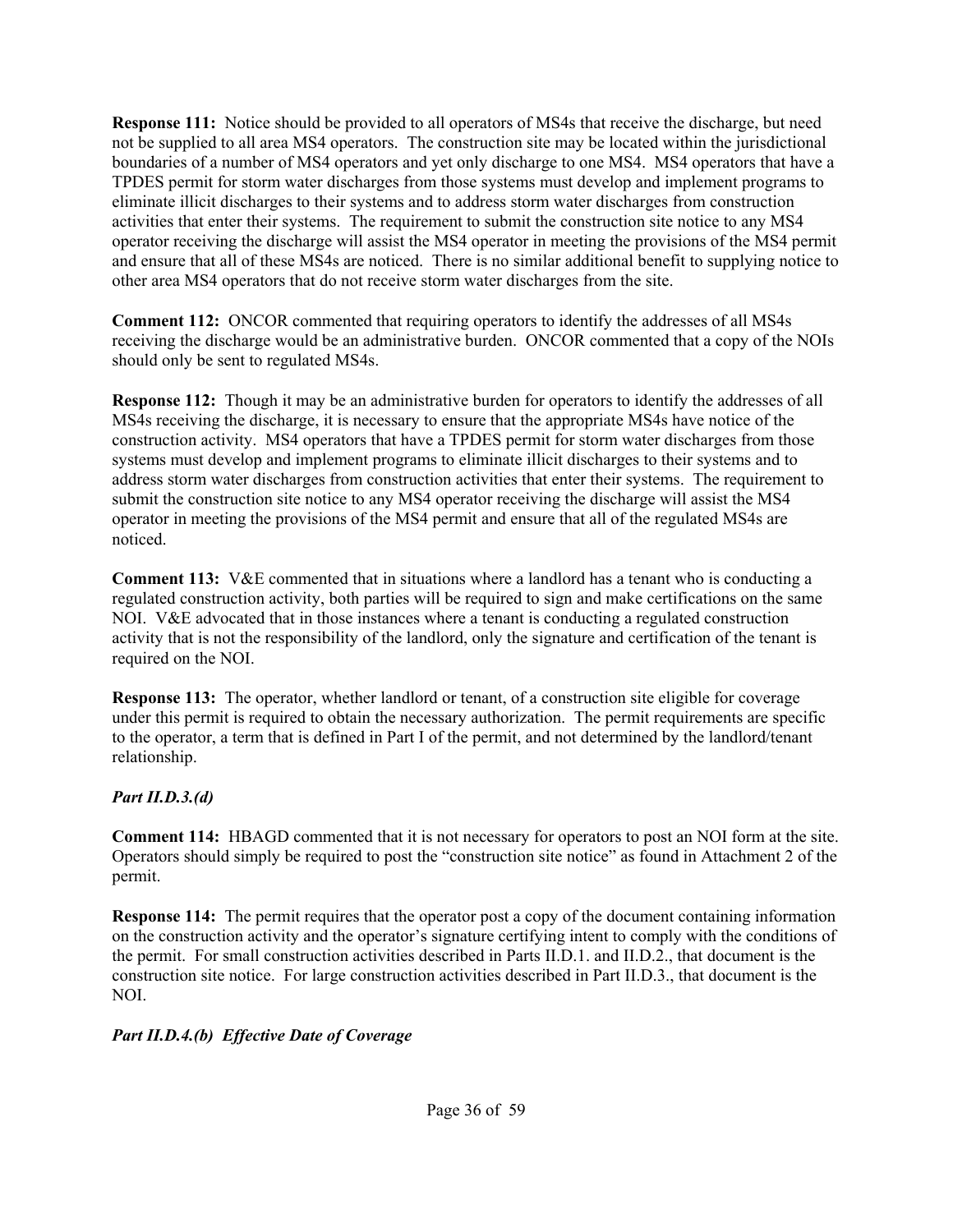**Comment 115:** TXDOT commented that the effective date of coverage should be consistent with the date the NOI is submitted and not dependent on how the NOI is submitted. TXDOT suggested that coverage should begin either 24 hours or two days after the NOI is submitted.

**Response 115:** The federal storm water Phase I permit for large construction activities allowed provisional authorization two days from the date that an NOI was postmarked and the TCEQ proposes to continue this expedited process of authorization in this permit. In an effort to maintain consistency with prior NPDES permits for these same discharges, the time frame for provisional coverage was not changed and has also been included in other proposed general TPDES permits for consistency. The TCEQ is proposing to develop an electronic submission process for permittees in order to more quickly process notices and provide confirmation of receipt of the notice to the permittee. Because the electronic notice will be delivered more quickly to the TCEQ for review, the permit provides for a quicker provisional authorization. This may also serve as an incentive to operators to use this more efficient notice method.

# *Part II.D.5 Notice of Change (NOC) Letter*

**Comment 116:** Houston commented that the construction site operator should submit a copy of the NOC to the operators of all MS4s that will receive discharges. Houston and Austin commented that the operator should submit a copy of the NOC to the local governmental entity with jurisdiction over the construction site. Harris County commented that a copy of the NOC should be submitted to the operator of the MS4 where the construction site is located.

**Response 116:** An NOC should be provided to all operators of MS4s that should have received an NOI because they are receiving storm water discharges from the construction activity. In response to the comments, the permit has been revised to add a sentence at the end of Part II.D.5. that says, "A copy of the NOC must be provided to the operator of any MS4 receiving the discharge." *Part II.D.6. Signatory Requirement for NOI Forms, NOT Forms and NOC Letters*

**Comment 117:** Tarrant County stated that NOIs, NOTs, and NOCs should be the only items that require a signature according to 30 TAC §305.44. Tarrant County commented that all other documents that require a signature as a provision of the permit should be signed according to §305.128.

**Response 117:** The signature requirements in the permit for NOI forms, NOT forms, and NOC letters are found in §305.44. However, construction site notices are signed by the applicant with the same certifying statement regarding compliance with the terms of the permit as is included in the NOI forms. Part II.D.6. is revised to clarify that the construction site notices, Attachments 1 and 2 of the permit, must also be signed according to §305.44.

# *Part II.D.7.d Contents of the NOI*

**Comment 118:** Houston commented that the NOI should include confirmation that the SWP3 will be compliant with any applicable "local sediment and erosion control plans, ordinances or regulations." Houston has a local sediment and erosion control plan and expressed the belief that construction site operators should be required to confirm that their SWP3 will be compliant with the ordinance.

**Response 118:** Construction activities may be subject to additional local, state, or federal requirements. The cover page of the permit contains the statement, "Neither does this permit authorize any invasion of personal rights nor any violation of federal, state, or local laws or regulations." Compliance with, and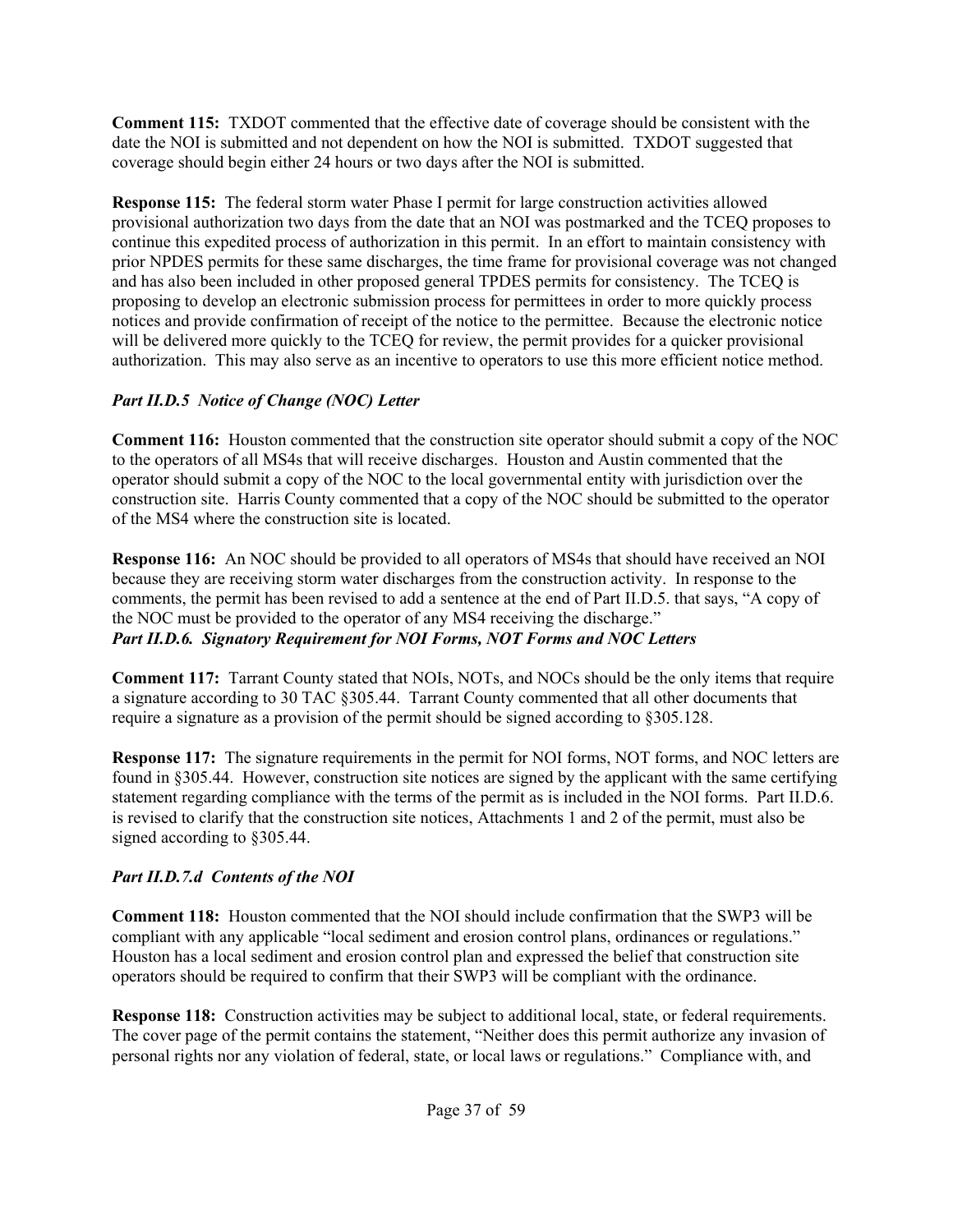enforcement of, these additional regulations is not dependant upon the issuance of this proposed permit or the authorizations that result from the issuance of the permit. Part II.B.7. of the permit states: "This general permit does not limit the authority or ability of federal, other state, or local governmental entities from placing additional or more stringent requirements on construction activities or discharges from construction activities. For example this permit does not limit the authority of a home-rule municipality provided by Texas Local Government Code, Section 401.002."

**Comment 119:** UTS requested that the NOI form include the number of acres of land disturbed to the nearest tenth of an acre.

**Response 119:** Part II.D.7. of the permit has been revised to state that the NOI form will require that the operator specify the number of acres disturbed to the nearest whole acre. Many of the requirements and provisions of the permit are based on the number of whole acres disturbed so the NOI form will be consistent throughout the permit.

## *Part II.E. Application to Terminate Coverage*

**Comment 120:** Dallas and Cleburne commented that operators of small construction activities should be required to submit an NOT to the TCEQ and to the MS4 operator. Cleburne commented that if an NOT must be submitted, it will allow a way of tracking to determine those sites that are still under the control of the builder that submitted the original construction site notice.

**Response 120:** TCEQ only requires an NOT for those operators that submit an NOI for initial coverage. Operators of small construction activities are not required to submit either an NOI or NOT. However, there is nothing in the permit to prevent local MS4s from requiring small construction activity operators to submit an NOI and NOT to the MS4 receiving the discharge.

**Comment 121:** TXDOT commented that the effective date for termination of permit coverage should be consistent with the date the NOT is submitted and not dependent on how the NOT is submitted. TXDOT suggested that coverage should terminate at midnight on the day the NOT is submitted, regardless of whether it is mailed or electronically submitted.

**Response 121:** The federal storm water Phase I permit for large construction activities stated that the authorization was terminated at midnight on the day that the NOT form was postmarked for delivery. TCEQ proposes to continue this expedited process of termination in this permit and has provided similar provisions in other TPDES general permits. Currently, the TCEQ is developing an electronic submission process for permittees to expedite notice processing time. Electronic notices will be delivered more quickly to the TCEQ for review and confirmation of receipt will be more efficient. Thus, when the electronic submission process becomes available, the date of termination will be based on notice from TCEQ to the operator that the NOT was received. However, based on the comment, Part II.E. is revised to state that "authorization to discharge under this permit terminates immediately following confirmation of receipt of the NOT by the TCEQ."

**Comment 122:** Harris County commented that a copy of the NOT should be submitted to the MS4 where the construction project site is located. Houston commented that a copy of the NOT should be sent to the operators of all MS4s that will receive discharges from the site. Houston and Austin commented that a copy of the NOT should be sent to the local governmental entity with jurisdiction over the construction site.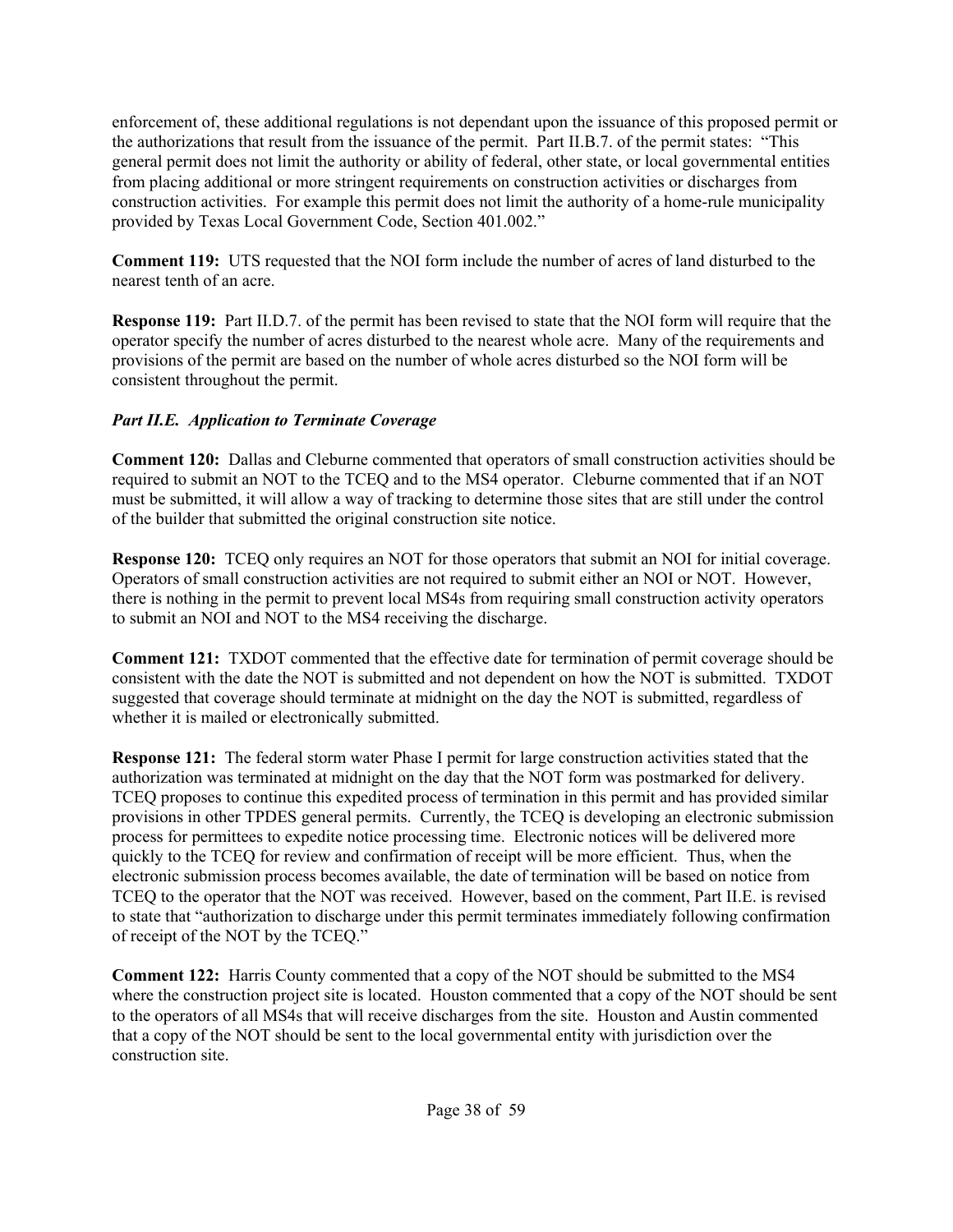**Response 122:** Part II.E. is revised to include a requirement that the operator must submit a copy of the NOT to any operator of an MS4 receiving the discharge at the time that the NOT is submitted to the TCEQ. Notice does not need to be supplied to all area MS4 operators or governmental entities with a jurisdiction over the construction site. The construction site may be located within the jurisdictional boundaries of a number of MS4 operators and yet only discharge to one MS4. MS4 operators that have a TPDES permit for storm water discharges from those systems must develop and implement programs to eliminate illicit discharges to their systems and to address storm water discharges from construction activities that enter their systems. The requirement to submit the construction site notice to the MS4 operator receiving the discharge will assist the MS4 operator in meeting the provisions of the MS4 permit. There is no similar additional benefit to supplying notice to other area MS4 operators. If a governmental entity has some jurisdictional control over the construction activity that is not related to the TPDES permit for its MS4 system, that entity can separately request or require copies of notices as a part of that separate authority.

#### *Part II.E.1: Notice of Termination Required*

**Comment 123:** Houston commented that the permit current wording of the permit allows an NOT to be submitted by the operator after simply removing all silt fences and other temporary erosion controls, regardless of whether final stabilization had occurred. Houston suggested the section be revised to clarify that an NOT may be filed when either: 1) final stabilization has been achieved on all portions of the site that is the responsibility of the permittee; 2) another permitted operator has assumed control over all areas of the site that have not been finally stabilized; and 3) all silt fences and other temporary erosion controls have either been removed, established to be removed on a schedule defined in the SWP3, or transferred to a new operator if the new operator has applied for permit coverage.

**Response 123:** In response to the commenter Part II.E.1. is revised to read: "The NOT must be submitted to TCEQ, and a copy of the NOT provided to the operator of any MS4 receiving the discharge, within thirty (30) days after: (a) final stabilization has been achieved on all portions of the site that is the responsibility of the permittee; or (b) another permitted operator has assumed control over all areas of the site that have not been finally stabilized; and (c) all silt fences and other temporary erosion controls have either been removed, scheduled for removal as defined in the SWP3, or transferred to a new operator if the new operator has sought permit coverage. Erosion controls that are designed to remain in place for an indefinite period, such as mulches and fiber mats, are not required to be removed or scheduled for removal."

**Comment 124:** Houston asked what happens when an operator submits an NOT in the scenario where a residential property has been temporarily stabilized and transferred to the homeowner. Its assumption is that an "NOT cannot be submitted even if the residence has been transferred to the homeowner if final stabilization has not occurred."

**Response 124:** Part II.E.1. provides that an NOT may be submitted if the site has undergone final stabilization. The definition of "final stabilization" provided in the permit has been modified to specifically state that the operator may submit an NOT when a lot is temporarily stabilized and ownership is transferred to the homeowner. However, if the construction site operator has additional lots within the same development that have not been stabilized or transferred, an NOT would not be appropriate, as continued authorization for discharges from those lots is necessary. Instead, the operator would simply exclude each lot from the SWP3 as the condition of each lot meets the definition of final stabilization or is transferred to another operator.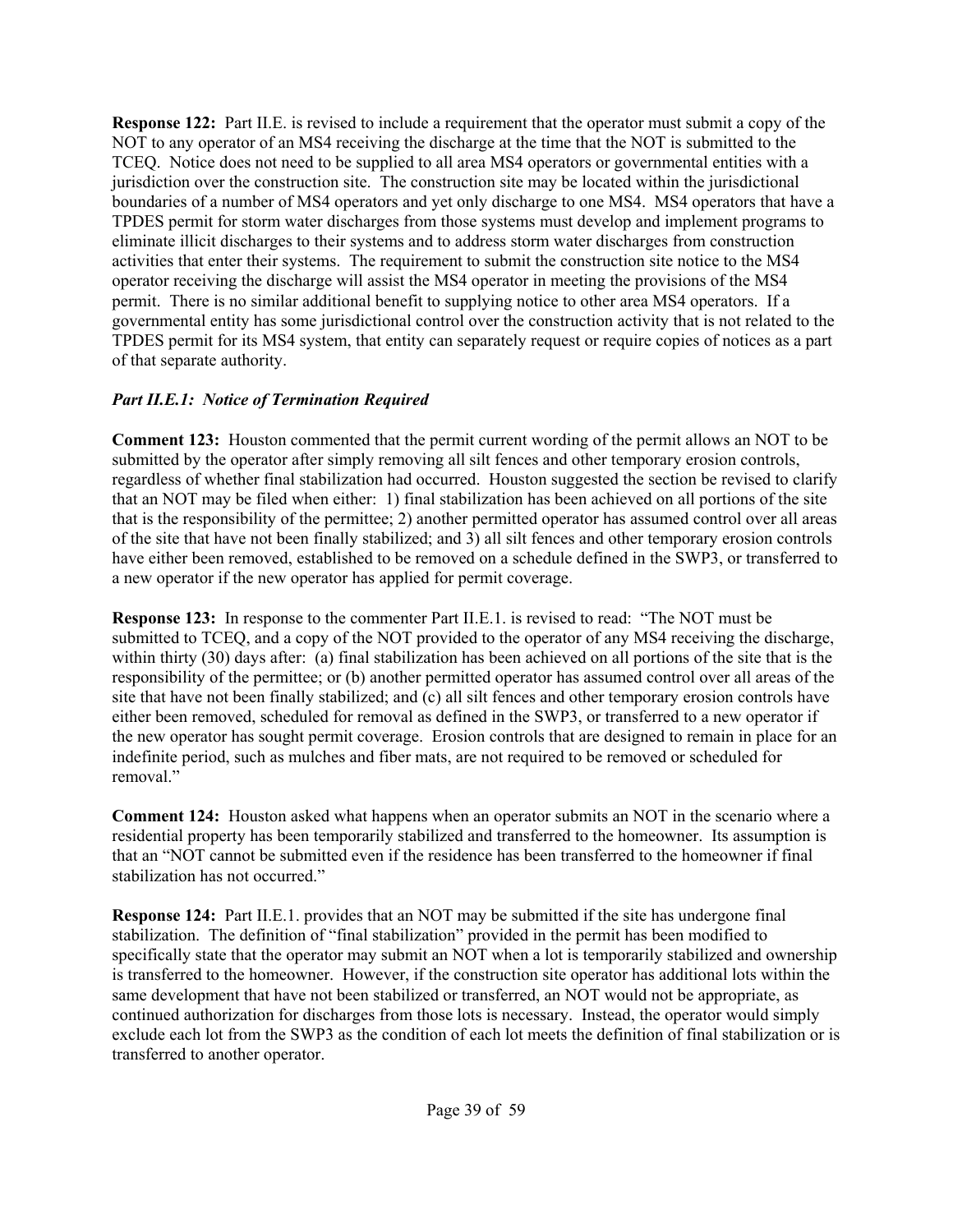**Comment 125:** Houston and Harris County requested the opportunity to make comments on the NOT form as part of the public comment process on the permit.

**Response 125:** Notice forms are not a part of the permit and are therefore not subject to public notice requirements and the formal comment period. The NOT form will be consistent with the minimum information required for NOIs in 30TAC §205.4 (relating to General Permits for Waste Discharges).

**Comment 126:** Dallas commented that if a new construction site operator takes over a site and the permitted operator submits an NOT, the NOT should include information about the new construction site operator.

**Response 126:** A new operator will need to submit this information in the form of an NOI if the activities require continued coverage. If the activities do not require permit coverage, and an NOI will not be submitted, then the information is not necessary.

## *Part II.E.2.(e)*

**Comment 127:** TXDOT commented that the certification statement language in (e) should be revised to include at minimum: "a signed certification that either all storm water discharges requiring authorization under this general permit have (sic) will no longer occur, or that the applicant to terminate coverage is no longer the operator of the facility or construction site."

**Response 127:** In response to this comment, Part II.E.2.(e) is revised to read: "a signed certification that either all storm water discharges requiring authorization under this general permit will no longer occur, or that the applicant to terminate coverage is no longer the operator of the facility or construction site, and that all temporary structural erosion controls have either been removed, will be removed on a schedule defined in the SWP3, or transferred to a new operator if the new operator has applied for permit coverage. Erosion controls that are designed to remain in place for an indefinite period, such as mulches and fiber mats, are not required to be removed or scheduled for removal.

# *Part II.F. Waivers from Coverage*

**Comment 128:** Cleburne requested language clarifying the effective date of a waiver after the waiver form has been submitted to the TCEQ.

**Response 128:** TCEQ agrees with the comment. The effective date for a waiver is set at two days from the date that the completed waiver request is postmarked for delivery to TCEQ, which is consistent with the effective date for authorization following a mailed NOI under the permit. Existing Part II.F.2 is renumbered as Part II.F.3., and Part II.F.2. is titled "Effective Date of Waiver" and states: "Operators of small construction activities are provisionally waived from the otherwise applicable requirements of this general permit two (2) days from the date that a completed waiver certification form is postmarked for delivery to TCEQ."

**Comment 129:** Cleburne asked whether Appendix A, which shows periods of low erosion potential, should be referenced as an additional possibility for a waiver under Part II.F.1.(a).

**Response 129:** The rainfall erosivity R factor for construction activities that occur in locations and during the time periods delineated in Appendix A have been calculated and previously determined to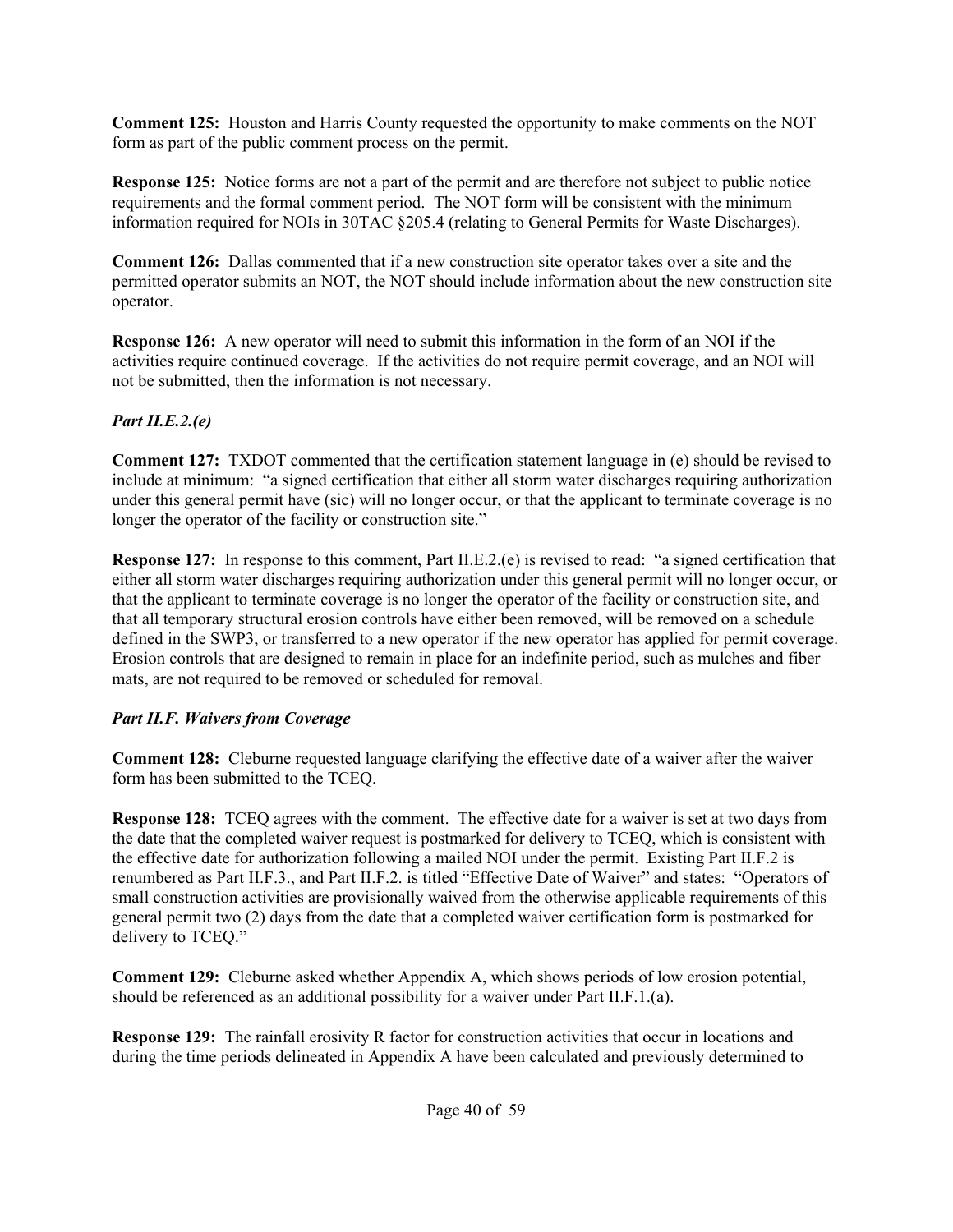meet the waiver requirements. Therefore, use of Appendix A provides a simpler authorization process for these qualifying activities than is described in Part II.D.1., "Obtaining Authorization to Discharge." The erosivity R factor calculations used to define Appendix A were conservative and were based on those areas within each county with the highest precipitation. Therefore, the operator of a construction activity may elect to calculate the rainfall erosivity R factor for the specific site rather than using Appendix A. If the calculation results in a longer qualifying period for construction than the period defined in Appendix A, the operator may elect to apply for a waiver.

# *Part II.F.2.(b)*

**Comment 130:** Gardere, TXDOT, and Cleburne commented that the permit requires small construction activities that qualify for a waiver and that have activities extending beyond the waiver period to develop an SWP3 and submit an NOI. Gardere, TXDOT, and Cleburne stated that, according to Part II.D. of the permit, an NOI is not otherwise required for authorization of small construction activities and that the requirement to submit an NOI for a small construction site in this situation should be removed from the permit.

**Response 130:** In response to this comment, Part II.F.3.(b), formally Part II.F.2.(b), is revised to read: "obtain authorization under this general permit according to the requirements delineated in either Part II.D.2. or Part II.D.3. at least two (2) days before the end of the approved waiver period."

# *Part II.G. Alternative Coverage Under an Individual TPDES Permit*

**Comment 131:** Cleburne, TCC, and Harris County commented that a faster individual permit approval process should be provided and that a deadline for TCEQ approval should be established. Cleburne supported a provision that an application for an individual permit should be required only 30 days prior to commencement of construction. Gardere commented that it is not realistic for a developer to submit an individual permit application at least 330 days before the commencement of construction activities. Instead, Gardere suggested that the permit should allow permit holders to include best management practices in the SWP3 that are consistent with the surrounding watershed requirements and thereby take into consideration the special conditions of an approved TMDL or implementation plan. HCFCD requested clarification as to the technical and legal basis for requiring applications at least 330 days prior to the commencement of discharge. HCFCD commented that the long-standing NPDES requirement of applying 180 days prior to the commencement of discharge should be incorporated. Houston expressed the belief that the TCEQ should allow for a shorter period for submitting an individual permit application where an individual permit is required by TCEO (as opposed to situations where the applicant chooses to apply for individual coverage). Without such a provision, Houston and Harris County felt that the TCEQ could find itself in the situation where a TMDL has been approved, individual permit coverage is required, and all ongoing construction must stop and no new construction can begin for 330 days.

**Response 131:** New individual TPDES permit applications must be processed according to 30 TAC Chapter 281 (relating to Applications Processing), and 30 TAC Chapter 305 (relating to Consolidated Permits), and must follow the public participation requirements of 30 TAC Chapter 55, Subchapter E (relating to Requests for Reconsideration and Contested Case Hearings; Public Comment). There are no legal or statutory mandated time frames for processing TPDES permit applications. However, the 330 day time frame necessary to process an application for an individual permit prior to commencement of construction activities represents a realistic individual permit application processing time based on the mandatory public participation and notice requirements and the necessary technical review. In response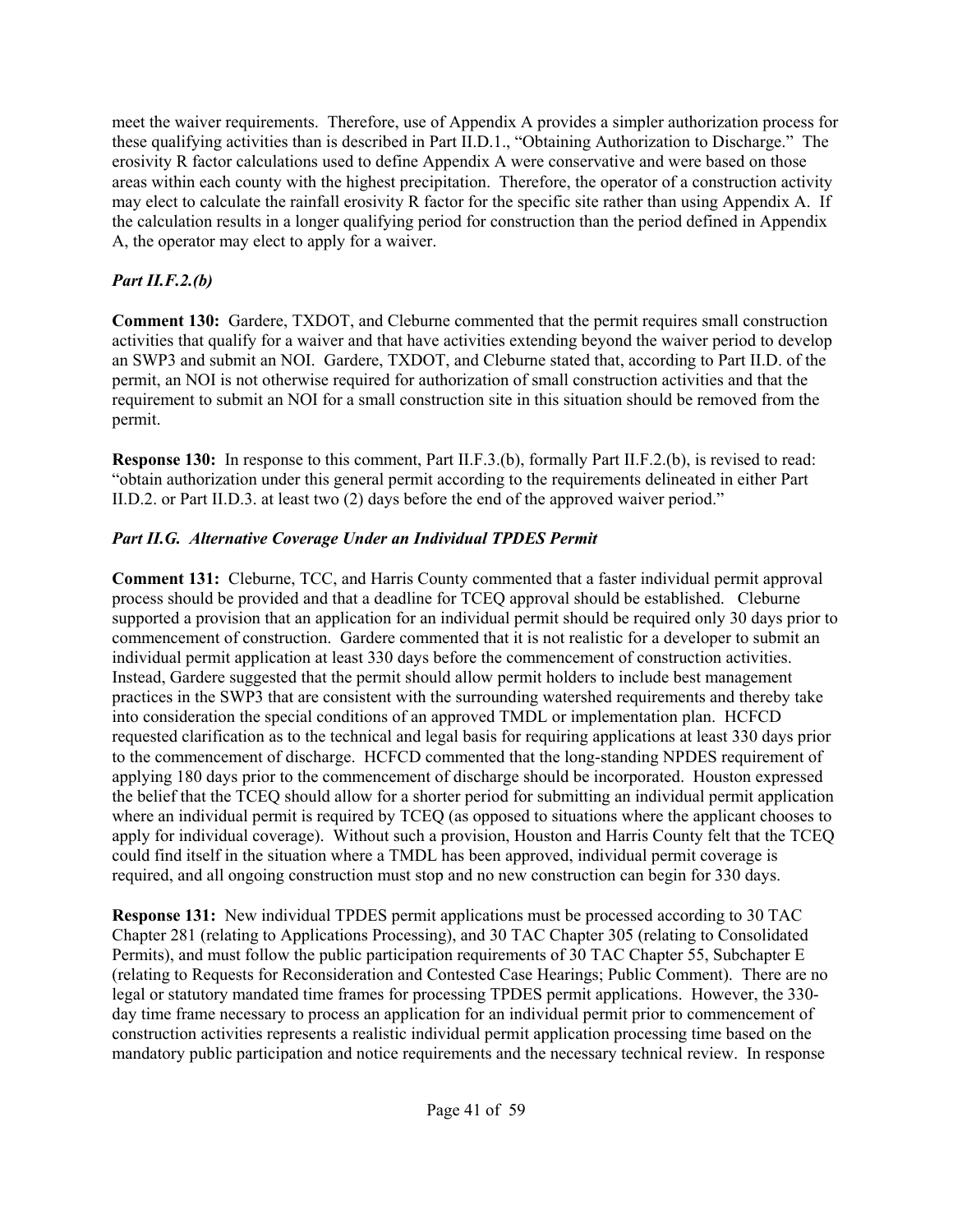to the comment, Part II.G.1. has been revised to state that applications for individual permit coverage should be submitted at least 330 days prior to commencement of construction activities "to ensure timely issuance." Additionally, in response to the comments that a TMDL may result in the halting of construction activities while individual permit applications are processed, Part II.B.4. of the permit, "Discharges to Water Quality-Impaired Receiving Waters" provides that operators may incorporate the provisions contained in an implementation plan or TMDL into an SWP3 and obtain or continue coverage under the permit.

## *Part II.G.1.*

**Comment 132:** Houston and Harris County commented that the permit should be revised to allow for authorization under an alternative general permit**.**

**Response 132:** Although there is no alternative general permit currently available for construction activities, the title of Part II.G. is revised to read: "Alternative TPDES Permit Coverage" and to add Part II.G.3. that reads: "Any discharge eligible for coverage under this general permit may alternatively be authorized under a separate, applicable, general TPDES permit according to 30 TAC Chapter 205 (relating to General Permits for Waste Discharges)."

# *Part II.G.2.*

**Comment 133:** Harris County asked if the TCEQ currently has any approved TMDL or TMDL implementation plans, or intends to propose any TMDL or TMDL implementation plan during the public comment process on the permit.

**Response 133:** A total of 27 TMDLs have been approved by EPA and 45 TMDL implementation plans have been approved by TCEQ. A list of these TMDLs and additional information on the development of TMDLs may be found at *http://www.tnrcc.state.tx.us/water/quality/tmdl/sumtable.html*.

# *Part II.G.2.(a)*

**Comment 134:** TCC commented that the current proposed alternative of submitting an individual permit for construction activities in the situations outlined in this section is an extra burden on entities seeking to construct facilities. Many construction projects proposed to be covered by this permit have shorter planning cycles than the time required to submit a permit application for an individual permit and receive the final permit. TCC expressed the belief that an alternative application process needs to be in place to reduce the permitting burden upon entities desiring to perform construction activities to a more reasonable time frame. Gardere comments that the permit should allow permit holders to include BMPs in the SWP3 that are consistent with the surrounding watershed requirements and thereby take into consideration the special conditions of an approved TMDL or TMDL implementation plan.

**Response 134:** New individual TPDES permit applications must be processed according to 30 TAC Chapter 281 (relating to Applications Processing) and 30 TAC Chapter 305 (relating to Consolidated Permits), and must follow the public participation requirements of 30 TAC Chapter 55, Subchapter E (relating to Requests for Reconsideration and Contested Case Hearings; Public Comment). There are no legal or statutory mandated time frames for processing TPDES permit applications. However, the 330 day requirement for submitting an application for an individual permit prior to commencement of construction activities represents a realistic individual permit application processing time based on the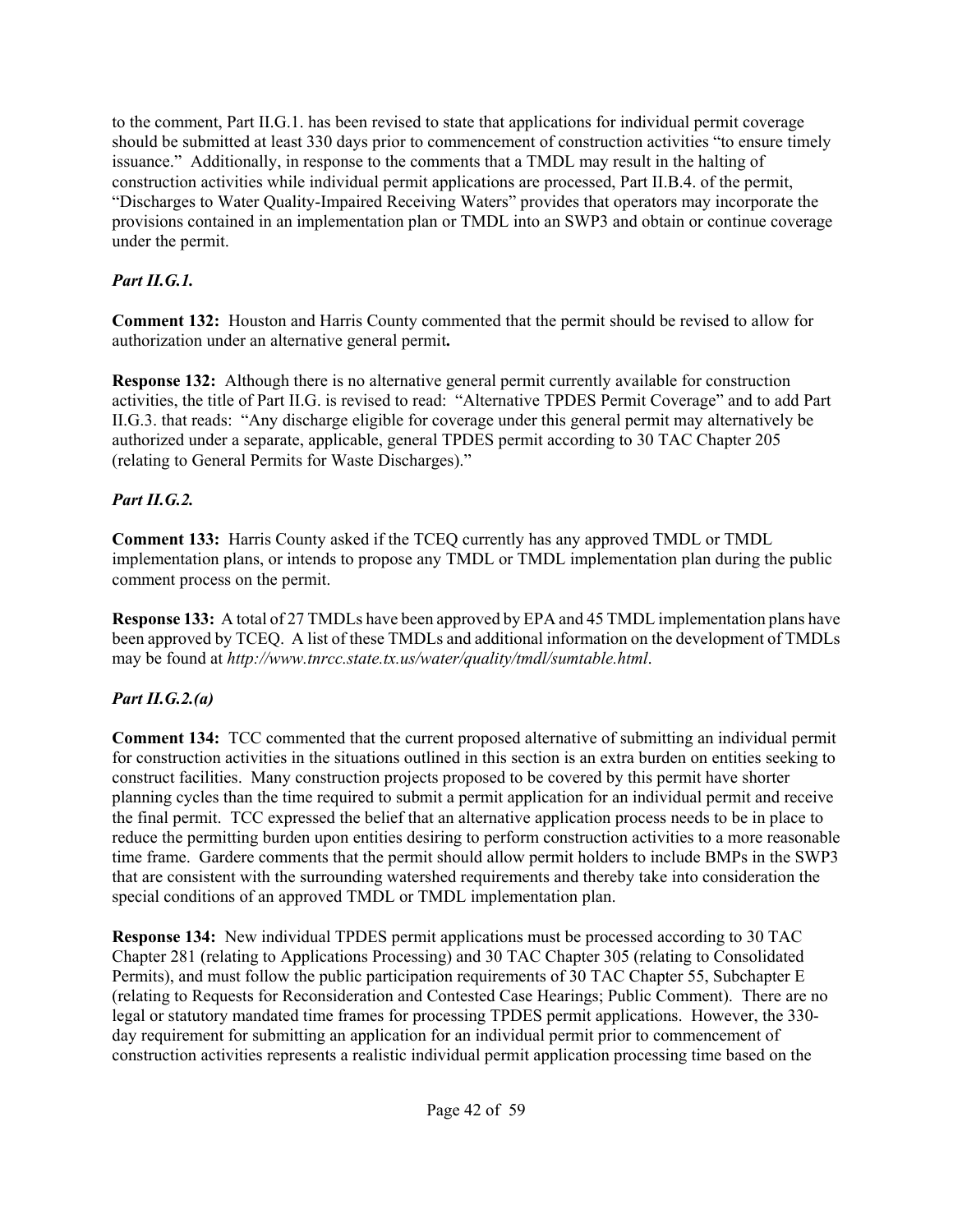mandatory public participation and notice requirements and the necessary technical review. Rather than relying solely on a requirement for individual permits in the event that implementation plans are developed to address storm water discharges associated with construction activities, Part II.B.2. of the permit, titled "Discharges to Water Quality-Impaired Receiving Waters," is provided. In most instances this should provide these dischargers with a quick authorization process.

# *Part II.G.2(b)*

**Comment 135:** HCFCD commented that designated uses are a component of water quality standards. Therefore, the requirement to apply for an individual TPDES permit when an activity is found "to cause, or contribute to, the loss of a designated use" should be deleted. HCFCD contended that the previous statement, requiring an application for an individual TPDES permit when the activity "is determined to cause a violation of water quality standards," is sufficient.

**Response 135:** TCEQ concurs that the requirement for an individual permit when an activity "is determined to cause a violation of water quality standards" does imply protection of water quality related uses. However, the additional emphasis on protection of uses is appropriate, since this mirrors provisions of Tier 1 of the TCEQ antidegradation policy in 30 TAC §307.5, concerning Texas Surface Water Quality Standards.

# *Part II.G.2.(c)*

**Comment 136:** TCC found the use of history of substantive permit noncompliance to be inappropriate and requested that this provision be removed from the permit. TCC stated that a finding of substantive permit non-compliance requires judgement of the regulatory community or the agency inspector, and since the state has not defined the term "substantive permit non-compliance" in 30 TAC Chapter 205, the provision should be removed from the permit.

**Response 136:** As currently worded, Part II.G.2.(c) implies that the term "substantive permit noncompliance" is defined in Chapter 205 and TCC is correct to note that it is not. Part II.G.2.(c) has been revised to read, "any other considerations defined in 30 TAC Chapter 205 would include the provision at 30 TAC § 205.4(c)(3)(D), which allows TCEQ to deny authorization under the permit and require an individual permit if a discharger 'has been determined by the executive director to have been out of compliance with any rule, order, or permit of the commission, including non-payment of fees assessed by the executive director.'"

# *Part III.*

**Comment 137:** Dallas asked if a copy of the NOI is required to be included in the storm water pollution prevention plan.

**Response 137:** Including a copy of the NOI in the storm water pollution plan is not required.

**Comment 138:** Arlington asked who is qualified to prepare an SWP3.

**Response 138:** The permit does not contain any restrictions or minimum certification requirements for the individual who actually prepares an SWP3. It may be prepared by the operator, an employee of the operator, or a person contracted by the operator as long as the plan meets the requirements of the permit.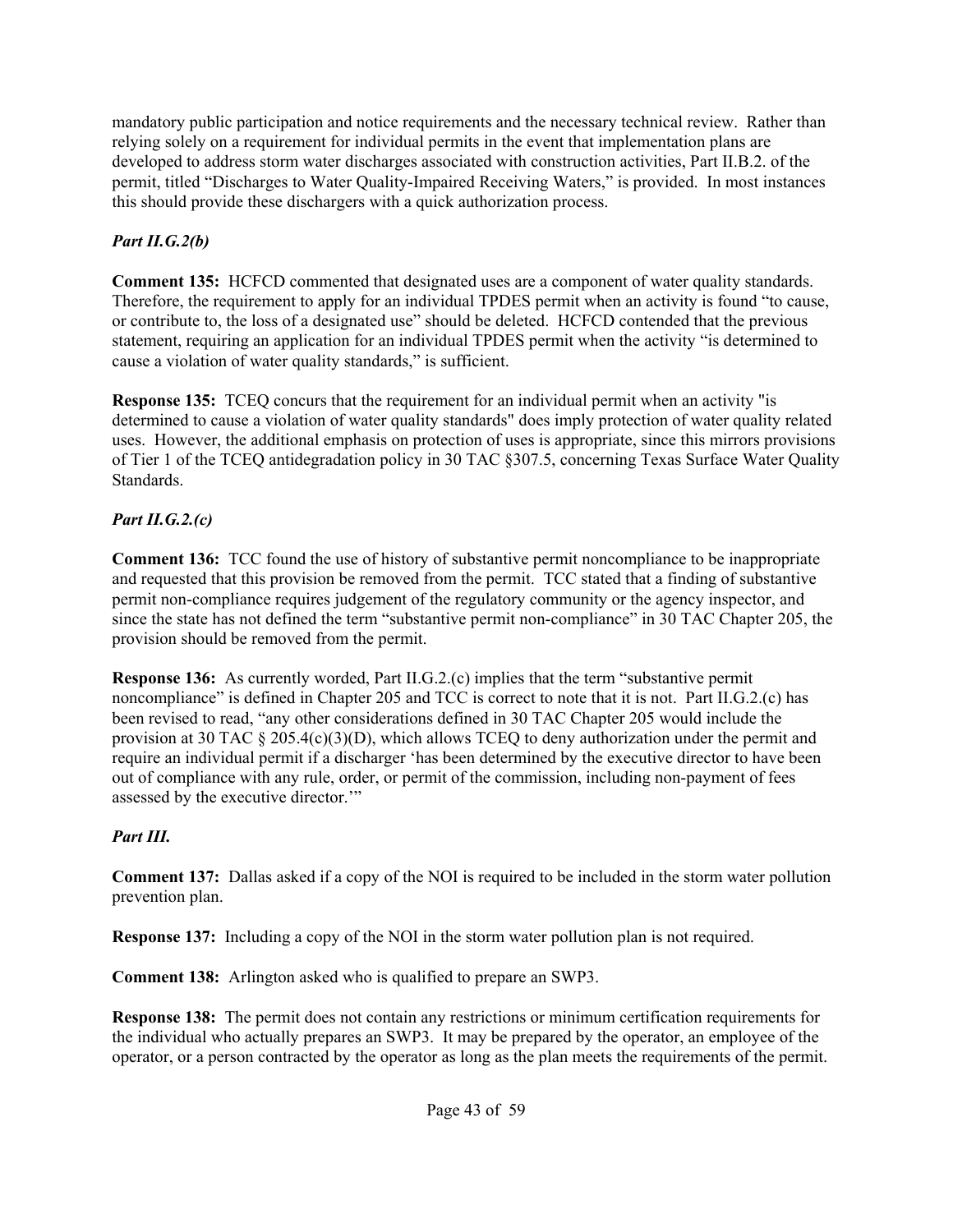**Comment 139:** HCFCD commented that the requirement to prepare an SWP3 appears to be restricted to sites where storm water discharges "reach Waters of the United States." HCFCD was concerned that operators may incorrectly decide they are not required to develop and implement an SWP3 because they believe that discharges into HCFCD's MS4 system do not reach waters of the United States. HCFCD, therefore, requested that TCEQ "include clarifying language indicating that sites with discharges to MS4 systems draining to Waters of the United States must prepare and implement an SWP3."

**Response 139:** The permit has been revised to state that storm water pollution prevention plans must be prepared for storm water discharges "that will reach waters of the United States, including discharges to MS4 systems and privately owned separate storm sewer systems that drain to waters of the United States,  $\cdots$   $\cdots$ 

**Comment 140:** TXDOT commented that the language in the opening paragraph to Part III could require "a borrow area five miles removed from the construction site to be included in the construction site's SWP3." Part II.A.2 states "Discharges of storm water runoff from. . . material storage yards, material borrow areas, and excavated material disposal areas may be authorized under this permit provided the activity is located at, adjacent to, or in close proximity to the permitted construction site. . . ." The permittee should be given the option of permitting off-site areas separately from the construction site. TXDOT stated that this is an important distinction in situations that involve multiple permittees. TXDOT suggested modifying the language as follows: ". . . to address potential sources of pollution that are reasonably expected to affect the quality of discharges from the permitted area."

**Response 140:** Off-site areas that support the construction activity may be authorized under the same authorization for the primary site or may be covered under an independent authorization. For example, Part II.A.2. describes the conditions for authorizing supporting activities at concrete batch plants, but the batch plant may be alternatively covered under TPDES General Permit TXR050000, authorizing storm water associated with industrial activities or under an individual TPDES permit.

**Comment 141:** TXDOT commented that Part II.A.2.(c) of the permit indicates that it is the intent of this permit to allow off-site areas to be included in the authorization for the primary construction site and addressed in the SWP3 only if the off-site area is not operated after the completion of the primary construction activity. TXDOT commented that this language requires "off-site supporting activities used solely by the permitted project to be addressed" in the SWP3, "regardless of the area's use before the project began or after the completion of the project."

**Response 141:** The proposed permit allows certain off-site supporting industrial activities that require authorization for discharges of storm water to obtain coverage under the authorization and SWP3 of the construction site. These off-site supporting activities may include temporary concrete batch plants and asphalt plants that would otherwise require authorization for storm water discharges either under the TPDES multisector General Permit TXR050000 or under an individual TPDES permit. If these supporting activities continue beyond the authorization of the construction site, they must be separately authorized at the time that the authorization for the construction activity is terminated. Off-site material storage areas, overburden and stockpiles of dirt, borrow areas, and other sites that are a part of the construction activity must be stabilized prior to terminating permit coverage for the construction activity or addressed in the SWP3 for another permitted construction site and included in the authorization for that site if it continues to operate and begins to support another construction activity.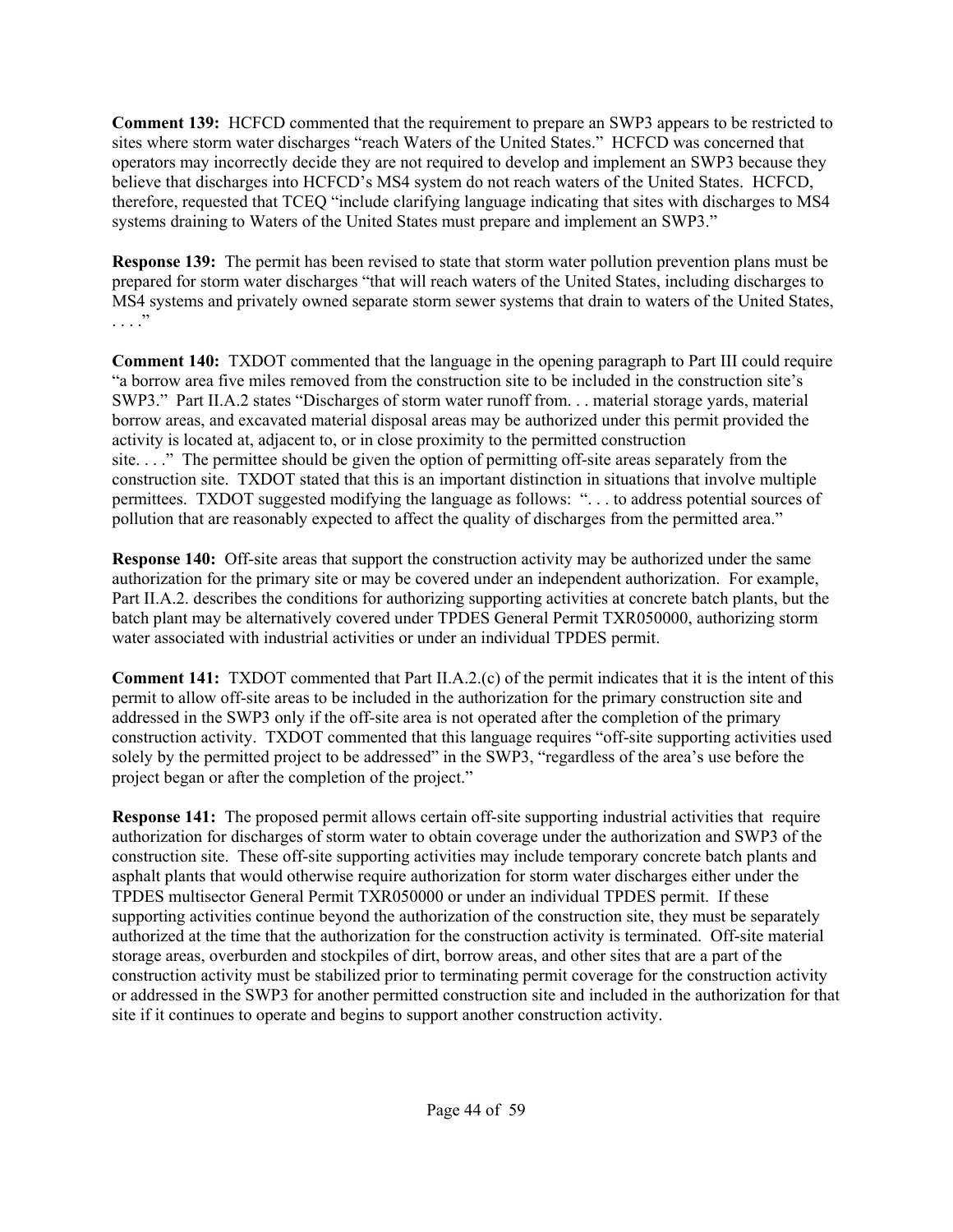**Comment 142:** Austin recommended "modifying the list of potential sources of pollution that must be addressed in the SWP3 such that it includes equipment staging, vehicle repair, and fueling areas."

**Response 142:** The list of potential sources of pollutants that are listed in Part III is not an all-inclusive list. However, in response to the comment, the permit is revised to include the areas recommended by Austin.

**Comment 143:** CB, Dallas, and Harris County commented that the permit should require all permittees to certify their SWP3 as required under the NPDES Phase I construction general permit. Arlington requested that the certification of the SWP3 be required "by owners and operators." Harris County asked whether language "should be added for certification of the SWP3 as well as signature for each participant."

**Response 143:** Certification of the SWP3 is not necessary because those operators that are required to prepare an SWP3 must sign either the NOI or construction site notice agreeing to comply with the provisions of the permit. The requirements for preparation and implementation of the SWP3 are provisions of the permit. If the SWP3 is inadequate or has not been fully implemented, these infractions would be a violation of the permit and of the regulations.

# *Part III.A.1.*

**Comment 144:** Houston, Harris County, and Cleburne commented that the last sentence of this subsection appears to be missing a clause or contains some typographical error.

**Response 144:** Part III.A.1. has been revised to delete the incomplete sentence that reads: "If the general permit numbers have not."

**Comment 145:** HCFCD requested that the word "include" be substituted for the word "delineate" in the requirement that the "SWP3 must delineate the date that the NOI was submitted to TCEQ by each operator."

**Response 145:** In response to the comment, the wording is revised by substituting the word "specify" for the word "delineate."

**Comment 146:** HPER asked how to include the date that the NOI was submitted in the SWP3 when the SWP3 must be completed prior to the submission of the NOI.

**Response 146:** Storm water pollution prevention plans must be developed prior to submission of the NOI. However, the SWP3 is a document that should be revised and modified to include new and updated information or to include additional or revised pollution prevention measures. Therefore, the operator of the construction site may provide a place for the date the NOI was submitted when developing the SWP3 and simply "fill in the blank" when that event occurs.

# *Part III.B: Responsibilities of Operators*

**Comment 147:** Houston stated that the "EPA permit includes a third separate subsection detailing the responsibilities of permittees with operational control over only a portion of a larger project." Houston asked whether TCEQ believes that these permittees do not have responsibilities for their portion of the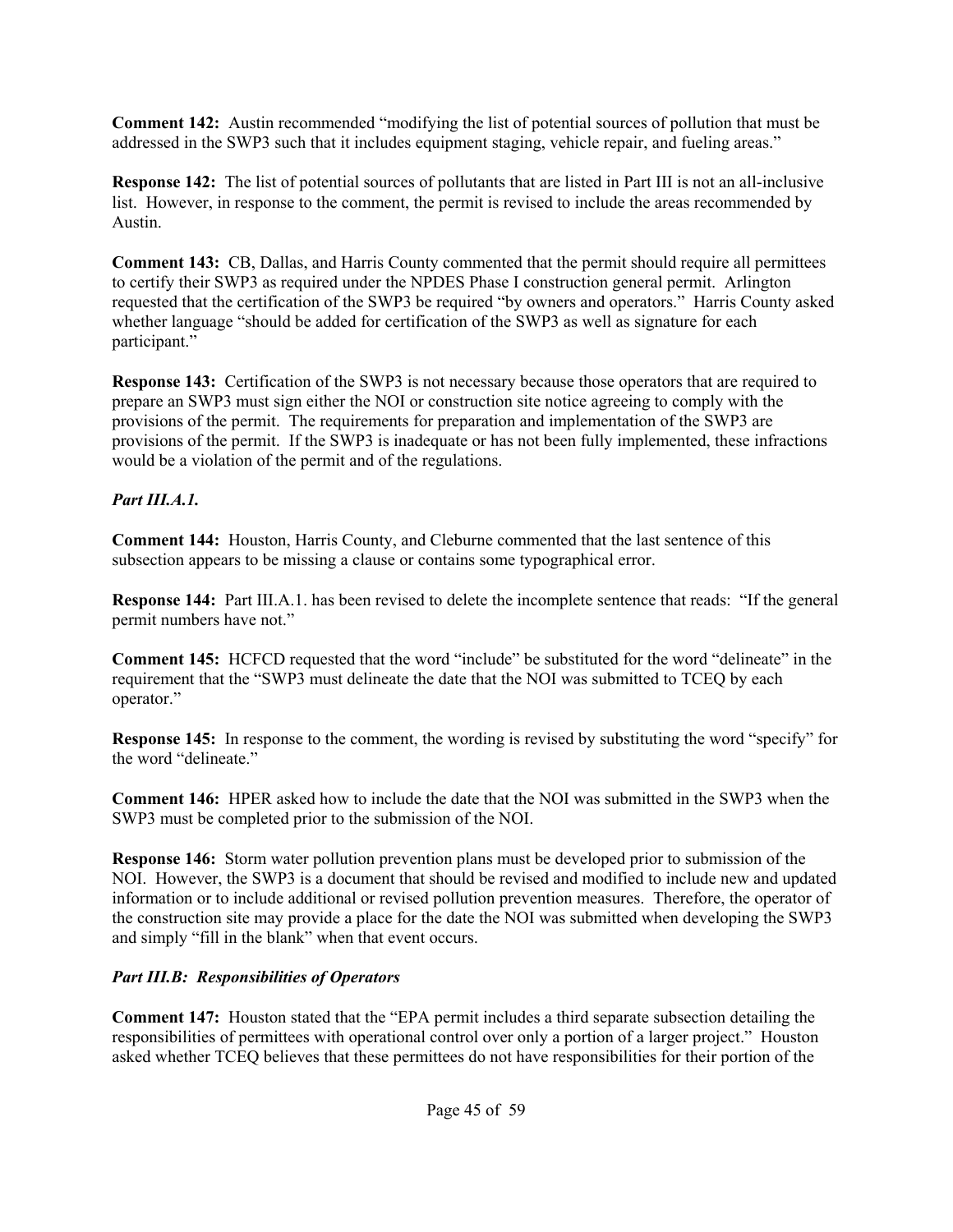project or whether it believes that these permittees are adequately regulated under the two subsections in Part III.B.

**Response 147:** The proposed permit contains provisions to address complex construction sites with numerous operators having various degrees of control or responsibility. All operators of eligible small and large construction activities must obtain authorization for discharges of storm water from these construction sites. The definition of an operator in the permit is a person with either day-to-day operational control at the site or one that maintains control over plans and specifications that would restrict or limit a separate operator from developing and implementing an SWP3 and complying with the permit requirements for that site. Part III.B.1. and 2. of the permit describes the coordinating responsibilities of operators for the areas where they have some control. Each operator must obtain authorization, but only for the part of the project where they are an operator. If an SWP3 is required, each operator may develop an SWP3 for the area where they are an operator. Alternatively, a single SWP3 that clearly defines the numerous operators, responsibilities, and areas of responsibility may be developed for the entire larger common plan of development, according to Part III.A. of the permit.

## *Part III.B.1.*

**Comment 148:** Austin commented that the section contains a typographical error and that the word "with" should be deleted from the phrase "... requirements and conditions of this general permit with must: . . . ."

**Response 148:** "With" has been deleted from the phrase.

# *Part III.C.1(b): Deadlines for SWP3 Preparation and Compliance*

**Comment 149:** Houston commented that the permit states that the SWP3 must be implemented "prior to commencing construction activities that result in soil disturbance." However, Houston noted that the permit does not address other activities related to the construction activity, such as material storage areas, where soil disturbing activities may take place. Houston commented that the permit should require implementation of the SWP3 prior to "any" activity at a site that will result in soil disturbance.

**Response 149:** The term "commencement of construction" is defined in the permit as the initial disturbance of soils associated with clearing, grading, excavating activities, or other similar activities. If the first activities to occur at a site are those necessary to provide a material storage area, the example provided, and this results in soils disturbance, that activity would be the commencement of construction.

# *Part III.C.1.(d)*

**Comment 150:** HPER commented that "this section is an incomplete phrase."

**Response 150:** In response to the comment Part III.C.1.(d) is revised to read, "prepared so that it provides for compliance with the terms and conditions of this general permit."

# *Part III.D.1.*

**Comment 151:** Arlington asked "what constitutes a readily available plan (30 min, 1 hr, 1 day. . .)"?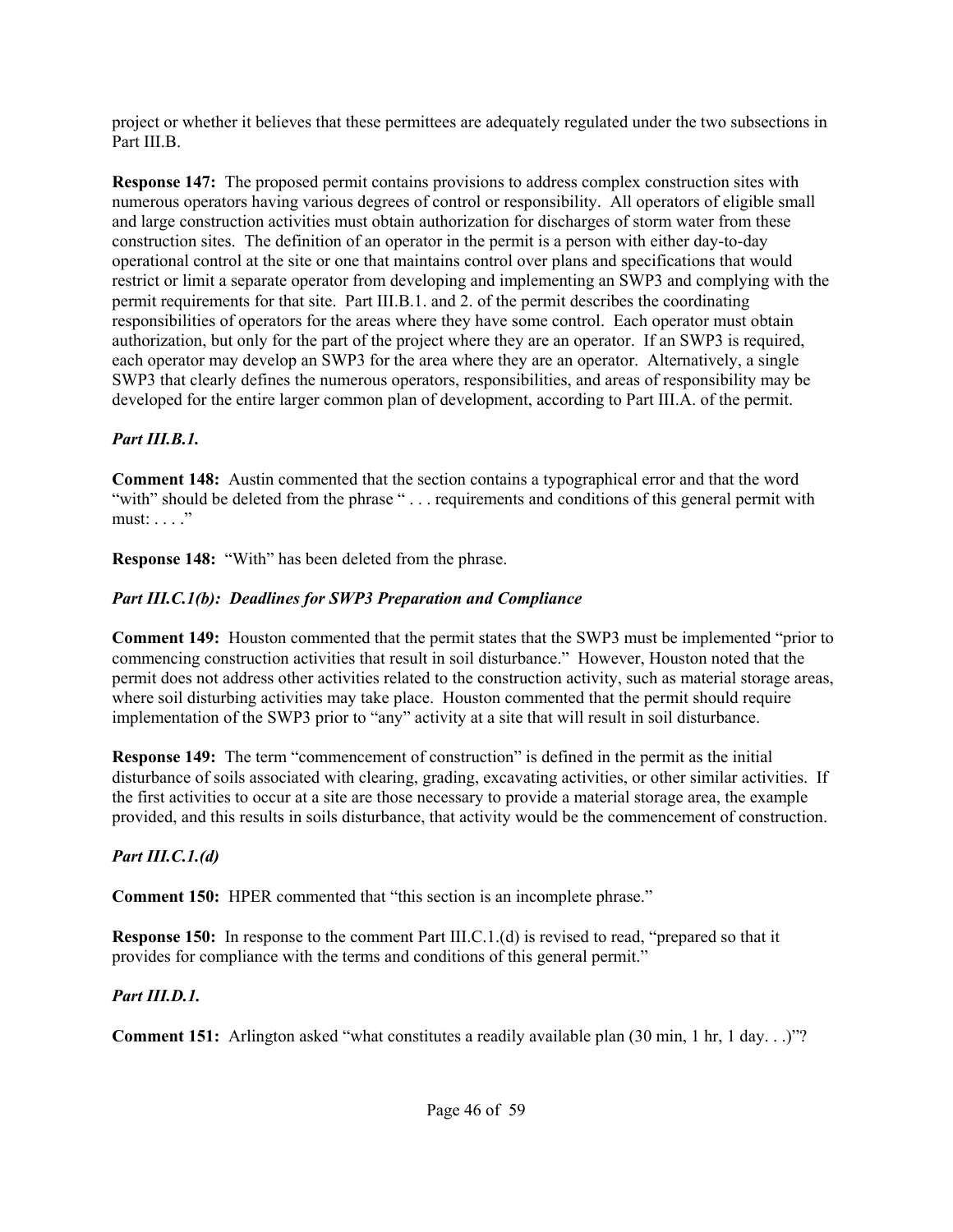**Response 151:** The SWP3 is the document that outlines how an activity will be conducted in a manner to reduce or eliminate pollution in storm water runoff. It is, therefore, reasonable that the document must be readily accessible to operators with the responsibility of implementing the plan. If the document is maintained on-site, the operator should be able to produce the SWP3 the same day as the request. If the SWP3 is maintained off-site, then it should be made available as soon as is reasonably possible. In most instances, it is reasonable that the document should be made available within 24 hours of the request. Many site investigations performed by TCEQ will be arranged in advance and, therefore, the SWP3 would be expected to be available at the time of the inspection.

**Comments 152:** HPER requested clarification regarding where the site notice must be posted.

**Response 152:** The site notice must be readily available for viewing by the general public, local, state, and federal authorities. The notice must be posted at the construction site. If the construction project is a long, linear project (e.g., pipeline, highway, etc.), the notice must be placed in a publicly accessible location near where construction is active and accessible to the public, such as at roadway crossings. The notice would not be readily available for viewing if it were located in a building.

**Comment 153:** Harris County requested that the TCEQ revise the permit to include the requirement that the SWP3 also be made available to the "operator of the municipal separate storm sewer system where the construction site is located," in addition to the MS4 that receives discharges from the site.

**Response 153:** In addition to the requirement that the SWP3 be readily available to any MS4 who receives discharges from the site, the permit also requires the SWP3 be available to "local government officials." This language requires that the SWP3 for applicable construction projects be available for review by county officials in the county where the construction site is located.

**Comment 154:** LCRA commented that site notices should not be required to be provided to the operator of any MS4 operator who receives the discharge, but instead should be provided to operators of regulated MS4s.

**Response 154:** Determining whether an MS4 operator is regulated, authorized under a waiver, or not regulated is more burdensome to the construction site operator than simply providing the required notice. The current requirements ensure that the notices will be made available to any MS4 operator receiving discharges from the construction site.

# *Part III.D.3.*

**Comment 155:** HCFCD commented that this section should contain language "stating that the permit grants no public access rights."

**Response 155:** TCEQ disagrees with this comment. The permit does not grant public access rights; it only requires that notices be posted in "publically accessible" locations.

# *Part III.E. Keeping Plans Current*

**Comment 156:** HCFCD commented that the permit language requiring the permittee to "amend" the SWP3 implies a formal change. HCFCD suggested "revise" or "update" be substituted "to more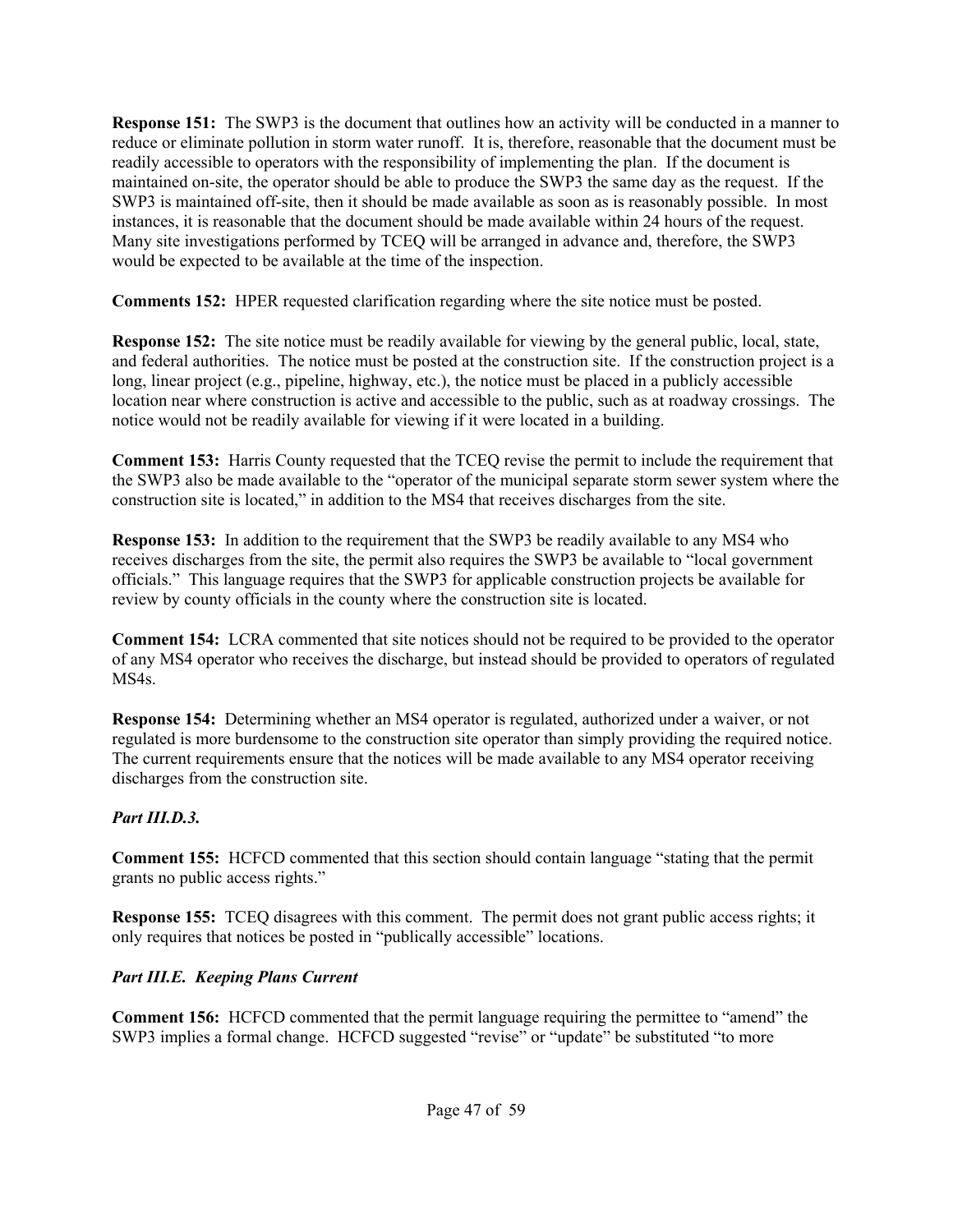accurately describe the nature of the SWP3 as a living document which should be subject to more or less ongoing or routine maintenance occurring throughout the life of the project."

**Response 156:** The requirement is revised to read: "The permittee must revise or update the storm water pollution prevention plan whenever: . . . ."

## *Part III.E.2.*

**Comment 157:** Houston stated that Part III.D.1. of the permit requires that operators allow inspection by local agencies that approve sediment and erosion plans and by local government officials. Houston commented that the current wording of Part III.E.2. of the permit may not allow local governments to require changes in an SWP3, unless that government was involved in approving sediment and erosion plans. Houston commented that "local government officials" should be added to the list of those who can require SWP3 changes. Houston felt that this change would be especially important because without it they will not be able to require changes in SWP3s for entities that are within their jurisdiction, but that do not discharge to their MS4 (e.g., sites that discharge directly to a bayou).

**Response 157:** Part III.D.1. of the permit requires that the SWP3 must be made available to "local government officials." This requirement does not, however, provide local government officials with an authority to inspect a site or to require modifications to the SWP3. However, Part II.B.7. of the permit states: "This general permit does not limit the authority or ability of federal, state, or local governmental entities from placing additional or more stringent requirements on construction activities or discharges from construction activities. For example, this permit does not limit the authority of a home-rule municipality provided by § 401.002 of the Texas Local Government Code."

Houston may adopt other local controls and ordinances for dischargers within the area of their jurisdiction. Finally, Houston may refer instances of permit noncompliance or inadequate SWP3 measures to the TCEQ regional office.

## *Part III.F.(c) Contents of SWP3*

**Comment 158:** UTS commented that the language in Part III.F.1.(c), requiring the SWP3 to specify the "number of acres of the site where construction activities will occur," should be revised to require the "number of acres of the site where earth disturbing activities occur." UTS commented that this is the only point in the permit where earth disturbing activities is defined and that this ties in with the NOI and determining if it is a small project or a large project. Harris County commented that the provision should include "fill areas" on the list of example areas that must be considered when determining the total number of acres where construction activities will occur.

**Response 158:** Part III.F.1.(c) requires information on the size of the entire site and also the size of the site where construction activities will take place. The definitions for small construction activities and for large construction activities clarify that these activities are those that will result in soil disturbance. However, in response to the comment, Part III.F.1.(c) is revised to read: "the total number of acres of the entire property and the total number of acres where construction activities will occur, including off-site material storage areas, overburden and stockpiles of dirt, and borrow areas;"

*Part III.F.1.(d)*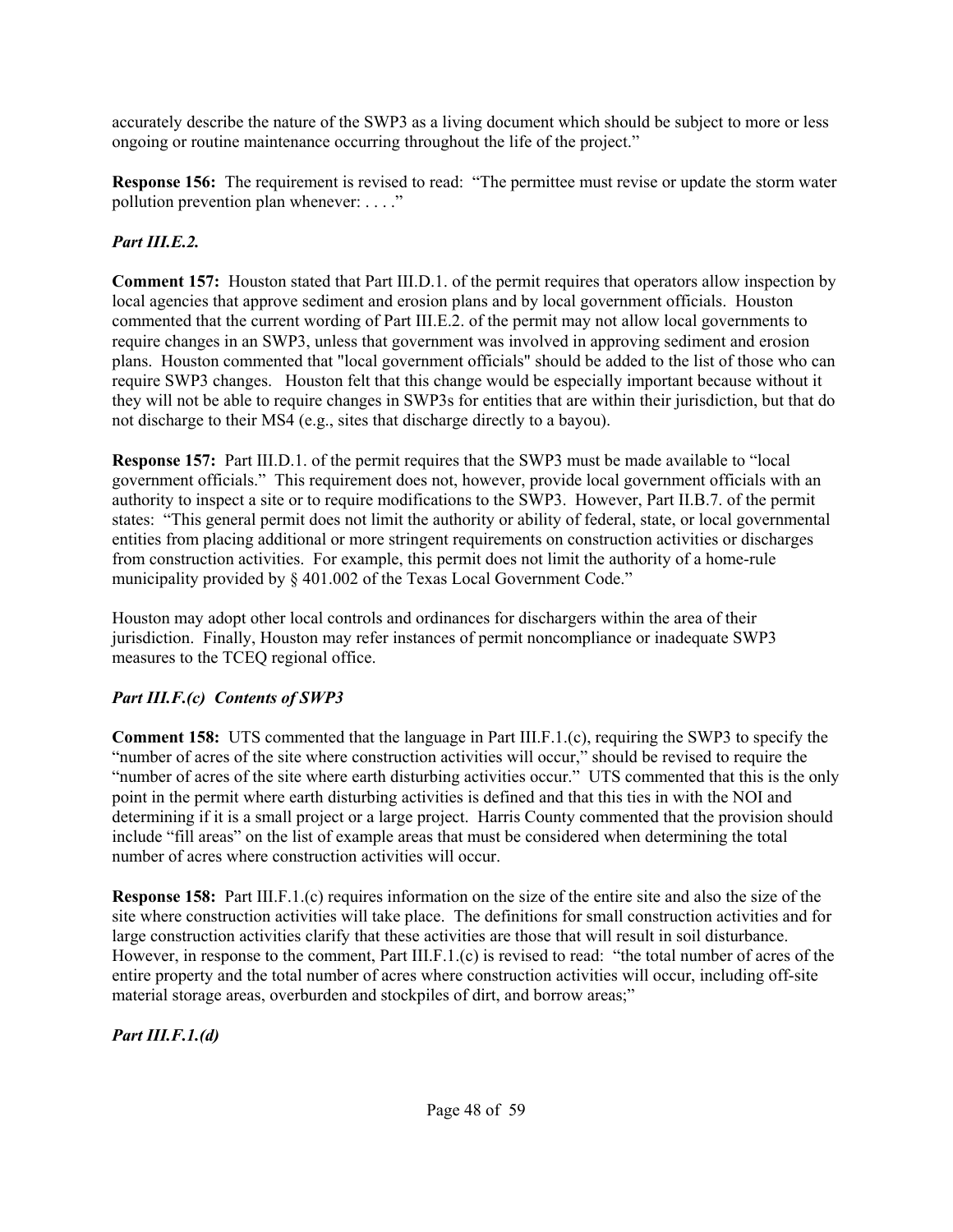**Comment 159:** Cleburne commented that the language in III.F.1.(d), requiring an estimate of the runoff coefficient of the site for both preconstruction and postconstruction conditions is ambiguous and inquired why these items are a necessary part of the SWP3. Cleburne commented that requirements for postconstruction storm water runoff should be handled by the locality where construction is occurring as a part of local development requirements. Cleburne commented that this requirement should be deleted from the permit.

**Response 159:** Requiring an estimate of the runoff coefficient was removed in response to the comment and subsection (d) now reads: "data describing the soil or the quality of any discharge from the site."

## *Part III.F.1.(f)*

**Comment 160:** TXU Energy commented that "many projects, especially large or linear construction projects, can seldom be depicted on a single map, particularly at a scale to show the detail required by this Section." Additionally, TXU Energy indicated that some areas may be located some distance off-site. TXU Energy recommended the language be modified to say, "a detailed site map (maps) indicating. . . . "

**Response 160:** TCEQ agrees that not all projects can be depicted on a single map. Therefore, the permit is revised to state "a detailed site map (or maps) that indicate the following:  $\dots$ ."

**Comment 161:** Dallas commented that the map should depict the locations of on-site waste, borrow areas, equipment storage areas, material storage areas, chemicals, and bathroom facilities.

**Response 161:** The current requirements are intended to depict areas where construction activities will occur, areas where structural controls and soil stabilization practices are employed, and adjacent surface waters. These features are included so that site personnel and inspectors can locate the pollution prevention measures for inspection and maintenance and also to depict any receiving waters that could be potentially affected by discharges. Equipment and material storage areas and similar on-site features are not required to be included on the map as they will be generally visually apparent, and the map would need to be revised each time that they are relocated. The map requires that these features be identified if they are located off-site as their locations would not be apparent to an inspector. Bathroom facilities need not be included on the site map whether on- or off-site.

## *Part III.F.1.(f)(v)*

**Comment 162:** Harris County requested that the permit be revised to include fill areas on the list of locations that must be included on the site map.

**Response 162:** The list has been revised to include "fill" areas.

#### *Part III.F.2.*

**Comment 163:** Cleburne commented that "non-structural controls" are not defined, but are referred to in Part III.F.2.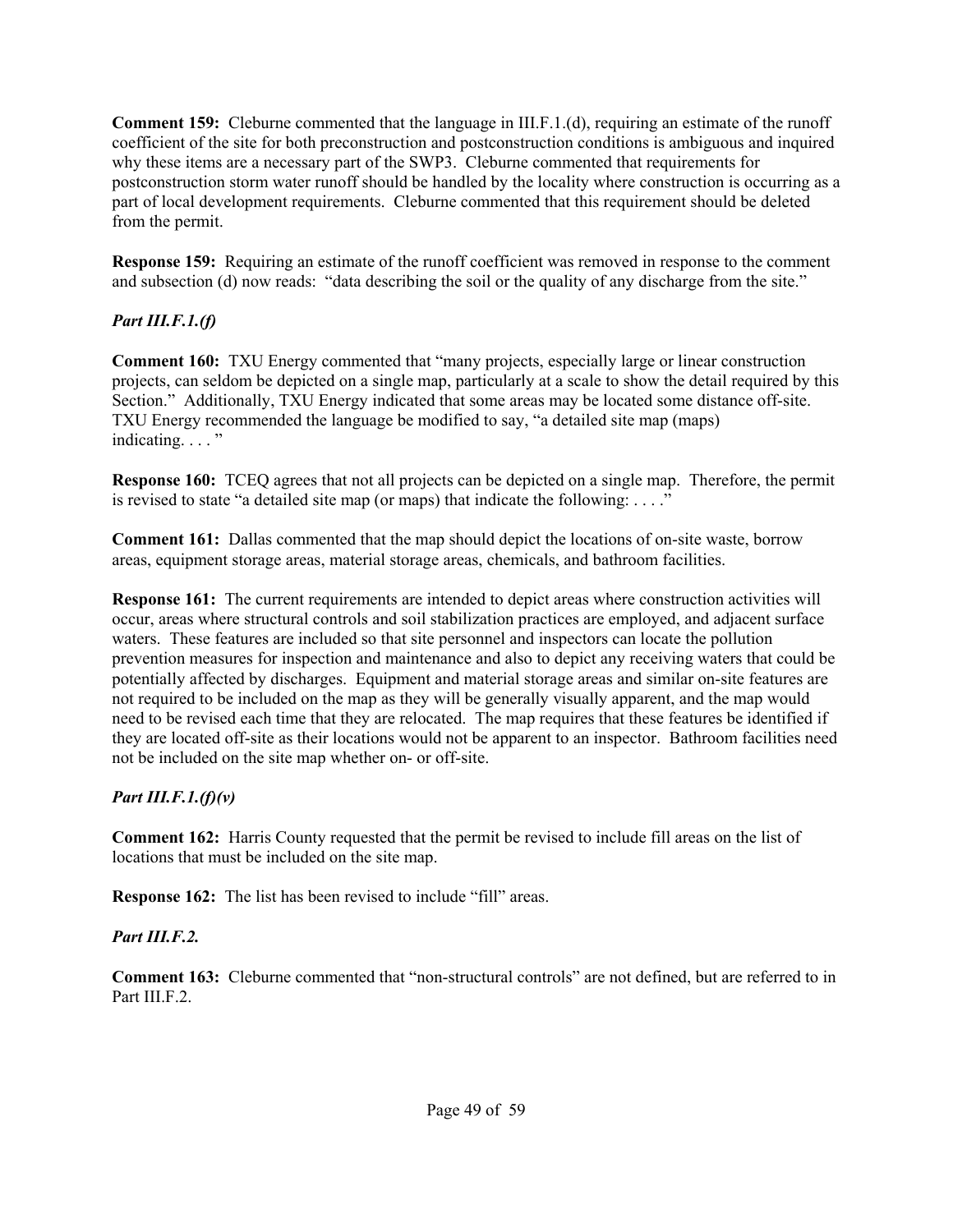**Response 163:** Part III.F.2. of the permit is revised to refer to "best management practices" instead of referring to "structural" and "non-structural controls." The term "best management practices" includes both "structural" and "non-structural controls."

**Comment 164:** Reliant commented that the SWP3 should not be required to list the "party responsible for implementation" of structural and nonstructural controls. Reliant commented that it should be the ultimate responsibility of the permittee to ensure that these controls are properly in place.

**Response 164:** The reference to the "party responsible for implementation" has been deleted from the permit. It is each permittee's responsibility to install and manage any necessary controls. For those large construction sites where multiple operators are working and where a shared SWP3 is developed, Part III.A. of the permit already contains requirements that the SWP3 specify precisely which operator is responsible for each element of the SWP3.

### *Part III.F.2.(a) Erosion and Sediment Controls*

**Comment 165:** Harris County commented that the requirement that controls must be developed to "limit off-site transport of litter, construction debris, and construction materials" is not stringent enough. Harris County commented that the permit should require controls to eliminate the off-site transport of these materials.

**Response 165:** TCEQ responds that it will be impossible to prevent of f-site transport of materials under all conditions, for example, during severe storm conditions. However, in response to the commenter, Part II.F.2.(a)(i) of the permit is revised to state that controls "must also be designed and utilized to reduce the off-site transport of suspended sediments and other pollutants . . . ."

**Comment 166:** HCFCD commented that the permit should require that erosion and sediment controls be developed based not only on local topography and rainfall, but also with consideration for soil types. HCFCD commented that practices "should differ in design and implementation in clay soils than in sandy soils."

**Response 166:** Part III.F.2.(a)(i) of the permit is revised to require that controls be designed "with consideration for local topography, soil type, and rainfall."

**Comment 167:** Houston and Harris County commented that the permit should contain a section to address the dewatering of construction sites. In areas with flat topography, it is often necessary to clear standing storm water from an active construction site after a significant rain event and this water usually contains a significant amount of sediment. Pumping or channeling sediment-charged water following a storm event can have the same effect as failing to implement sediment control measures, such as silt fencing. Houston requested that the following, or similar language, be added to this subsection: "If it is necessary to pump or channel standing storm water from the site to continue construction, appropriate Control Measures shall be used during the dewatering operation to limit the off-site transport of suspended sediments and other pollutants."

Harris County requested that the following language be added under a new subsection (Part III.F.2.a.vi.): "If necessary to pump or channel standing storm water from the site to continue construction, appropriate BMPs shall be used during the dewatering operation to limit the off-site transport of suspended sediments and other pollutants."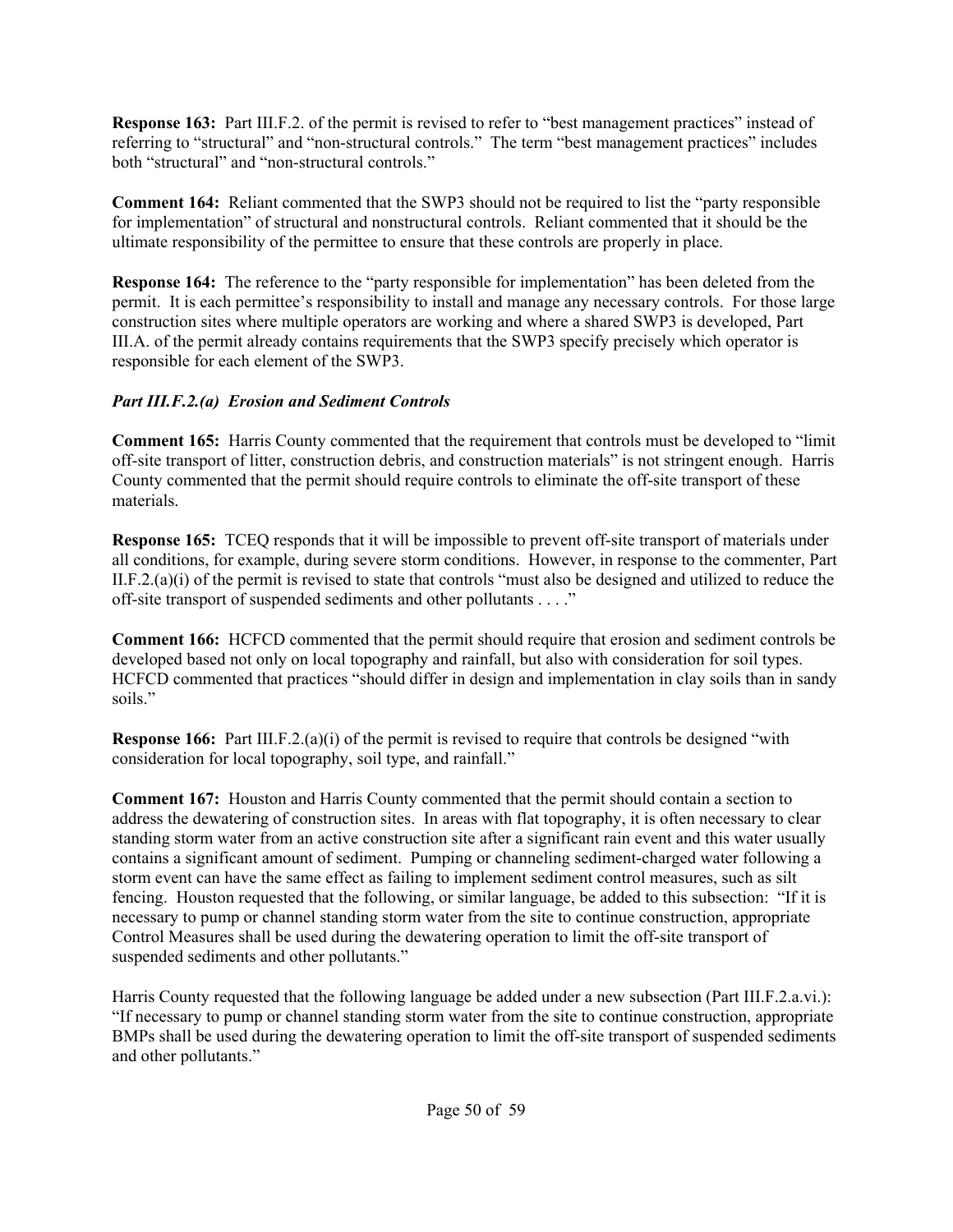**Response 167:** TCEQ agrees with the commenters and adds the following provision to the existing requirements of Part III.F.2.(a)(i): "Controls must also be designed and utilized to reduce the off-site transport of suspended sediments and other pollutants if it is necessary to pump or channel standing water from the site."

### *Part III.F.2(a)(ii): Erosion and Sediment Controls – Maintenance of Controls*

**Comment 168:** Houston stated that it has been its experience while enforcing the EPA general permit for construction activities that operators believe that they must only fix ineffective BMPs if they discover the problem during a required inspection and that upon discovery they only need to fix the problem before the next required inspection. Houston asked that the TCEQ clarify this issue by adding language to Part III.F.2(a)(ii) that requires that "[i]f periodic inspections or any other information indicates a control has been used incorrectly, damaged, or otherwise rendered ineffective, the operator must replace, modify or repair the control as soon as possible after discovery."

**Response 168:** This provision is related to the initial selection and installation of controls and how the performance must be reviewed to determine if another better suited control should be installed, or whether modifications are necessary to enhance performance of a selected control. Maintenance and repair of controls identified as the result of routine inspections is addressed in Part III.F.8. of the permit. However, in response to the comments, the last sentence in Part III.F.2(a)(ii) is revised to read: "If periodic inspections or other information indicates a control has been used incorrectly, or that the control is performing inadequately, the operator must replace or modify the control as soon as practicable after discovery that the control has been used incorrectly, is performing inadequately, or is damaged."

## *Part III.F.2.(b) - Stabilization Practices*

**Comment 169:** Reliant commented that site stabilization "provisions are overly prescriptive." Reliant expressed the belief that there are too many site-specific variables for construction sites to warrant a single, uniform set of minimum requirements for site stabilization within a prescribed time frame, particularly for temporary stabilization. Reliant and LCRA commented that the current requirements for temporary stabilization when construction has temporarily ceased should be modified to allow perimeter structural controls as an acceptable temporary stabilization measure.

**Response 169:** TCEQ has revised the permit, in response to a previous comment, to provide the following definition of temporary stabilization: "A condition where exposed soils or disturbed areas are provided a protective cover, which may include temporary seeding, geotextiles, mulches, and other techniques to reduce or eliminate erosion until either final stabilization can be achieved or until further construction activities take place."

TCEQ disagrees that the requirement to provide temporary stabilization under certain circumstances when construction is temporarily halted is overly prescriptive. The permit contains examples of temporary stabilization methods that may be appropriate based on site-specific situations. A recommended perimeter control, such as a silt fence, may be an appropriate temporary control for some sites. However, as Reliant pointed out, there are many site-specific variables at construction sites that could make a perimeter silt fence inappropriate under the circumstances (e.g., a site with excessive slope).

*Part III.F.2.(b)(iii)*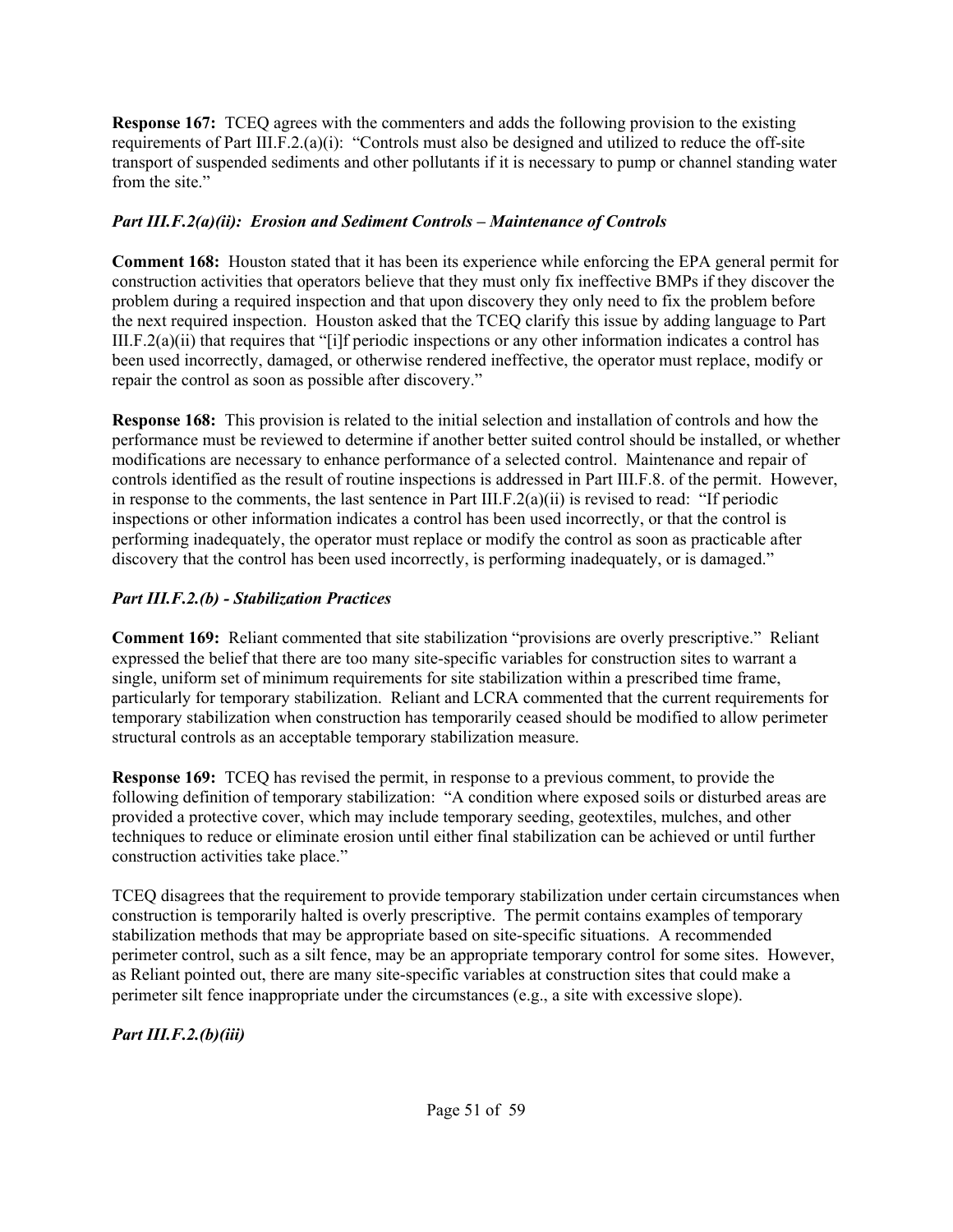**Comment 170:** TXU Energy commented that this provision of the permit contains a typographical error referencing items "(i) through (iii) below" when the reference should be to items "(a) through (c) below."

**Response 170:** The provision has been revised accordingly.

# *Part III.F.3.(a) Structural Control Practices*

**Comment 171:** Austin requested that the basic requirement to install a sediment basin should be clearly stated, and "followed by a provision for the use of alternative controls if the primary requirement is not feasible." HCFCD commented that the requirement for sediment basins "where feasible" is too vague to be effective. HCFCD requested that the permit be revised to require precipitation patterns, site geometry, site vegetation, infiltration capacity, geotechnical factors, relative cost, and depth to groundwater in the list of factors that must be considered to determine if the basin is feasible.

**Response 171:** TCEQ is not requiring installation of a sediment basin be mandatory in all circumstances. The draft permit contains language that sediment basins are required, except where they are not feasible. The permit then lists a number of factors a permittee may consider in determining the feasibility of installing a sediment basin. The factors listed in the permit are site soils, slope, available area on site, public safety, and other similar considerations. In response to the comment from HCFCD, the permit is revised to add precipitation patterns, site geometry, site vegetation, infiltration capacity, geotechnical factors, and depth to groundwater to the list of factors to consider in determining whether a sediment basin is feasible.

**Comment 172:** Austin requested that the permit language stating "where sediment basins are not feasible, alternative sediment controls, which may include a series of smaller sediment basins, must be used" should be revised to require "equivalent control measures" instead of "alternative sediment controls." Austin expressed the belief that this was consistent with the requirements of the EPA Region 6 general permit for construction activities and establishes the expectation that alternative control must provide a level of treatment equal to the temporary sediment basin.

**Response 172:** The permit is revised to require "equivalent control measures" instead of "alternative sediment controls."

**Comment 173:** Houston and Harris County commented that EPA allows sediment basins to be designed to provide 3,600 cubic feet of storage per acre drained only if the runoff from a two-year, 24-hour storm event has not been calculated. Houston was concerned that using 3,600 cubic feet of storage per acre of drainage as the default storage volume without consideration of the calculated storage volume using the two-year, 24 hour rainfall frequency may result in an undersized sedimentation basin. Harris County expressed the belief that this section is ambiguous and the reader may interpret that a choice can be made to either use the calculated runoff volume from the two-year, 24-hour rainfall event from the acreage drained or to design the sedimentation basin to provide 3,600 cubic feet of storage per acre drained.

**Response 173:** Existing EPA permit requirements allow a construction site operator to base the size of a sedimentation basin on the site-specific two-year, 24-hour storm event and runoff coefficient as an alternative to using a 3,600 cubic feet per acre sizing standard. In consideration of the comments and of the existing NPDES permit requirements, Part III.F.3.a of the permit is revised to say: "Sediment basins are required, where feasible for common drainage locations that serve an area with ten (10) or more acres disturbed at one time, a temporary (or permanent) sediment basin that provides storage for a calculated volume of runoff from a 2-year, 24-hour storm from each disturbed acre drained, or equivalent control measures, shall be provided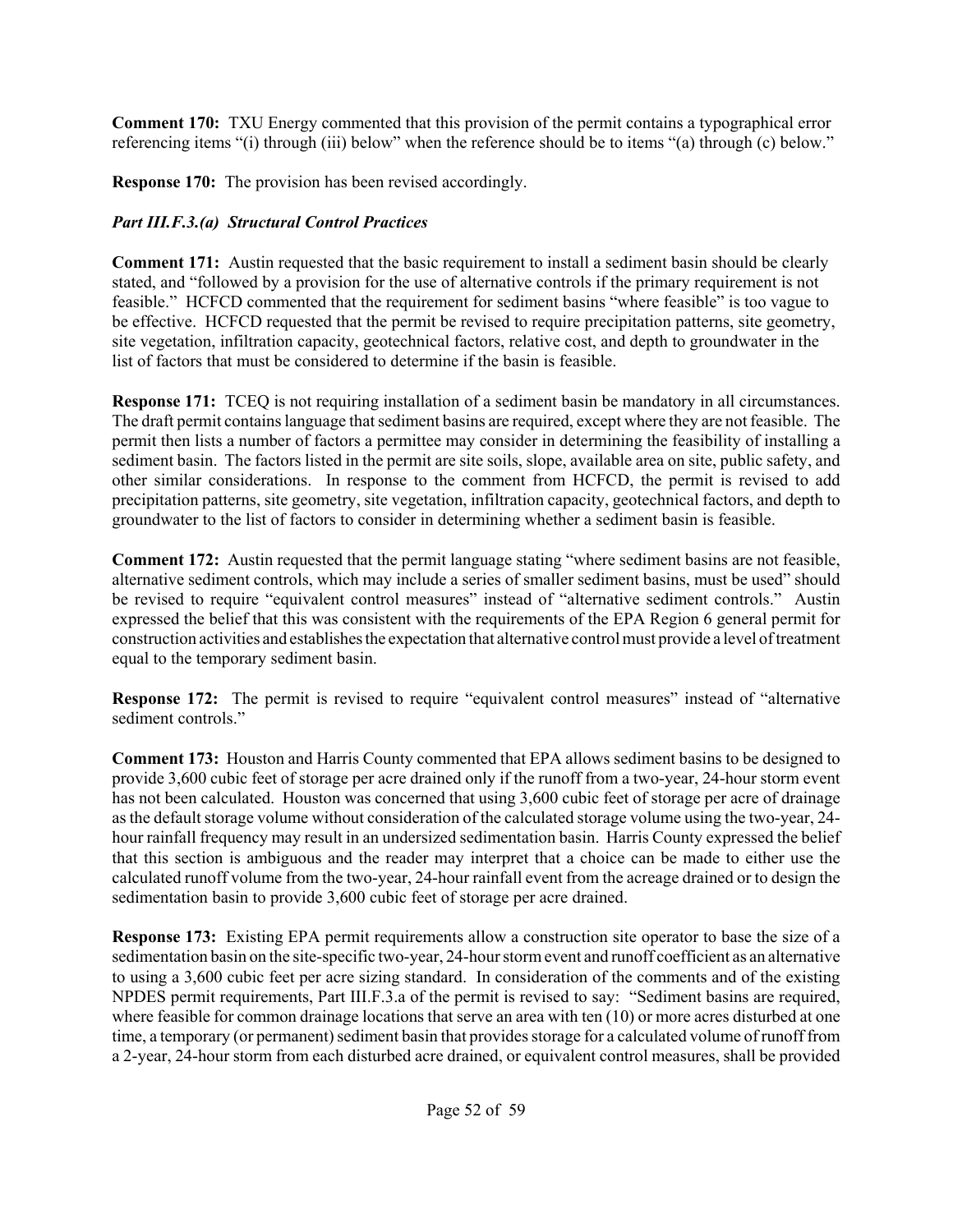where attainable until final stabilization of the site. Where rainfall data is not available or a calculation cannot be performed, a temporary (or permanent) sediment basin providing 3,600 cubic feet of storage per acre drained is required where attainable until final stabilization of the site.

Additionally, Part III.F.3.b. is revised in part to read: "Sediment traps and sediment basins may also be used to control solids in storm water runoff for drainage locations serving less than ten (10) acres. At a minimum, silt fences, vegetative buffer strips, or equivalent sediment controls are required for all down slope boundaries (and for those side slope boundaries deemed appropriate as dictated by individual site conditions) of the construction. Alternatively, a sediment basin that provides storage for a calculated volume of runoff from a 2-year, 24-hour storm from each disturbed acre drained, or equivalent control measures, may be provided or where rainfall data is not available or a calculation cannot be performed, a temporary (or permanent) sediment basin providing 3,600 cubic feet of storage per acre drained may be provided.

# *Part III.F.4: Permanent Storm Water Controls*

**Comment 174:** Houston stated that this subsection provides that "[p]ermittees are only responsible for the installation and maintenance of storm water management measures prior to final stabilization of the site and prior to submission of a NOT." Houston commented that this language would hold an operator liable for maintenance of storm water measures even after another permitted operator has assumed control of the site if final stabilization has not occurred. Houston requested that in the previous sentence, the conjunction "and" be changed to "or."

**Response 174:** TCEQ agrees with the suggested revision and has made the requested change.

# *Part III.F.5. Other Controls*

**Comment 175:** Austin requested "including a requirement that the SWP3 identify all potential sources of nonstorm water discharges (except for flows from fire fighting activities) and ensure that appropriate pollution prevention measures are implemented for the nonstorm water components(s) of the discharge." Austin commented that this language is consistent with the EPA Region 6 construction general permit.

**Response 175:** This requirement is included in Part III.F.9. of the draft permit. It requires that "the SWP3 must identify and ensure the implementation of appropriate pollution prevention measures for all eligible nonstorm water components of the discharge."

**Comment 176:** CB requested that the permit contain language found in the EPA C.P. permit to prohibit the discharge of building materials to waters of the United States and that the SWP3 "consistent with applicable local waste disposal, sanitary sewer and septic system regulations."

**Response 176:** The scope of the authorization under this proposed permit is defined in Part II.A., "Discharges Eligible for Authorization" and does not include the discharge of building materials. It is not necessary to include requirements for permittees to comply with local regulations. The cover page of the permit contains the statement: "Neither does this permit authorize any invasion of personal rights nor any violation of federal, state, or local laws or regulations." Compliance with, and enforcement of, these additional regulations is not dependant upon the issuance of this proposed TPDES permit or the authorizations that result from the issuance of the permit. Part II.B.7. of the permit states: "This general permit does not limit the authority or ability of federal, other state, or local government entities from placing additional or more stringent requirements on construction activities or discharges from construction activities.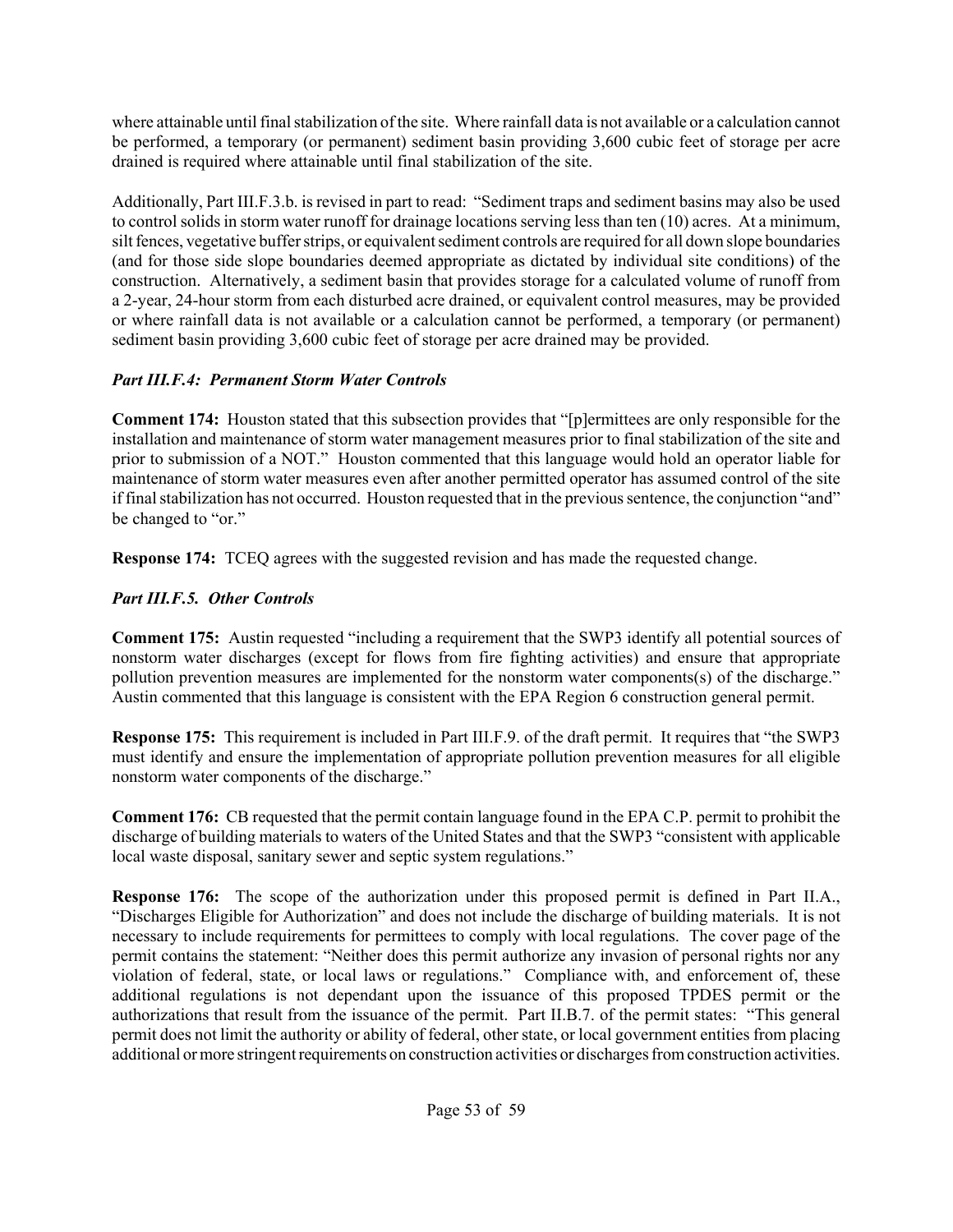For example this permit does not limit the authority of a home-rule municipality provided by Section 401.002 of the Texas Local Government Code."

# *Part III.F.7. Maintenance*

**Comment 177:** Harris County and Dallas commented that the proposed inspection and maintenance requirements are identical to those in the current federal NPDES permit for storm water associated with construction activities and that these requirements are ambiguous and difficult to enforce. Harris County commented that the current wording can lead to confusion whereby permittees think they have a 21-day window to address maintenance issues (inspections every 14 days to note any problems, and then seven days to correct the problems). Harris County commented that Part III.F.2.(a) should be revised to include the following provision: "The 14-day and 0.5-inch rain event inspections are intended to assess the effectiveness of properly installed and maintained erosion and sediment controls. Erosion and sediment controls that have been improperly installed or have been intentionally disabled, run-over, removed, or otherwise rendered ineffective must be replaced or corrected immediately upon discovery."

**Response 177:** TCEQ has revised Part III.F.7. of the permit titled "Maintenance," to include the following provision in response to the comment: "Erosion and sediment controls that have been intentionally disabled, run-over, removed, or otherwise rendered ineffective must be replaced or corrected immediately upon discovery."

# *Part III.F.8.(a)*

**Comment 178:** HCFCD requested changing the post storm inspection requirement from "within 24 hours" to within "one working day, as defined by the construction schedule." Tarrant and Harris County commented that the provision should be revised to require inspections within either 24 hours or one working day from the end of a storm event of 1/2-inch or more. Reliant commented that weekend and holiday inspections "add disproportionately to the cost of inspections, without a commensurate benefit." Reliant recommended doing the inspection no later than the first business day beyond the 24 hours after a weekend or holiday storm event. CB commented that the inspection frequency should be the same as listed for other inspections, at least once every 14 calender days and within 24 hours of the end of a storm event 1/2-inch or greater. TXU Energy commented that the requirement to conduct an inspection within 24 hours of the end of a storm event of 1/2 inch or greater does not seem to consider legitimate weather-related delays to flooding. TXU Energy proposed the following sentence be added to the end of the first paragraph: "In the event of flooding or other uncontrollable situations which prohibit access to the inspection sites, inspections must be conducted as soon as access is practicable."

**Response 178:** A working day at a construction site is not easily defined and may not occur for a number of days or weeks when weather is inclement and where, for example, heavy equipment can not be operated. The proposed requirement is based, instead, on the need to maintain or repair controls following a significant storm event and prior to the potential for further rainfall and erosion to occur. TCEQ agrees with the language suggested by TXU Energy and has included the following opening statement in Part III.F.8.: "In the event of flooding or other uncontrollable situations that prohibit access to the inspection sites, inspections must be conducted as soon as access is practicable." Additionally, in response to this comment, the permit is revised to include a new alternative monitoring schedule in Part III.F.8. (a) - (c) that reads: "As an alternative to the above-described inspection schedule of once every fourteen (14) calendar days and within twenty four (24) hours of a storm event of 0.5 inches or greater, the SWP3 may be developed to require that these inspections will occur at least once every seven (7) calendar days. If this alternative schedule is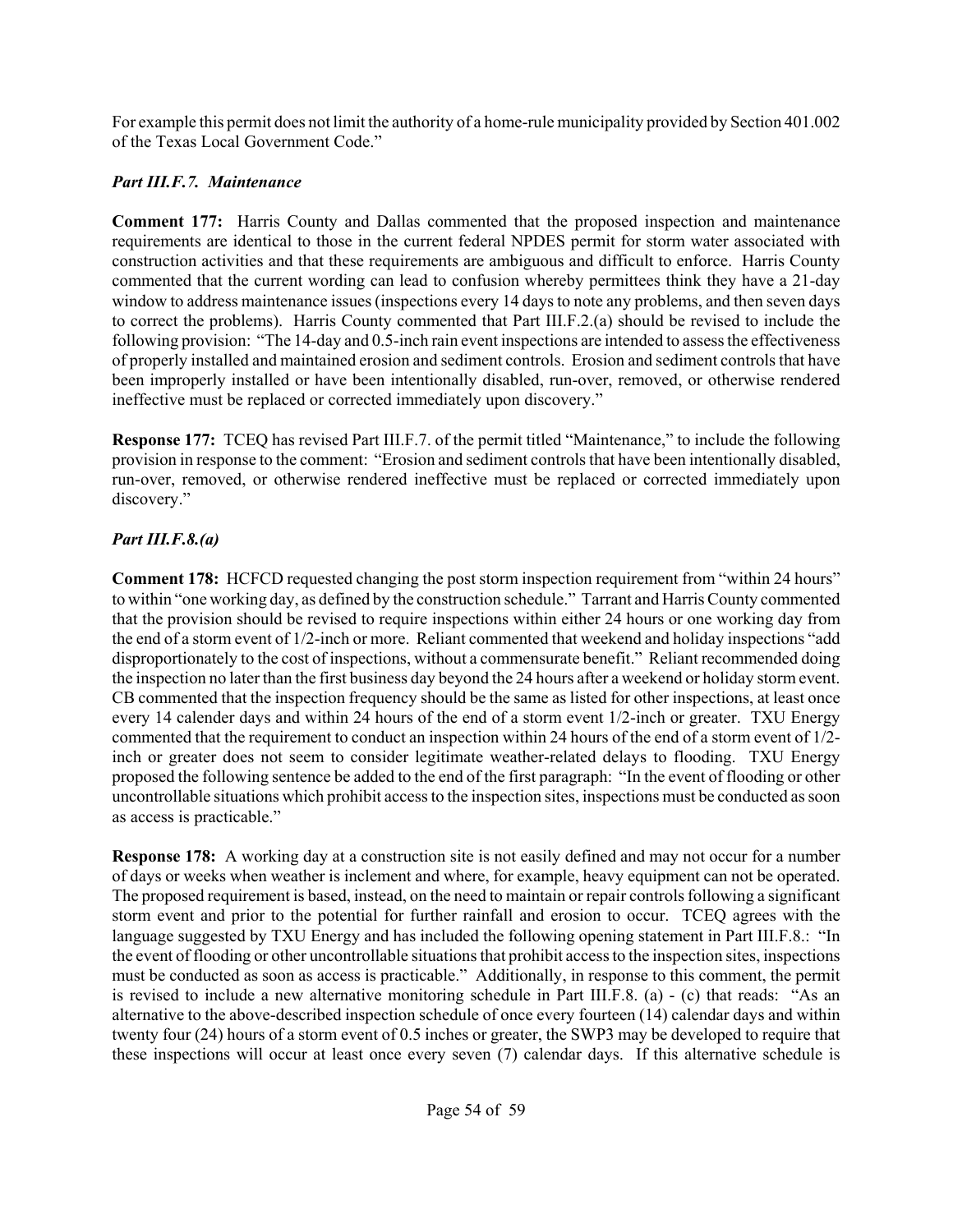developed, the inspection must occur on a specifically defined day, regardless of whether or not there has been a rainfall event since the previous inspection."

## *Part III.F.8.(a) Inspection of Controls*

**Comment 179:** Arlington and Dallas asked what the qualifications are for an inspector of permitted sites. Dallas commented that the permit should require inspectors to be delegated this responsibility in a letter from TCEQ.

**Response 179:** There are no certifications or other credentials recognized by TCEQ as necessary for individuals who inspect storm water controls. Inspectors do not need to obtain a letter from TCEQ prior to being allowed to perform inspections. The permittee is in the best position to ensure that the selected personnel have read the SWP3 and are sufficiently familiar with the site to perform these inspections.

### *Part III.F.8.(b)*

**Comment 180:** V&E, Harris County, and Houston asked how utility operators will be required to comply with the permit. V&E recommended including requirements for utility operators to cooperate with the construction site operator to avoid compromising implementation of the SWP3 for the site and to avoid the requirement for utility contractors to comply with the permit requirements for regulated construction sites. Houston asked how utility installers will be regulated under the permit. CB requested that the provision be reworded.

**Response 180:** TCEQ disagrees that the provision needs rewording. At construction sites where a utility provider fits the definition of an operator, and where those construction activities result in the disturbance of one or more acres, or where the activity is a part of a larger common plan of development that will result in the disturbance of one or more acres, the utility operator must obtain permit coverage and comply with the provisions of the permit. Typically, utility line installers will fit the definition of an operator while installing cross-country utilities, as they will be the operator with day-to-day operational control. Utility line installations occurring within a housing subdivision will typically not be conducted by an operator with dayto-day operational control over the properties that the activity transverses. In this example, the utility contractor would need to coordinate with the authorized construction site operators to make certain that the utility construction activities do not defeat or compromise the SWP3 controls and measures on permitted sites.

**Comment 181:** Houston stated that there have been significant problems with utility installers disabling or otherwise interfering with other construction operators' BMPs in the Houston area. Houston and Harris County suggested that the TCEQ should make utility installers responsible for any adverse impacts on storm water quality and storm water quality structural controls that result from their presence and activities on a regulated construction site.

**Response 181:** It is the responsibility of the operator of the construction activity on eligible construction sites to maintain storm water quality structural controls that protect water quality. The purpose of this requirement is to place the burden of compliance on the person with the most control over the construction activity being performed. If the activity is such that the utility installer is the operator of the construction activity, the utility installer is required to obtain coverage under this permit.

**Comment 182:** LCRA commented that linear construction projects often cross private land where landowners object to certain erosion control methods. Silt fences may be eaten by livestock, separate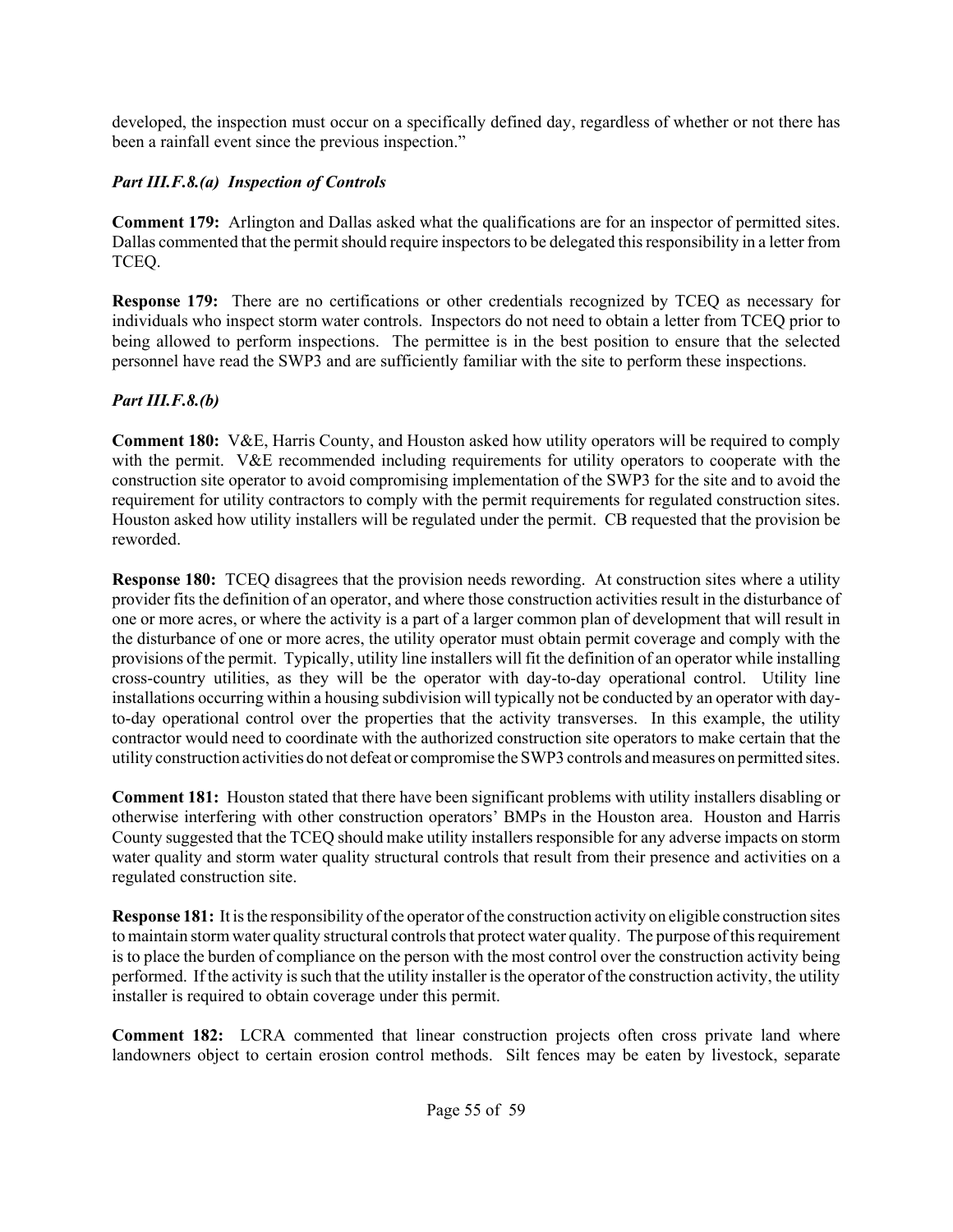livestock, and block cultivation activities. LCRA asked what the permittee's responsibility is when faced with landowner conflicts that impede or prevent the permittee from properly maintaining adequate controls.

**Response 182:** It is the permittee's responsibility to develop and implement appropriate erosion controls. In some instances silt fences may not be the appropriate alternative. Permittees may consider alternative controls, limit the amount of soil disturbed, coordinate with landowners regarding the timing of the construction activity, and take other measures. The required inspections of erosion controls will ensure that the need for any necessary repairs or maintenance is determined in a timely manner. Additionally, Part III.F.2.(a)(i) has been revised to state that erosion and sediment controls must be designed to retain sediment on-site to the "extent practicable" rather than to the "maximum extent practicable." Thus, for the examples cited in the comment more appropriate erosion and sediment controls may be adopted to minimize impacts to landowners in these situations.

# *Part III.F.8.(c)*

**Comment 183:** HCFCD commented that this paragraph appears to duplicate Part III.F.8.(a).

**Response 183:** TCEQ agrees that the two provisions are almost identical and has combined the language in Part III.F.8.(a) with that in Part II.F.8(c) and renumbered the remaining sections accordingly.

# *Part IV.A: Numeric Effluent Limitations*

**Comment 184:** Houston expressed the belief that this section should clarify that the numeric effluent limitations apply to concrete batch plants associated with large or small construction activity.

**Response 184:** Part IV.A. states that all discharges of storm water runoff from concrete batch plants must be monitored at the prescribed monitoring frequencies and must comply with the numeric effluent limitations. This only applies to those facilities that are authorized under this permit, a permit authorizing discharges associated with large and small construction activities.

**Comment 185:** Houston asked whether given a monitoring frequency of once a year, does a batch plant that operates for less than a year at a site have to do any monitoring. Houston noted that if this is the case, it "would seem to limit the application of this section to only the largest construction projects."

**Response 185:** This monitoring frequency is the same as for other TPDES and NPDES permits. If there is a discharge, then that discharge must be monitored at least once per year. For sites that are scheduled to operate for only a short period of time, sampling the first available discharge would limit the chance that the facility would be noncompliant with the permit.

**Comment 186:** Austin requested that asphalt batch plants be added to the requirement to monitor discharges.

**Response 186:** Sites that manufacture asphalt emulsions are subject to categorical numeric effluent limitations for storm water discharges based on the Asphalt Emulsion Subcategory of the Paving and Roofing Materials (Tars and Asphalt) Manufacturing Point Source Category (40 CFR §443.13). However, asphalt batch plants typically do not manufacture these materials, but instead purchase asphalt paving and roofing emulsions and combine them with rock or other materials at the batch plant site. These batch plants qualify for coverage under this permit under certain circumstances that are defined in the permit. There are no proposed numeric effluent limitations in the permit for these sites, as there have been no categorical effluent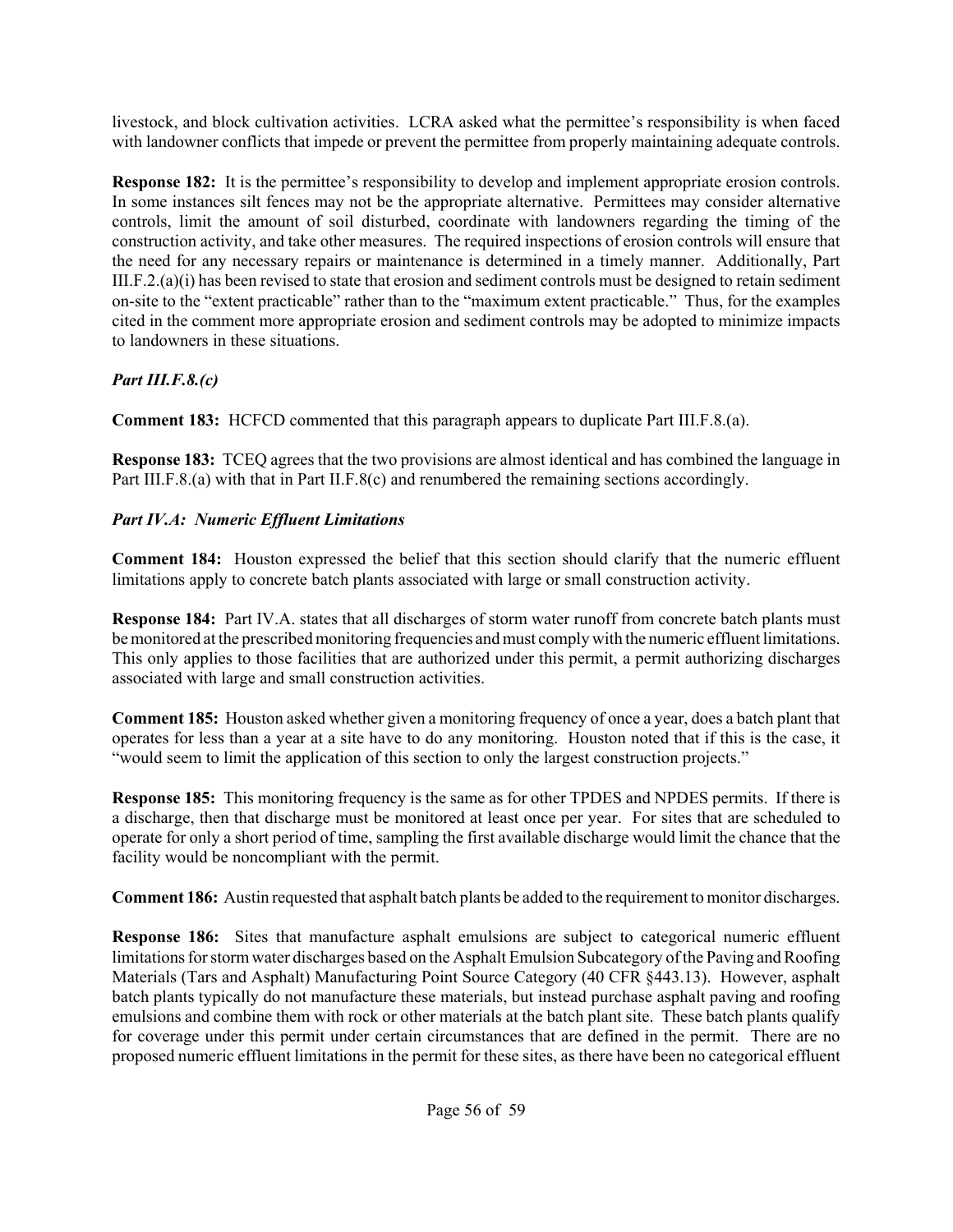limitations established for these discharges. Instead, the permit requires pollution prevention controls to eliminate or reduce pollution in storm water runoff.

Storm water discharges from the emulsion manufacturing facilities must obtain TPDES authorization for storm water discharges under either the TPDES multi-sector General Permit TXR050000 or under an individual TPDES permit. Similarly, this general permit allows authorization for the discharge of storm water from certain concrete batch plants, but not from facilities that manufacture cement, another industry subject to storm water categorical effluent limitations.

**Comment 187:** Austin requested that the permit include a statement that associates the batch plant to a construction site or construction activities.

**Response 187:** Part IV.A. is revised to include the statement: "All discharges of storm water runoff from concrete batch plants that qualify for coverage and that are authorized to discharge storm water under the provisions of this general permit, must be monitored at the following monitoring frequency and must comply with the following numeric effluent limitations:"

**Comment 188:** Austin commented that although most construction activities requiring a dedicated asphalt or concrete batch plant may be active for a comparatively longer duration than most construction sites, the activities at the site remain temporary in nature relative to fixed industrial facilities. Austin requested that the required monitoring frequency be increased, at minimum, to twice per year.

**Response 188:** Storm water discharges from concrete batch plants may alternatively be authorized under the TPDES multi-sector General Permit TXR050000 for storm water discharges associated with industrial activities. The effluent limitations and monitoring frequencies proposed in this permit are consistent with the requirements in the alternative general permit.

#### *Part IV.B. Reporting Requirements*

**Comment 189:** Houston and Harris County stated that this provision incorrectly references Attachment 2 as the discharge monitoring report. Both commented that the reference should be made to Attachment 3 of the permit.

**Response 189:** TCEQ agrees with the comment and has corrected the reference in the permit.

## *Part V. Retention of Records*

**Comment 190:** Cleburne commented that the retention of records for three years after the NOT is submitted, or after the site is stabilized or transferred to another operator, places an "undue burden" on construction operators. Cleburne commented that large firms "may participate in hundreds of projects over the course of a year and could accumulate huge volumes of records that would have to be stored and periodically reviewed to determine when they can be destroyed." Small builders that build within larger common development plans often work using their truck as an office. Cleburne commented that the retention time should be shortened to a period of months.

**Response 190:** TCEQ disagrees that the retention period should be shortened to less than three years. The general permit rules in 30 TAC Chapter 205 require that a general permit contain "adequate monitoring, record keeping, and reporting appropriate to the type of activity authorized." (see 30 TAC  $\S 205(a)(5)(A)$ ).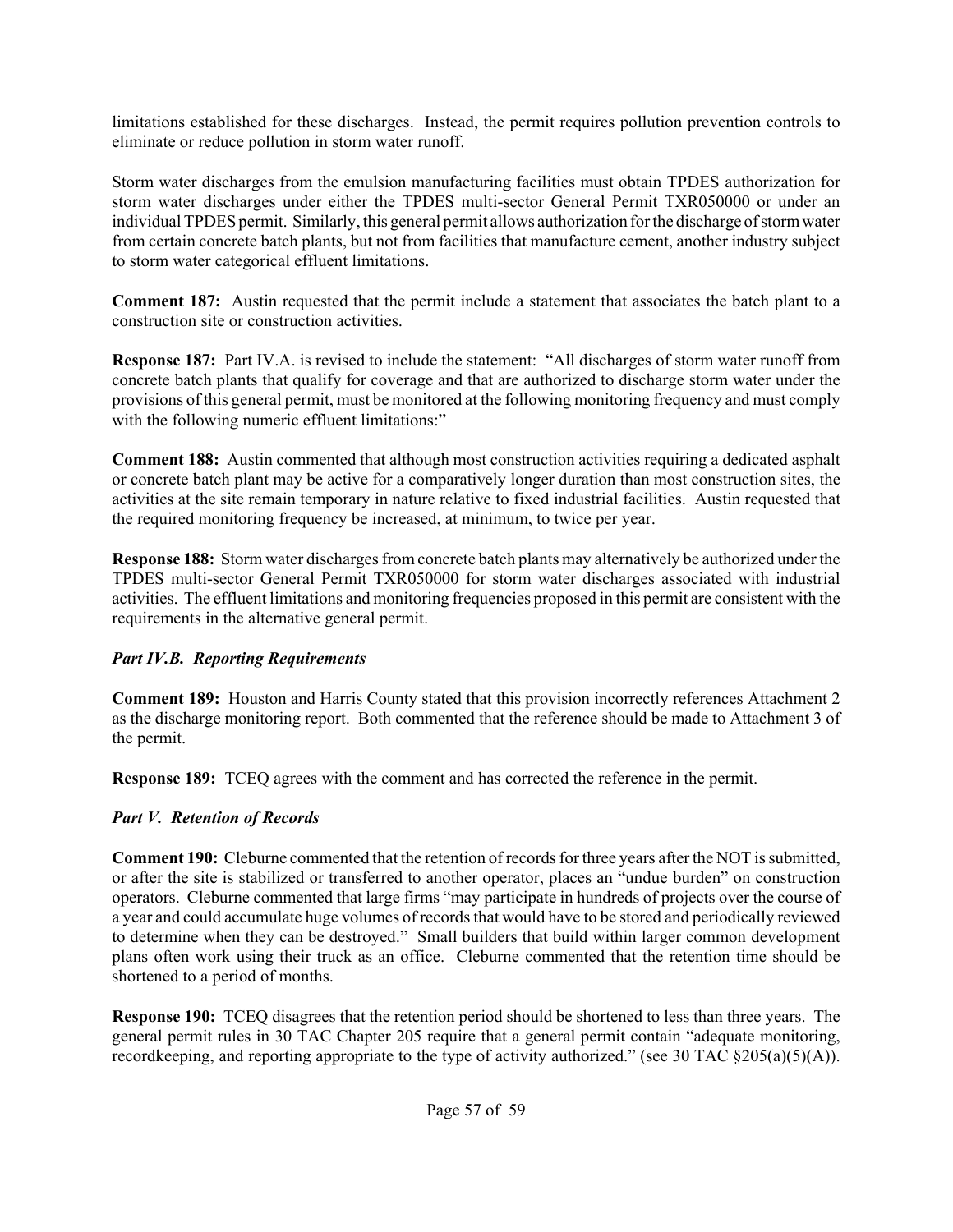A three-year record retention requirement is consistent with other TCEQ rules, e.g., for monitoring activities found in 30 TAC §319.7(c), which states: "All records and information resulting from the required monitoring activities, including, but not limited to, all records concerning measurements and analyses performed and concerning calibration and maintenance of flow measurement and other instrumentation, shall be retained for a minimum of three years, or for a longer period if requested by the executive director or his designee."

## *Part VII.A: Application Fees*

**Comment 191:** Harris County noted that given "the large number" of large construction sites "currently regulated under the Region 6 C.P. submitting a check for \$100 for each of these sites to continue coverage under the proposed C.P. places an immense burden on the regulated community." Houston and Harris County requested that provisions be made so that entities that engage in a large number of simultaneous construction projects can use one check for multiple application fees, provided that the applications are submitted at the same time.

**Response 191:** Operators may submit any number of NOIs together in a single envelope, with a single check to cover the application fee for these sites. However, applicants are encouraged to keep copies of all documents that are submitted as a part of their records in the event that there is any question arising from the submission of the NOI or NOIs.

**Comment 192:** HPER asked whether small construction projects are subject to the \$100 application fee.

**Response 192:** Part VII.A. of the permit states, "An application fee of \$100 must be submitted with each NOI for coverage of a large construction activity." The application fee is required only in situations where a NOI is submitted. Since NOIs are not required for small construction sites, there is no fee to obtain authorization.

**Comment 193:** TXDOT commented that fees between state agencies should be required only if absolutely necessary. The proposed fees would have little or no net value to the taxpayer when the administrative cost to both agencies is considered. If a fee is absolutely necessary, TXDOT suggested that the MOU between TCEQ and TXDOT be modified to allow for a more straightforward payment process. Thus, one payment could be submitted to cover a number of projects.

**Response 193:** The requirement for fees is not based on the source of the fee. The application fee amount is based on the cost to the agency for processing the application and tracking the information in an electronic database. The annual water quality fee is utilized to help fund the agency's inspection programs that ensure compliance with the TPDES permitting program. TCEQ will work with TXDOT and other state agencies to minimize administrative costs that ultimately affect state taxpayers. A single check may be submitted in the same envelope with multiple NOIs.

## *Part VII.B Waste Treatment Inspection Fees*

**Comment 194:** TCC expressed the belief that the current proposed annual waste treatment inspection fee of \$100 to be a duplicate fee that has already been included in the annual consolidated water quality fee. TCC commented that only the regulated community that does not already pay the annual consolidated water quality fee should be subjected to this requirement.